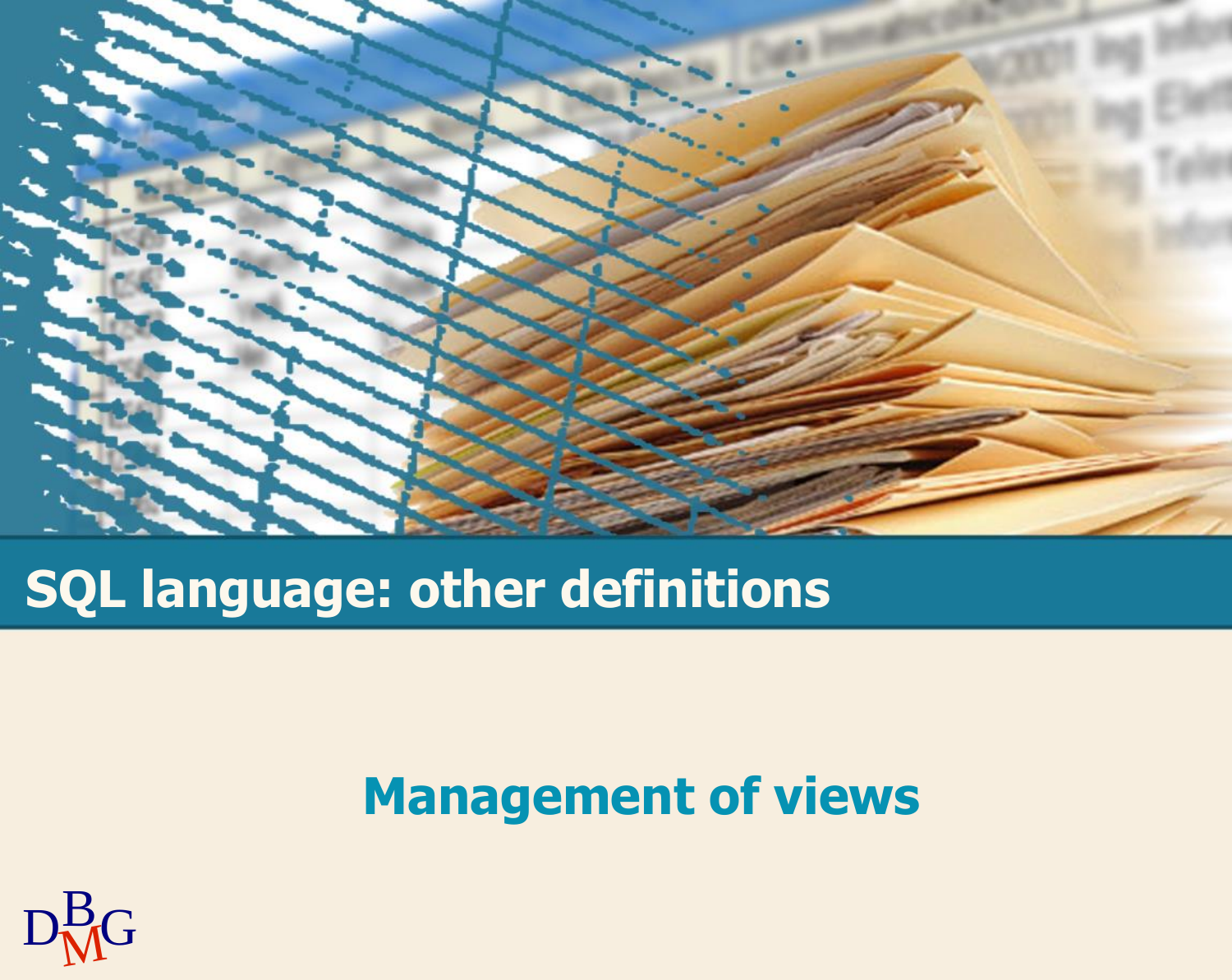### **Management of views**

- $\sum$  Introduction
- $\Sigma$  Creation and management of views in SQL
- $\Sigma$  Updating views
- $\Sigma$  Check option
- $\sum$  Privacy Management

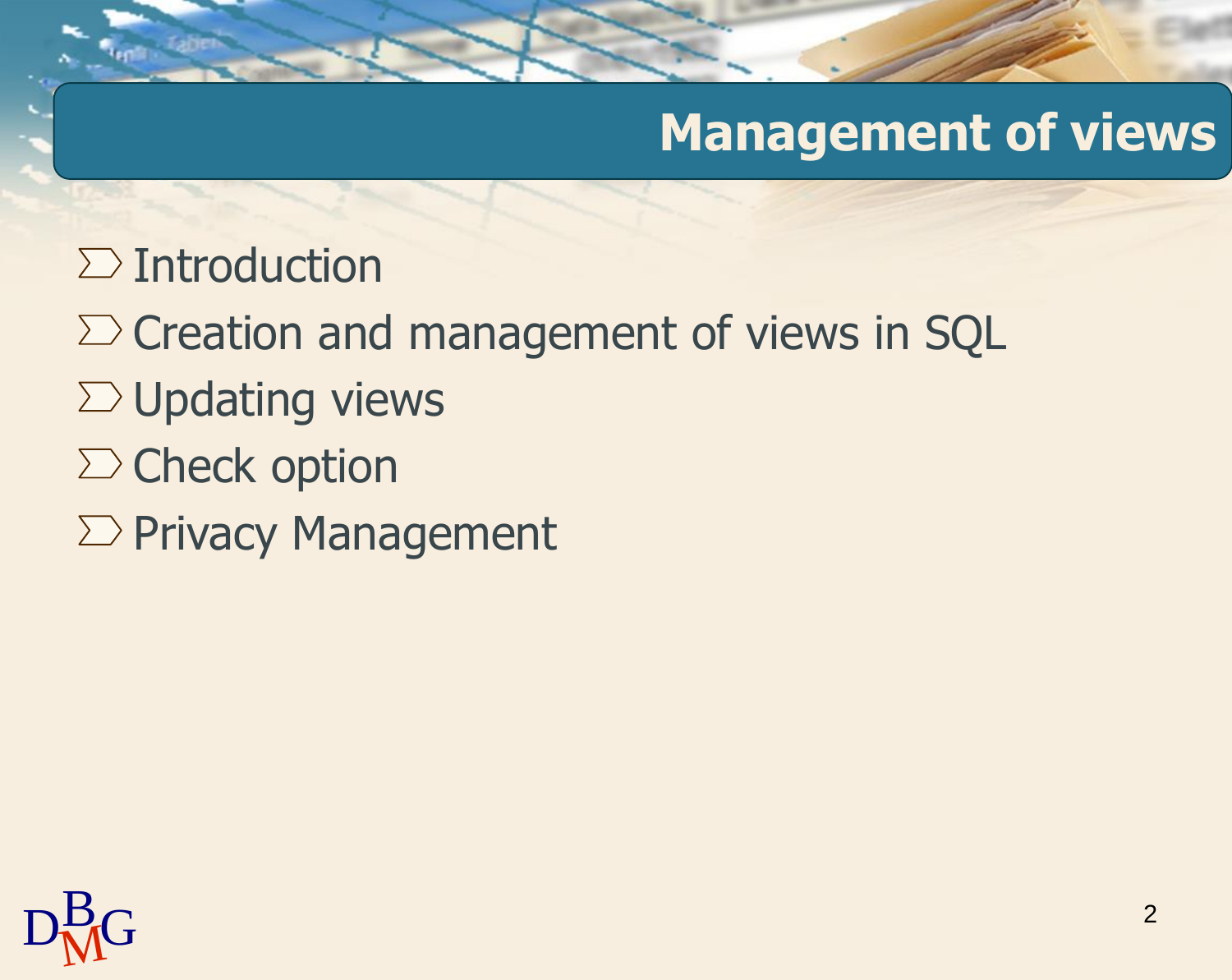

### **Management of views**

### **Introduction**

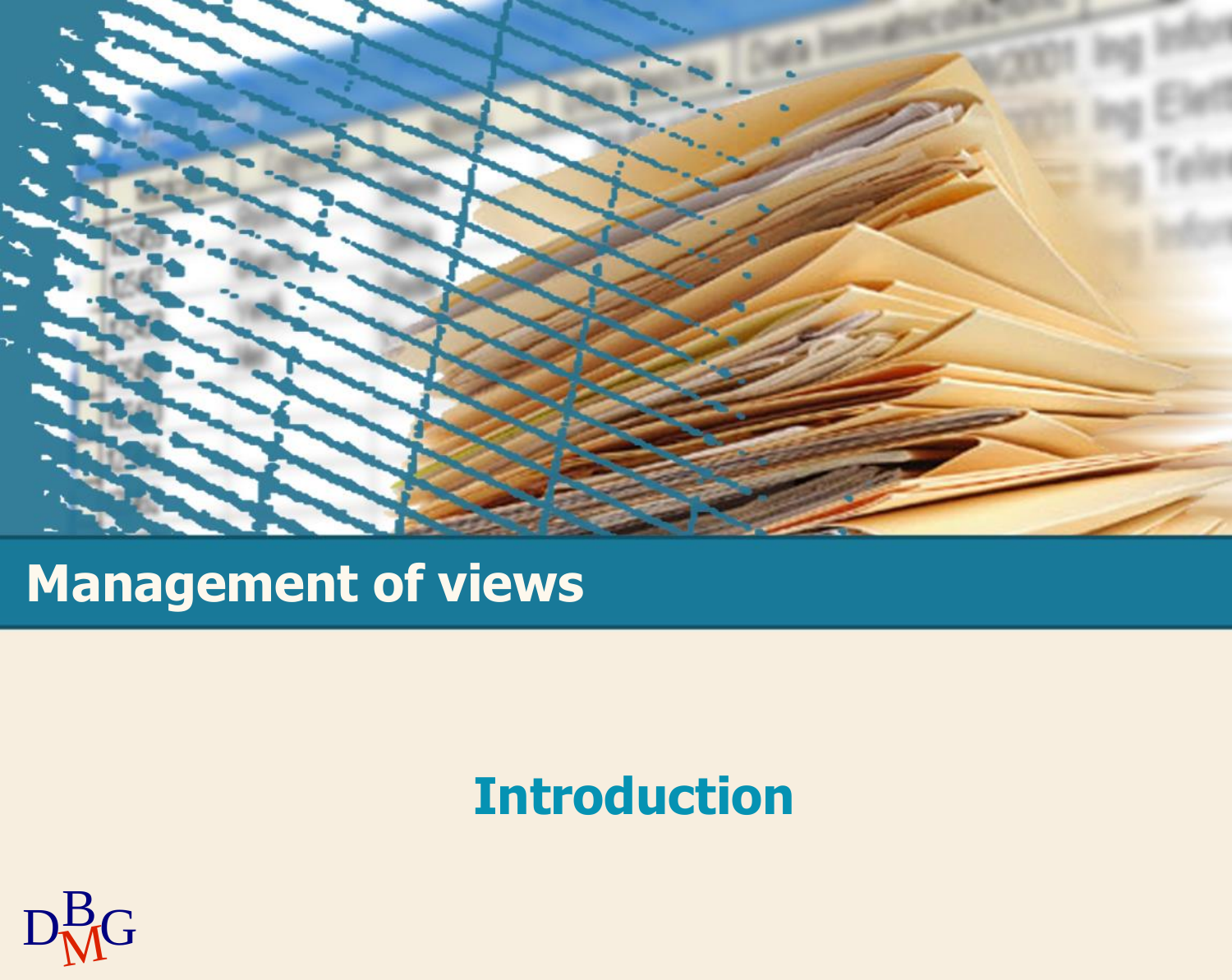## **The concept of view**

#### $\sum A$  view is a "*virtual*" table

- the content (tuples) is defined by means of an SQL query on the database
	- the content of the view depends on the content of the other tables present in the database
- $\bullet$  the content is *not* memorized physically in the database
	- it is recalculated every time the view is used by executing the query that defines it
- $\Sigma$  A view is an object of the database
	- $\bullet$  it can be used in queries as if it were a table

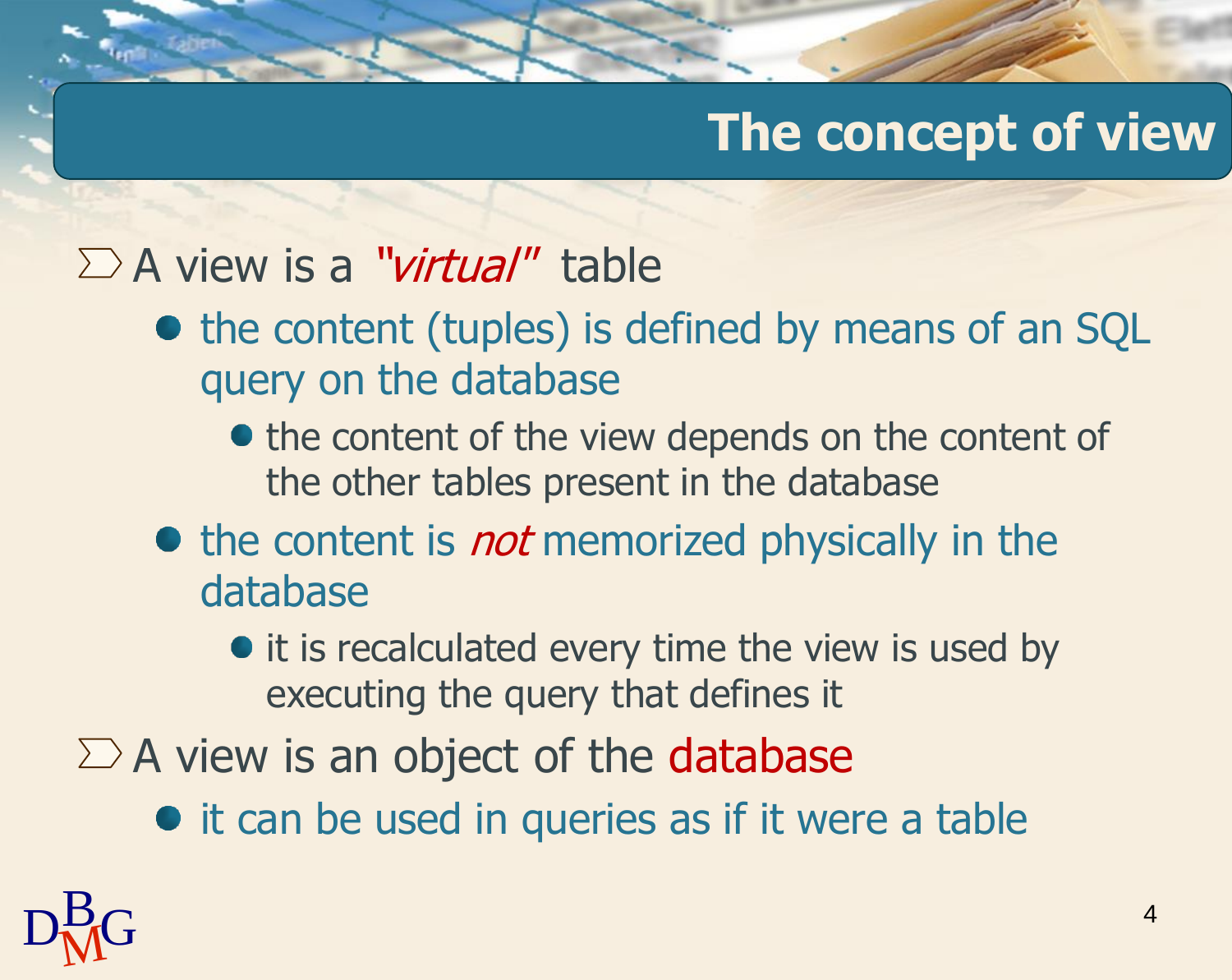# **DB product suppliers**

#### P

| PId            | PName         | Color       | <b>Size</b> | <b>Store</b> |
|----------------|---------------|-------------|-------------|--------------|
| P <sub>1</sub> | Jumper        | <b>Red</b>  | 40          | London       |
| P <sub>2</sub> | <b>Jeans</b>  | Green       | 48          | <b>Paris</b> |
| P <sub>3</sub> | <b>Blouse</b> | <b>Blue</b> | 48          | <b>Rome</b>  |
| P <sub>4</sub> | <b>Blouse</b> | <b>Red</b>  | 44          | London       |
| <b>P5</b>      | <b>Skirt</b>  | <b>Blue</b> | 40          | <b>Paris</b> |
| <b>P6</b>      | <b>Shorts</b> | <b>Red</b>  | 42          | London       |

#### S

|   | SLd            | <b>SName</b> | #Employees | City          |
|---|----------------|--------------|------------|---------------|
|   | S <sub>1</sub> | <b>Smith</b> | 20         | London        |
|   | <b>S2</b>      | <b>Jones</b> | 10         | <b>Paris</b>  |
|   | <b>S3</b>      | <b>Blake</b> | 30         | <b>Paris</b>  |
|   | <b>S4</b>      | <b>Clark</b> | 20         | London        |
| R | <b>S5</b>      | <b>Adams</b> | 30         | <b>Athens</b> |
|   |                |              |            |               |

| <u>SId</u>     | PId            | Qty |
|----------------|----------------|-----|
| S1             | P1             | 300 |
| S1             | P2             | 200 |
| S1             | P3             | 400 |
| S1             | P4             | 200 |
| S1             | P5             | 100 |
| S1             | <b>P6</b>      | 100 |
| <b>S2</b>      | P1             | 300 |
| S2             | P <sub>2</sub> | 400 |
| S3             | P <sub>2</sub> | 200 |
| S <sub>4</sub> | P3             | 200 |
| S <sub>4</sub> | P4             | 300 |
| S <sub>4</sub> | P5             | 400 |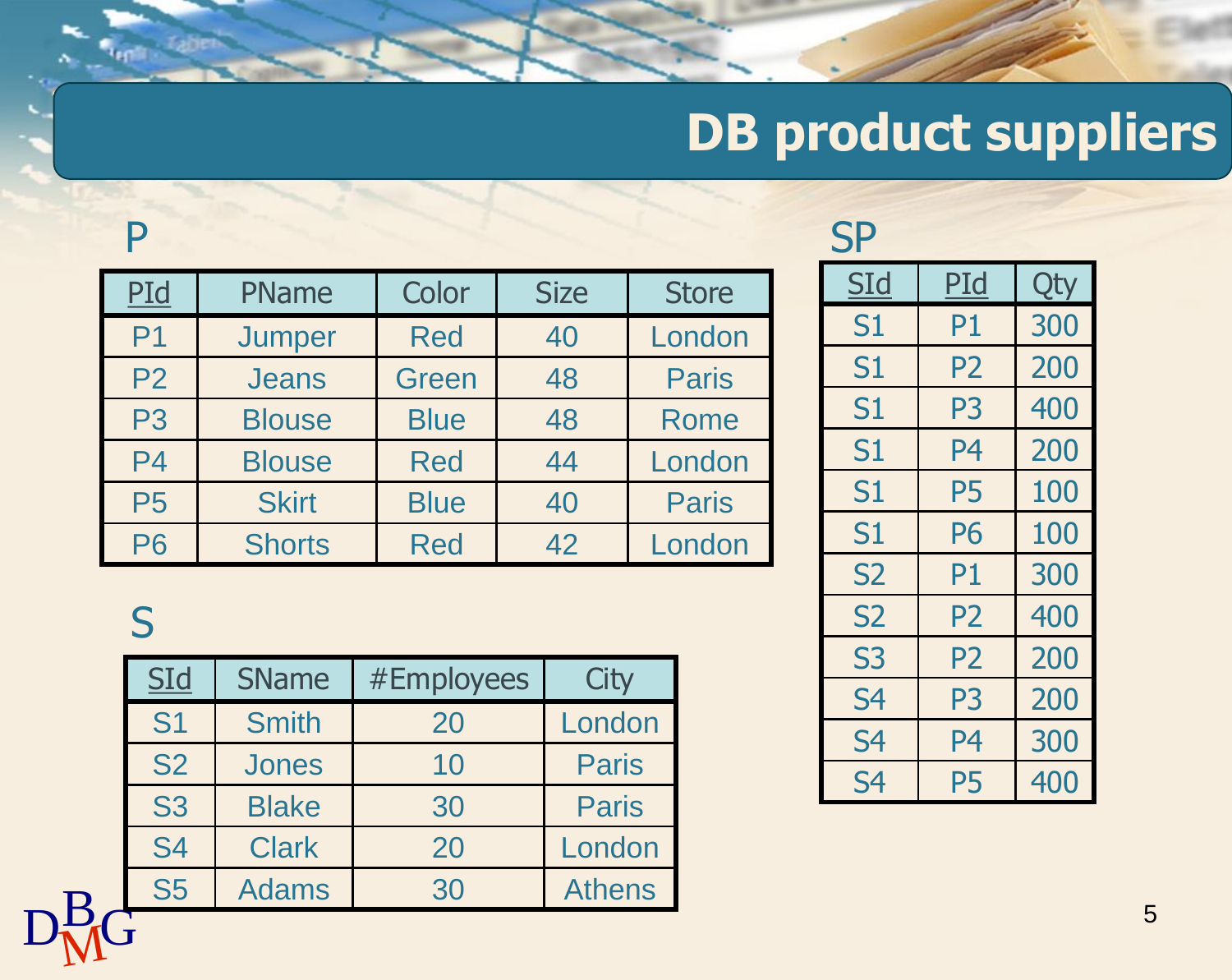#### **Example n.1**

- $\Sigma$  Definition of the view small suppliers
	- the suppliers that have fewer than 3 employees are considered "small suppliers"
- $\Sigma$  The view "small suppliers"
	- contains the code, name, number of employees and city of the suppliers that have fewer than 3 employees.

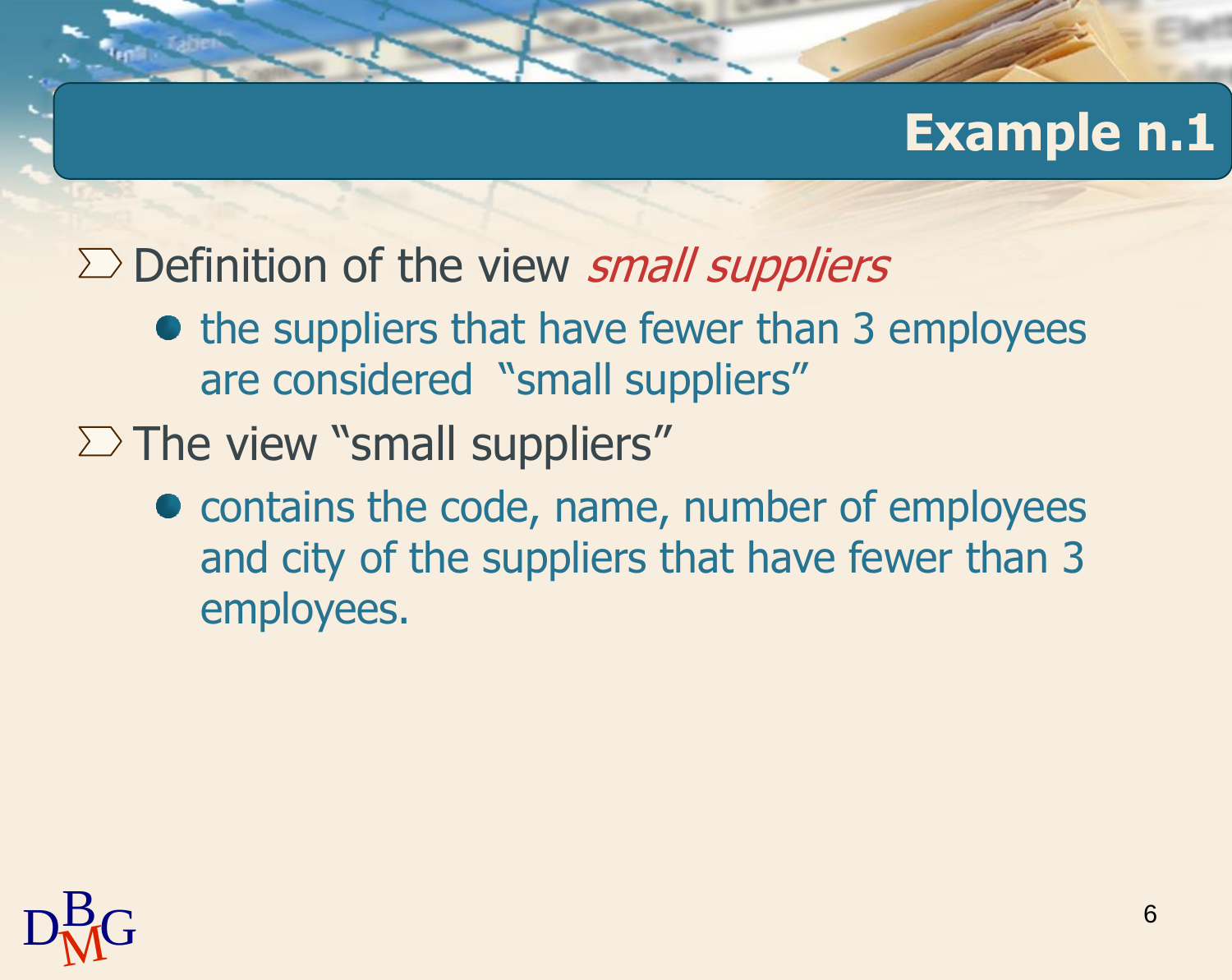### **Example n.1: definition of the view**

 $\Sigma$  Definition of the view "small suppliers"

• contains the code, name, number of employees and city of suppliers with fewer than 3 employees

SELECT SId, SName, #Employees, City FROM S WHERE #Employees <3

Query associated with the view

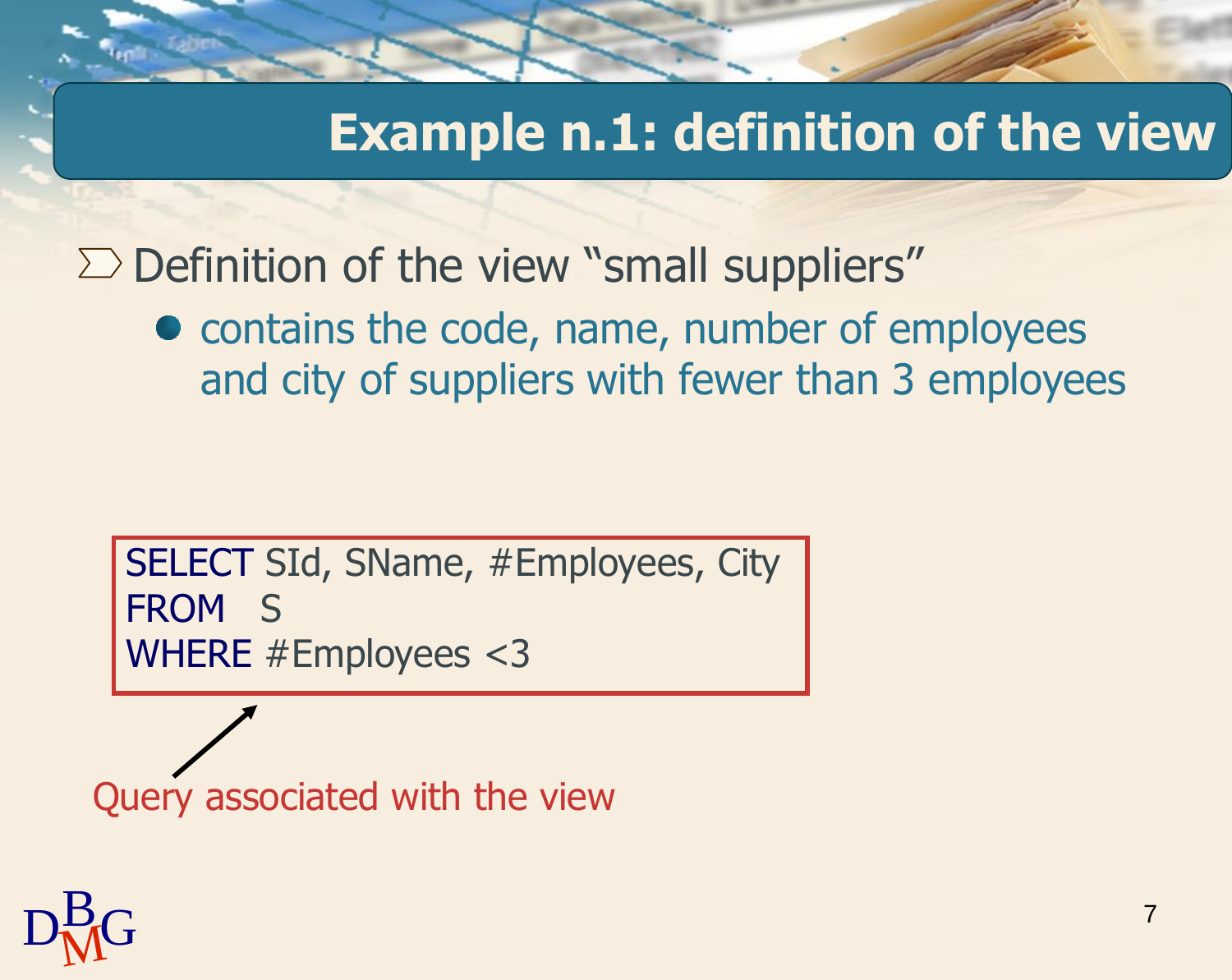#### **Example n.1: definition of the view**

 $\Sigma$  Definition of the view "small suppliers"

• it contains the code, name, number of employees and city of suppliers with fewer than 3 employees

Name of the views

CREATE VIEW SMALL\_SUPPLIERS AS SELECT SId, SName, #Employees, City FROM S WHERE #Employees<3;

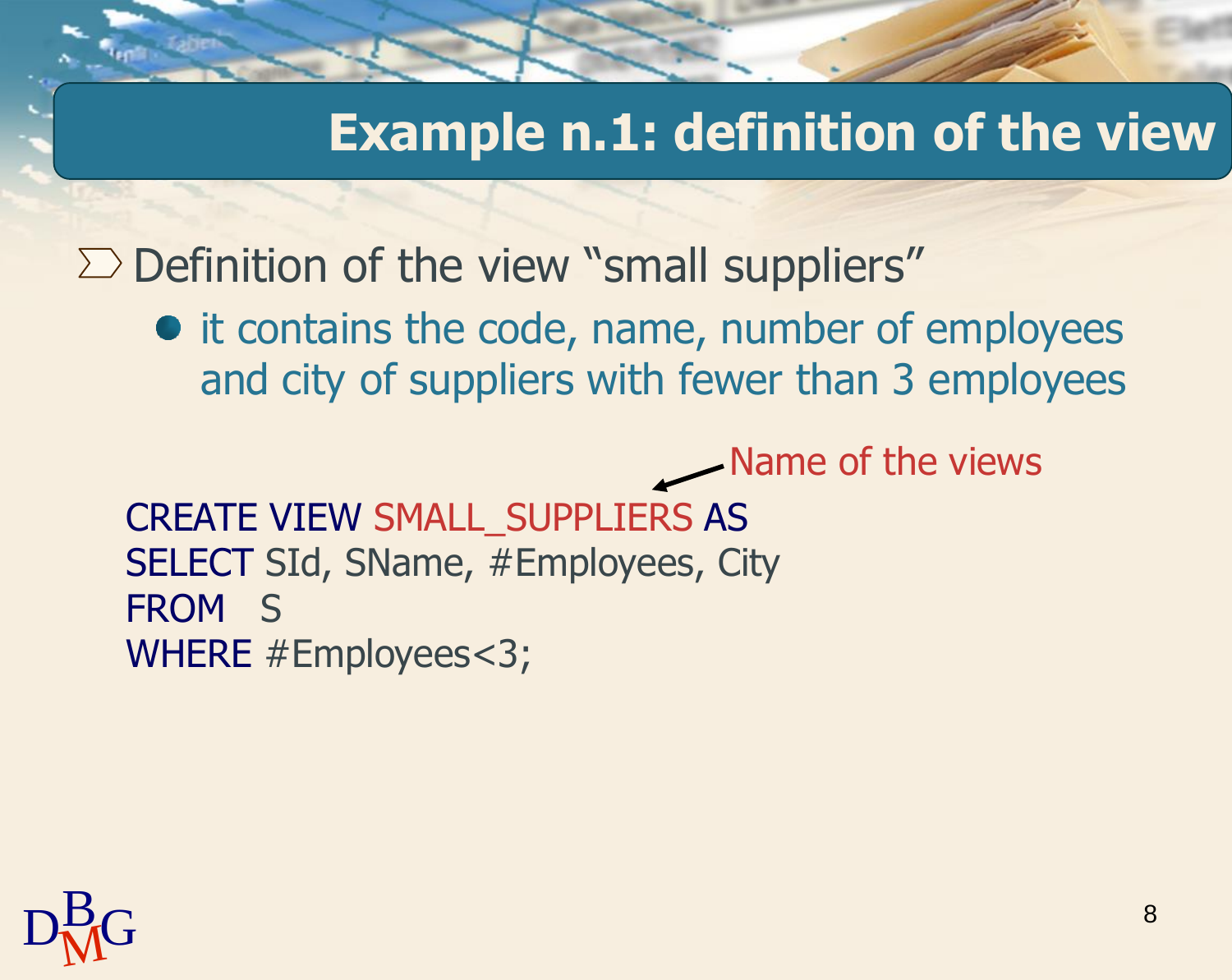#### **Example n.1: query**

 $\Sigma$  View the code, name, employee number and city of "small suppliers" in London  $\Sigma$  The query can be answered without using views

```
SELECT * 
FROM S
WHERE #Employees<3 AND 
       City='London';
```
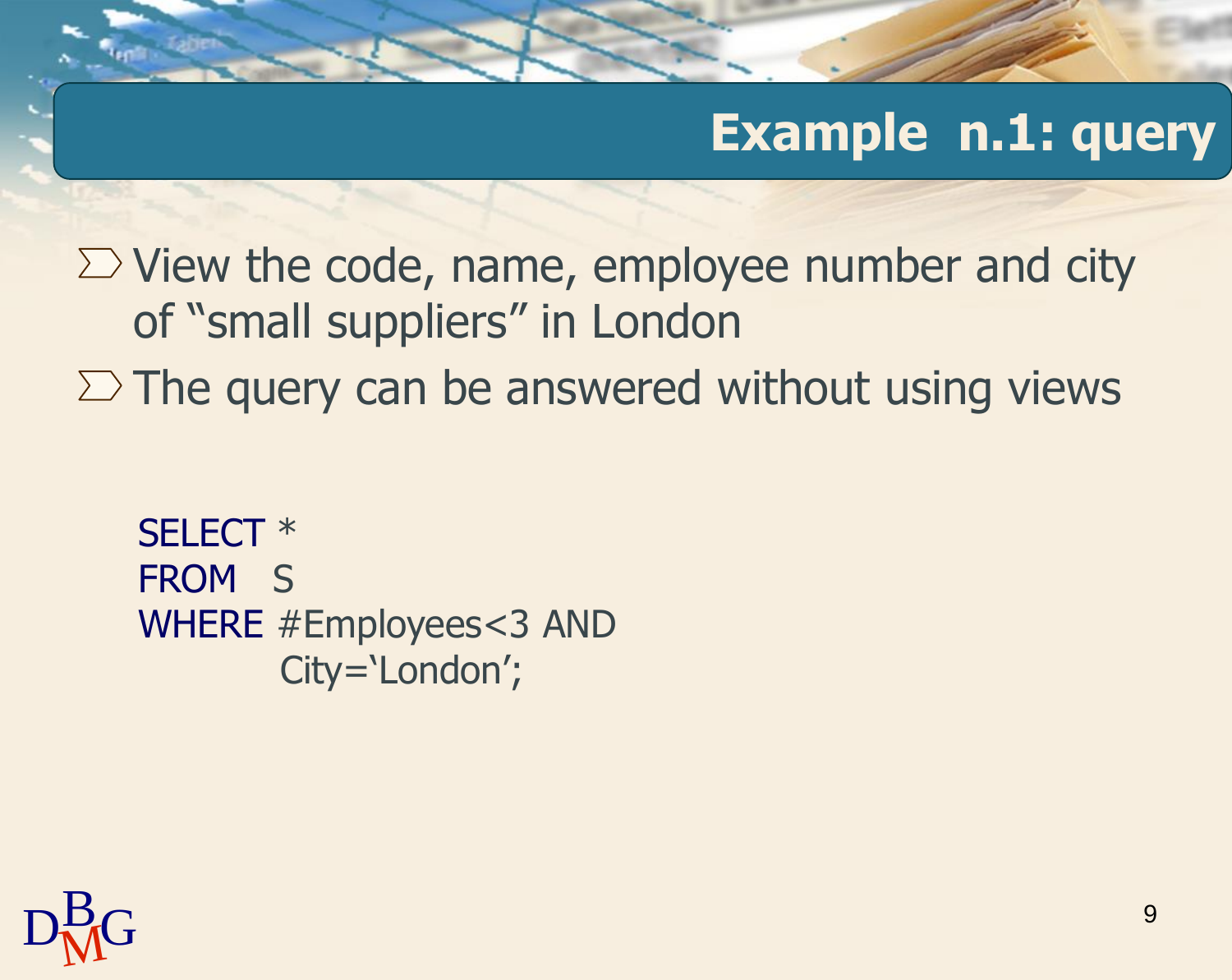### **Example n.1: query**

 $\Sigma$  View the code, name, employee number and city city of "small suppliers" in London

 $\Sigma$  The query can be answered using the view defined previously

SELECT \* FROM SMALL\_SUPPLIERS WHERE City='London';

 $\Sigma$  The view SMALL\_SUPPLIERS is used like a table

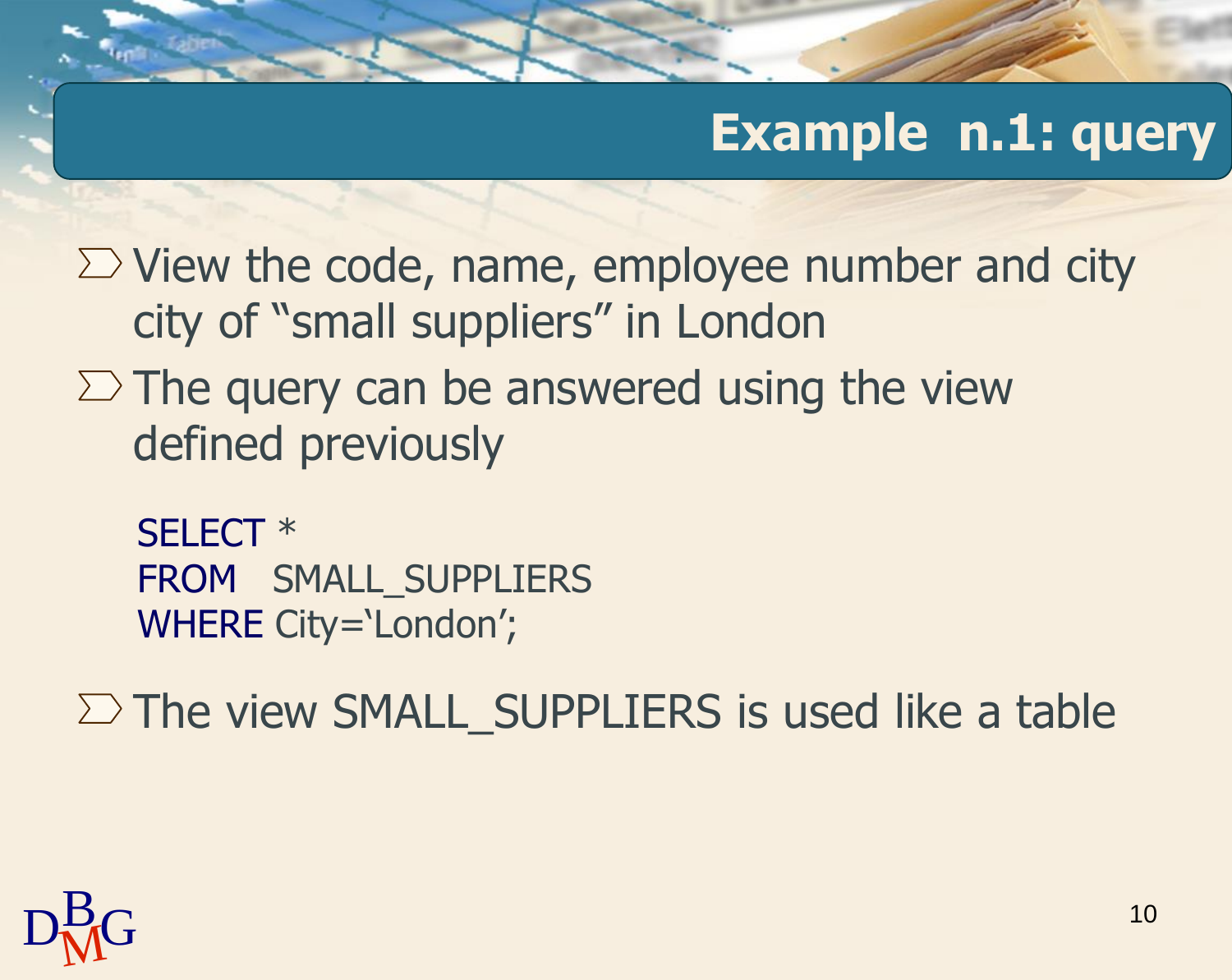### **Rewriting the queries**

 $\Sigma$  If the query refers to a view, it has to be reformulated by the DBMS before execution

- $\Sigma$  The reformulation is carried out automatically
	- the references to the view are substituted by its definition

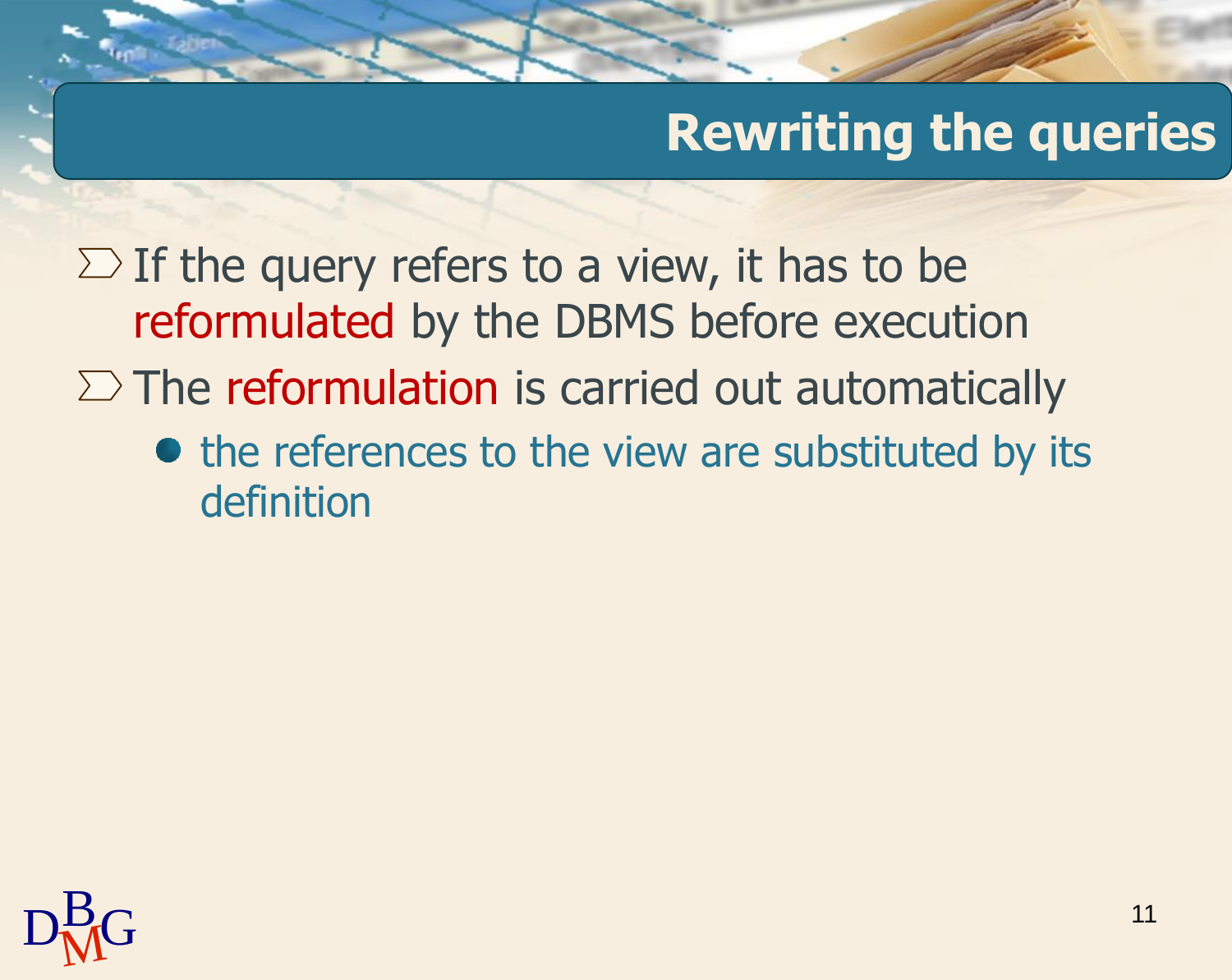**Example n.1: reformulating the query**

 $\Sigma$  View the code, name, employee number and city city of "small suppliers" in London SELECT \* FROM SMALL\_SUPPLIERS

WHERE City='London';

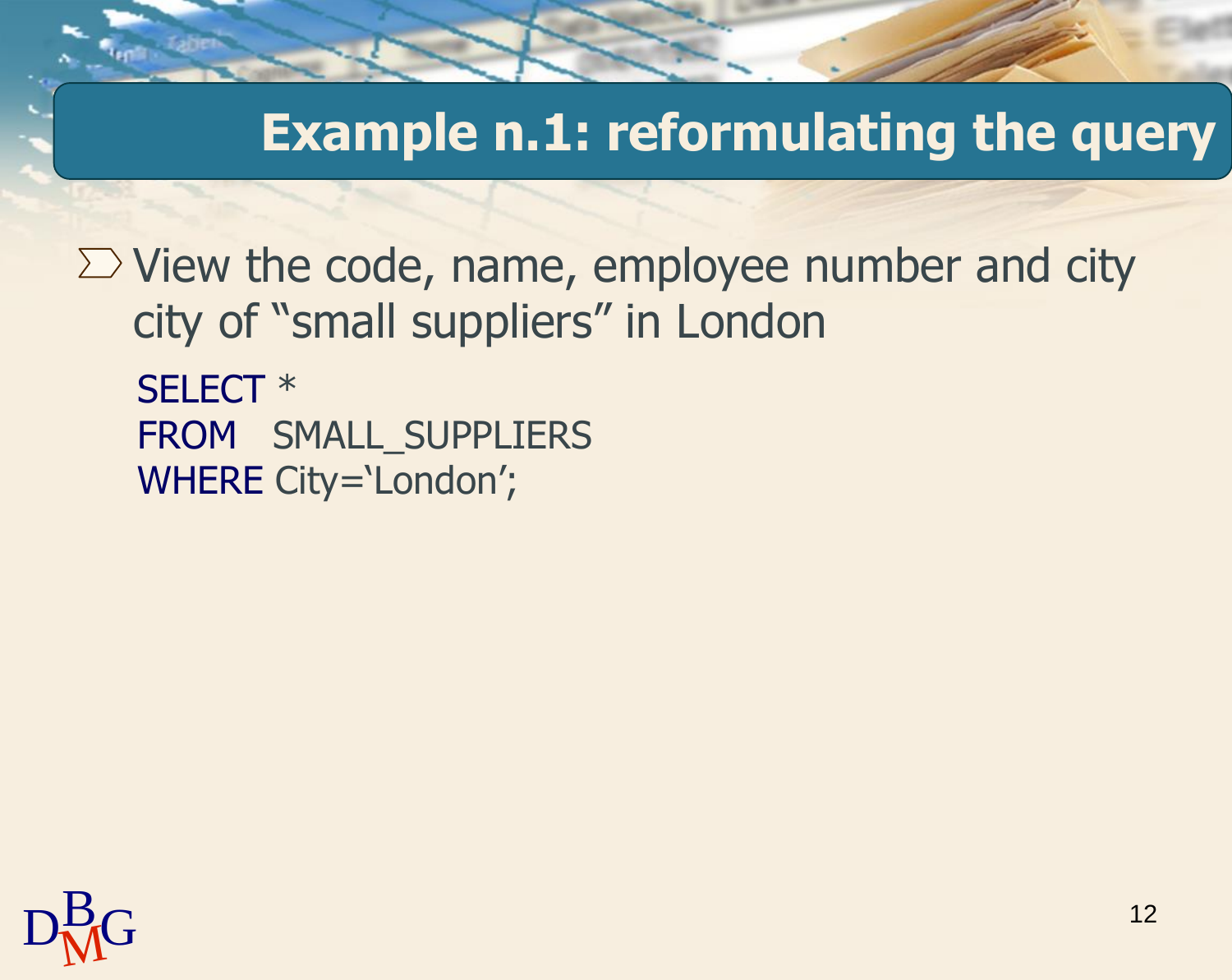#### **Example n.1: reformulating the query**

 $\Sigma$  View the code, name, employee number and city city of "small suppliers" in London

SELECT SId, SName, City, #Employees FROM SMALL\_SUPPLIERS WHERE City='London';

 $\Sigma$  Reformulate the SELECT clause

 $\bullet$  the attributes present in the definition of the view are made explicit

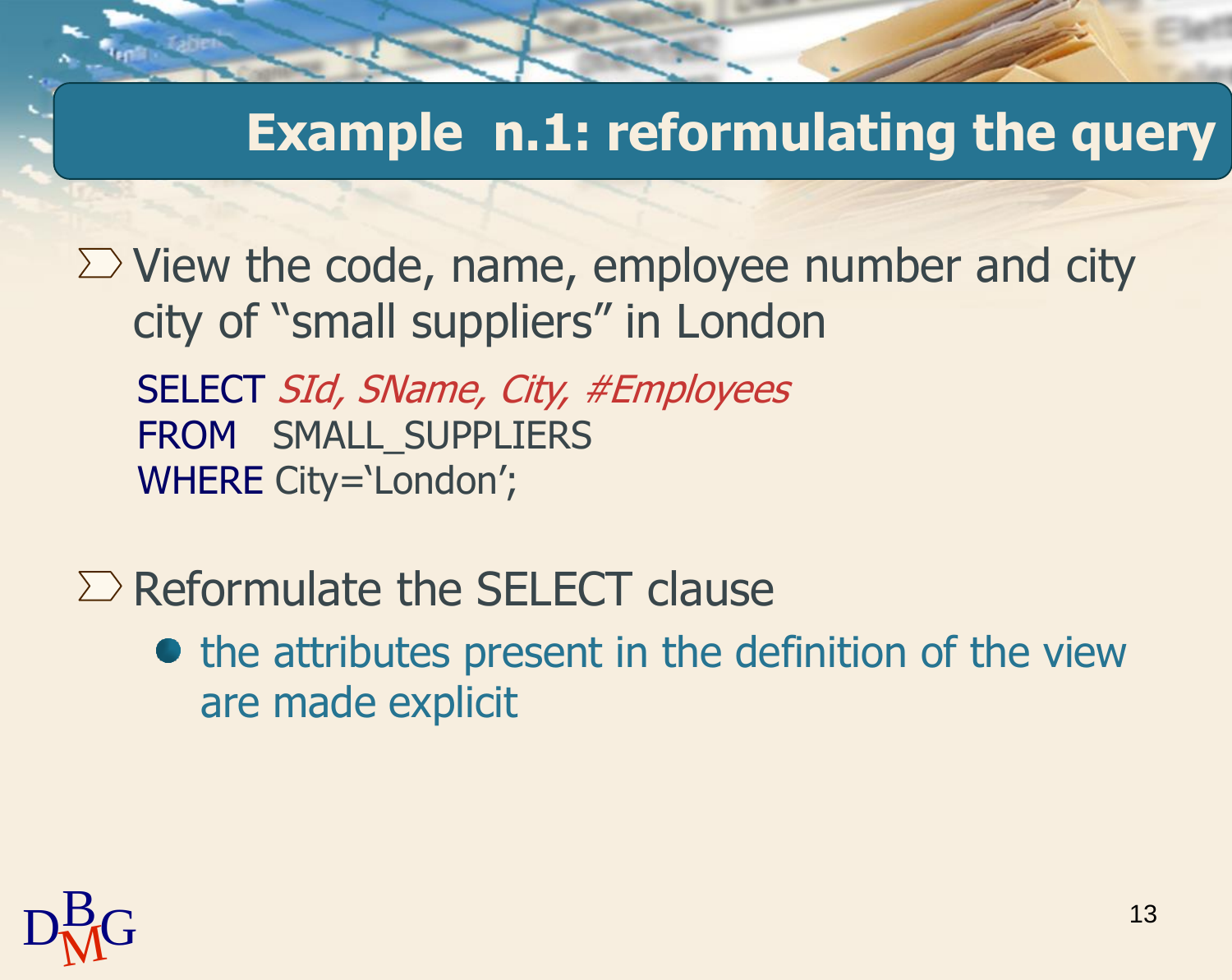#### **Example n.1: reformulating the query**

 $\Sigma$  View the code, name, employee number and city city of "small suppliers" in London

- SELECT SId, SName, City, #Employees FROM S
- WHERE *#Employees<3* AND City='Torino';
- $\Sigma$  Introduction of the definition of the view
	- In the clause FROM
	- In the clause WHERE

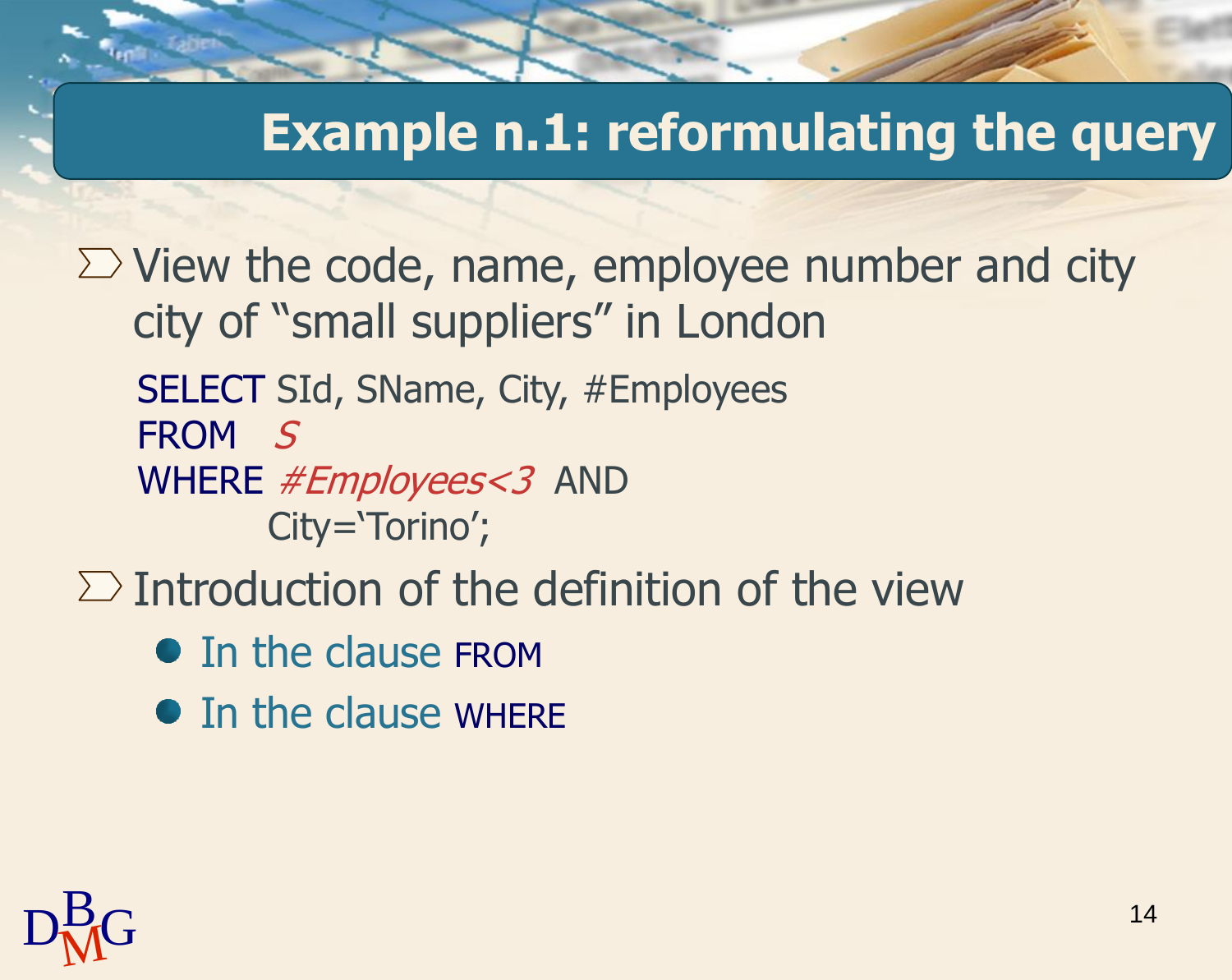#### **Example n.2**

 $\Sigma$  Definition of the view *number of suppliers per* product

• The view contains the product code and the number of different suppliers providing it

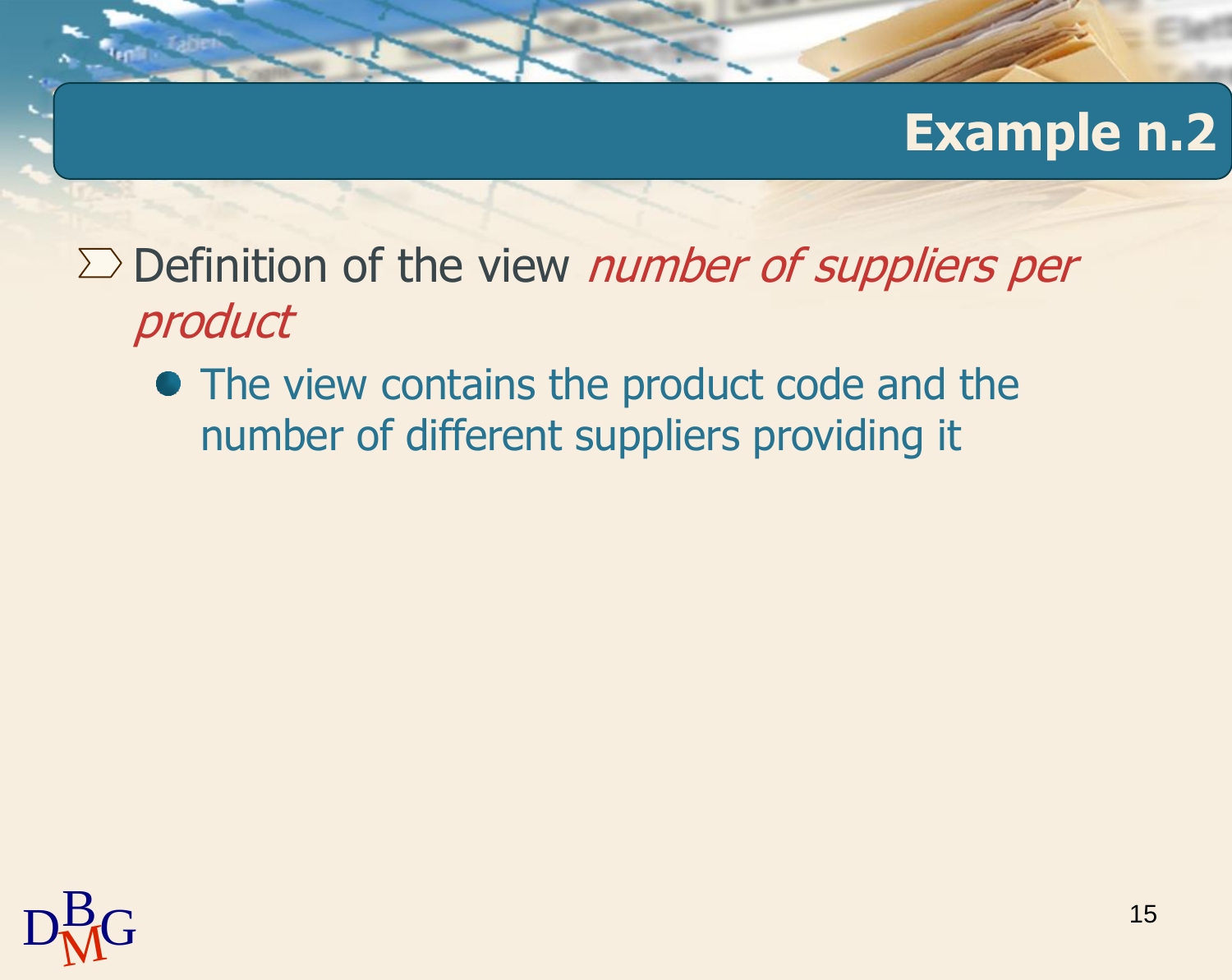### **Example n.2: definition of the view**

 $\Sigma$  Definition of the view "number of suppliers per product"

• The view contains the product code and the number of different suppliers providing it

SELECT PId, COUNT(\*) FROM SP GROUP BY PId

 $D_{\rm M}^{\rm Bcl}$ G associated w Query associated with the view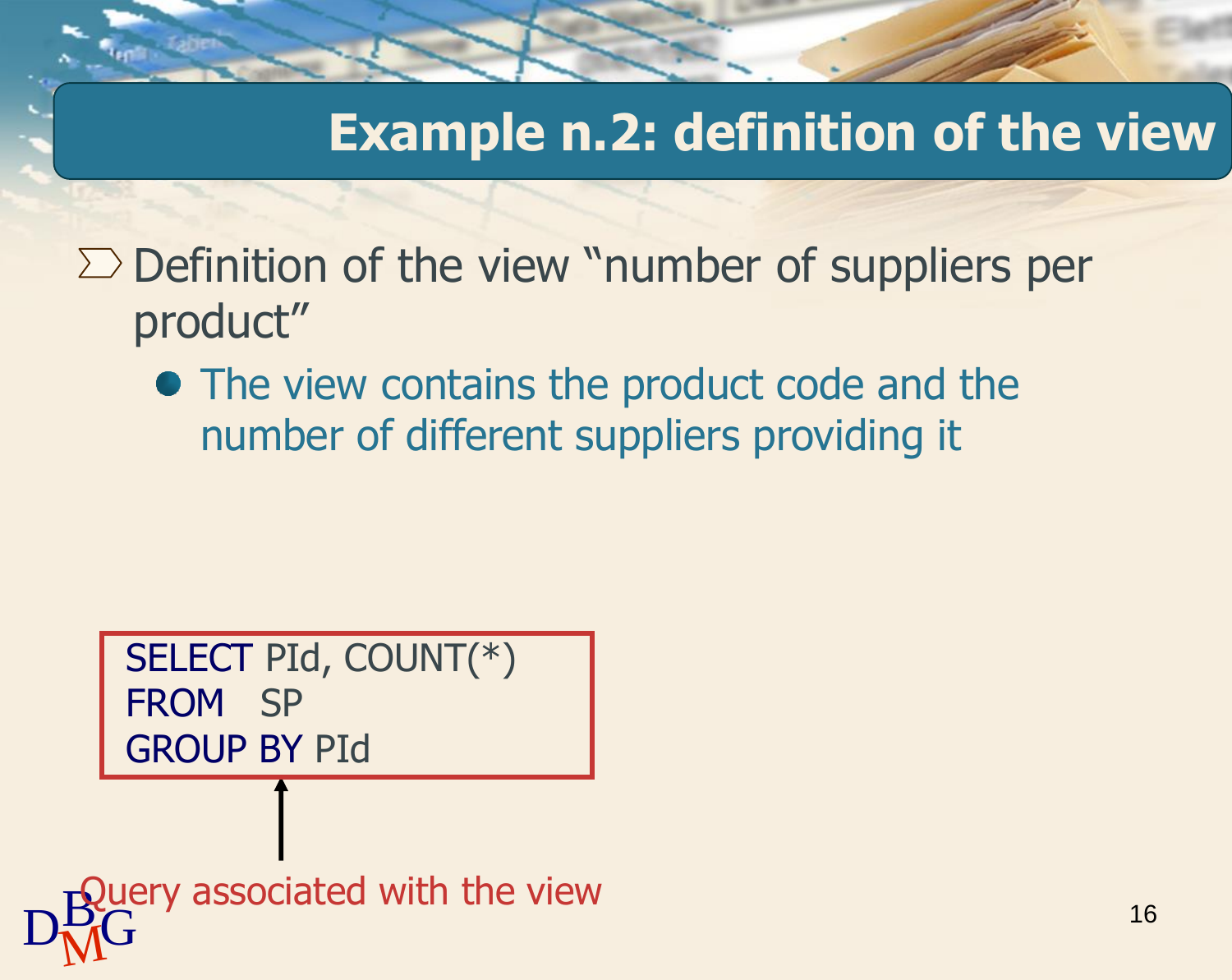### **Example n.2: definition of the view**

 $\Sigma$  Definition of the view "number of suppliers per product"

• the view contains the product code and the number of different suppliers providing it

CREATE VIEW NUMSUPPLIERS\_PER\_PRODUCT (PId, #Suppliers) AS SELECT PId, COUNT(\*) FROM SP GROUP BY PId; Name of the views

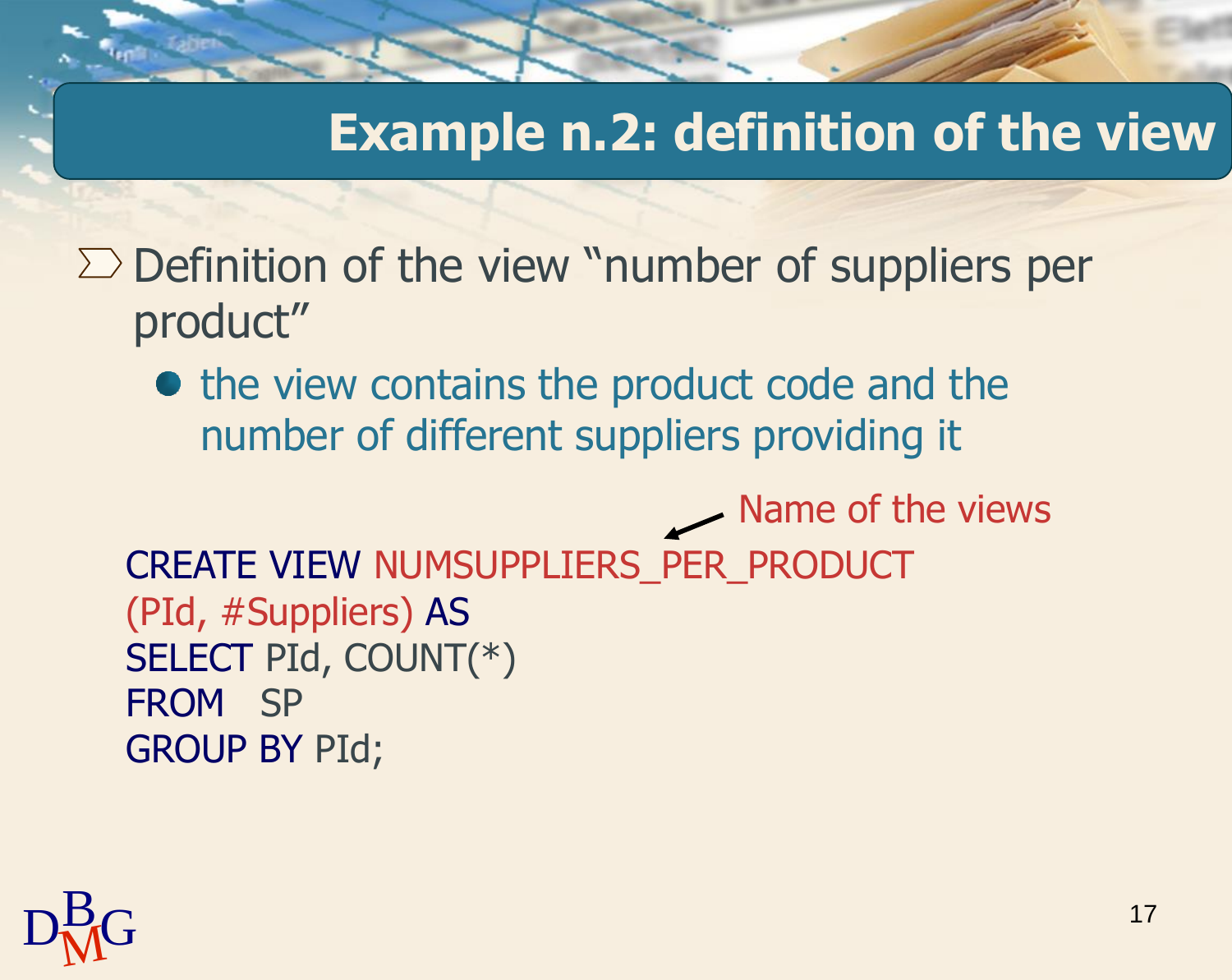### **Example n.2: definition of the view**

 $\Sigma$  Definition of the view "number of suppliers per product"

• the view contains the product code and the number of different suppliers providing it

CREATE VIEW NUMSUPPLIERS\_PER\_PRODUCT (PId, #Suppliers) AS SELECT PId, COUNT(\*) FROM SP GROUP BY PId; Attributes of the view

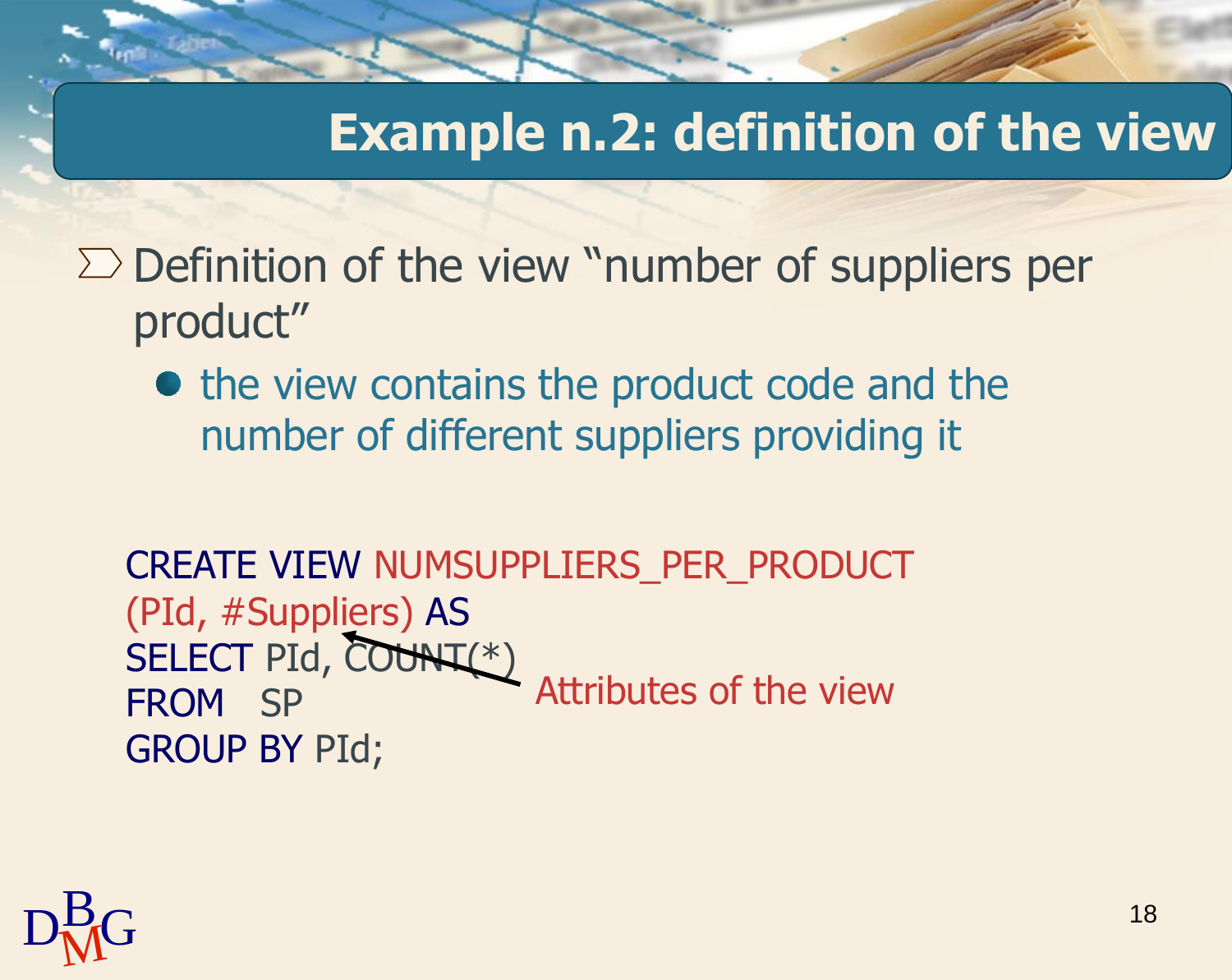### **Example n.2: query**

 $\Sigma$  View the code of products supplied by the greatest number of suppliers  $\Sigma$  Without using views

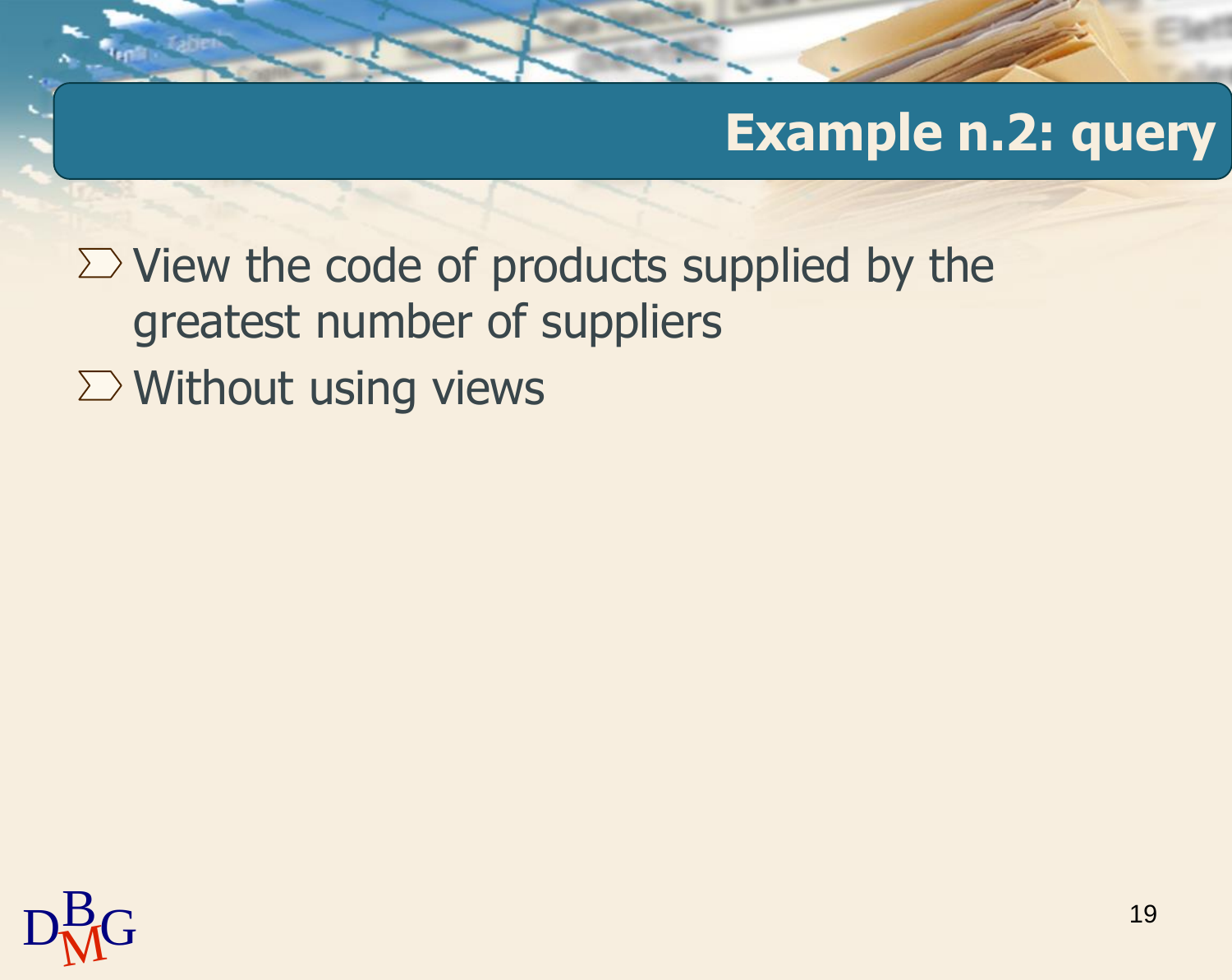### **Example n.2: query**

 $\Sigma$  View the code of products supplied by the greatest number of suppliers  $\Sigma$  Without using views

```
SELECT PId
FROM SP
GROUP BY PId
HAVING COUNT(*)=(SELECT MAX(#Suppliers)
                 FROM (SELECT COUNT(*) AS #Suppliers
                        FROM SP
                        GROUP BY PId));
```
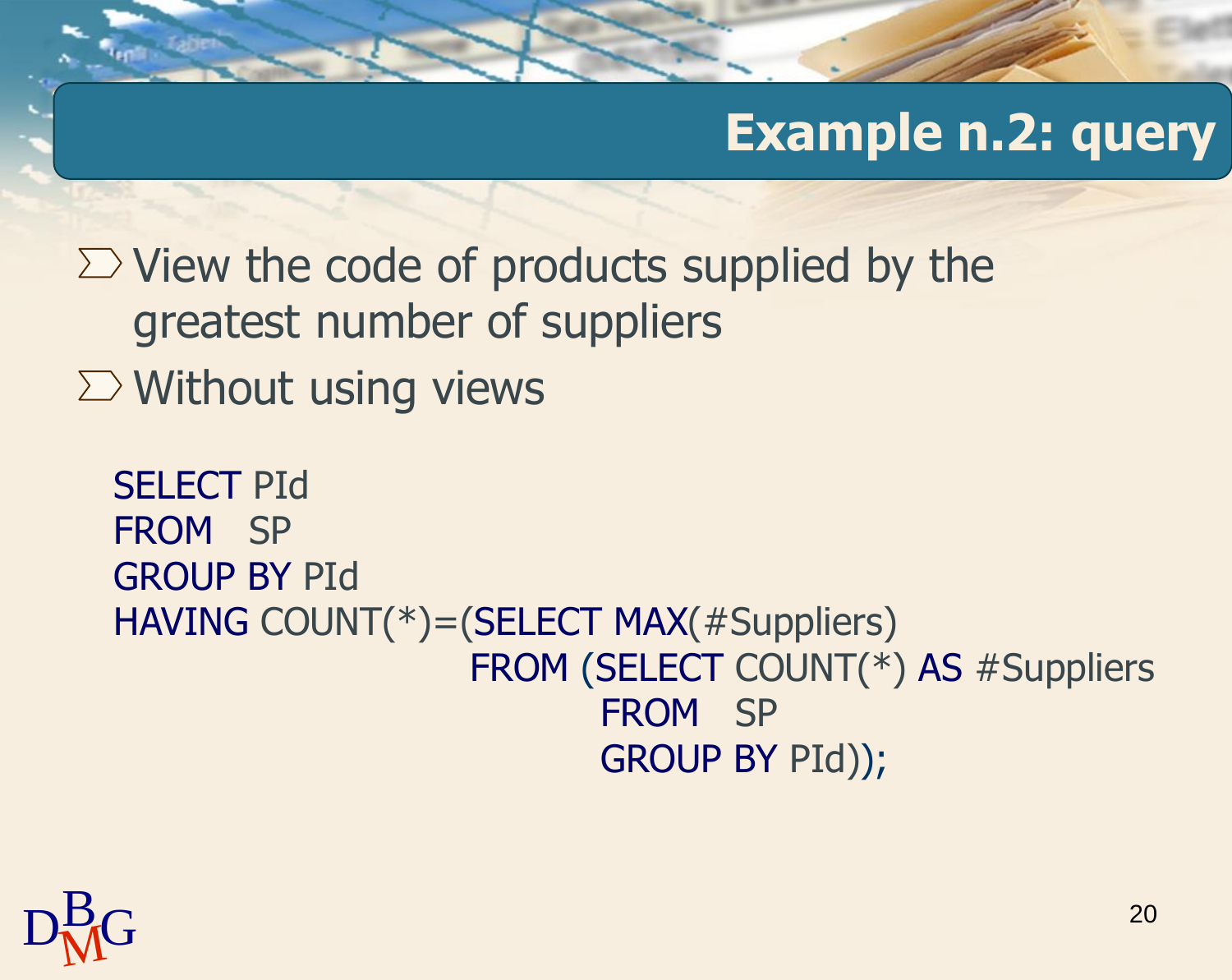### **Example n.2: query**

 $\Sigma$  View the code of products supplied by the greatest number of suppliers  $\Sigma$  Using the view NUMSUPPLIERS PER PRODUCT

SELECT PId FROM NUMSUPPLIERS PER PRODUCT WHERE #Suppliers=(SELECT MAX(#Suppliers) **FROM** NUMSUPPLIERS\_PER\_PRODUCT);

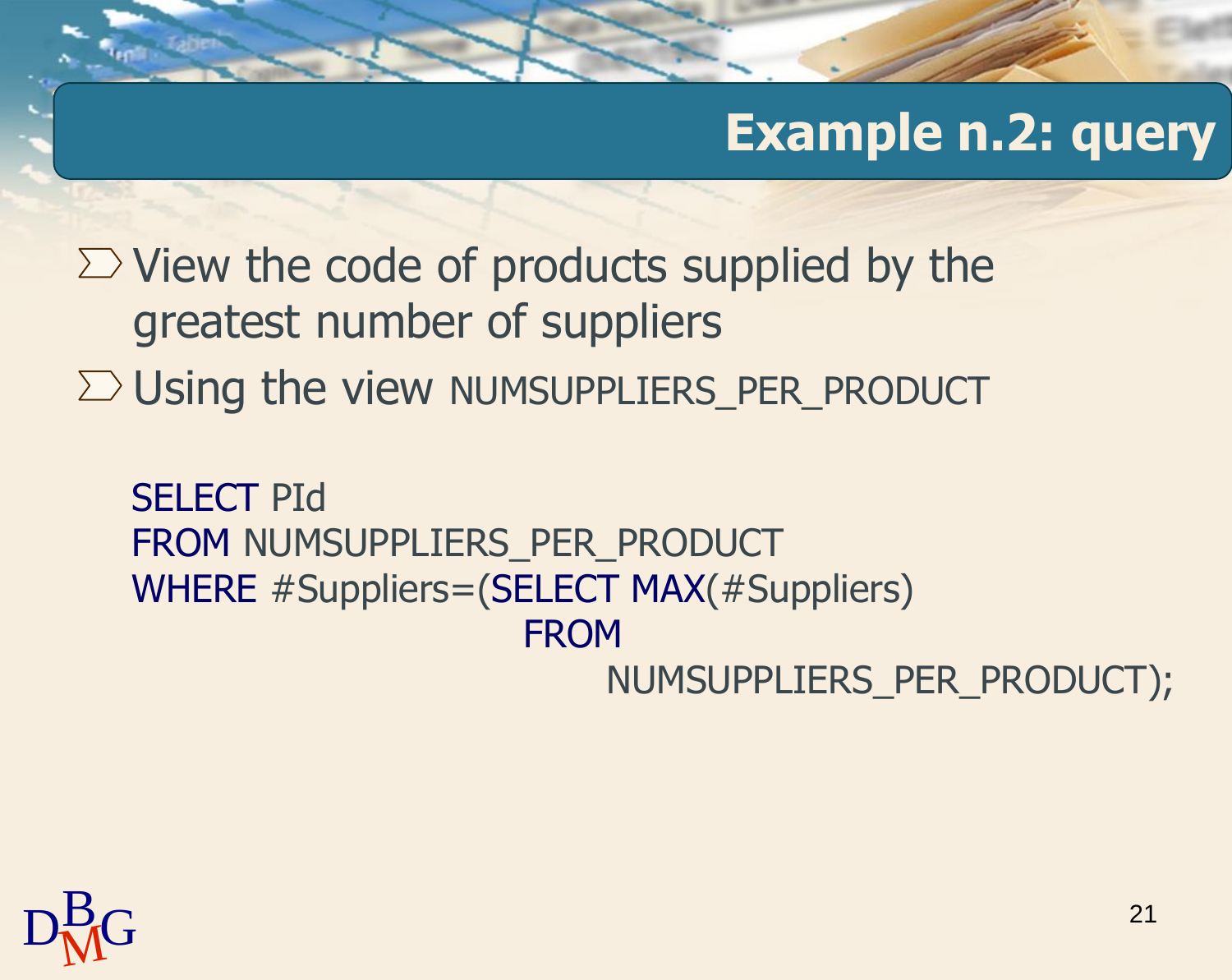### **Considerations on the examples**

- $\Sigma$  The use of views simplifies the formulation of the queries
- $\Sigma$  The view SMALL\_SUPPLIERS conceals the definition of the concept of "small suppliers"
	- it is possible to redefine the concept of "small" suppliers" just by changing the definition of the view

• it is not necessary to modify the queries that use it

 $\Sigma$  The view NUMSUPPLIERS PER PRODUCT enables us to avoid using the table function

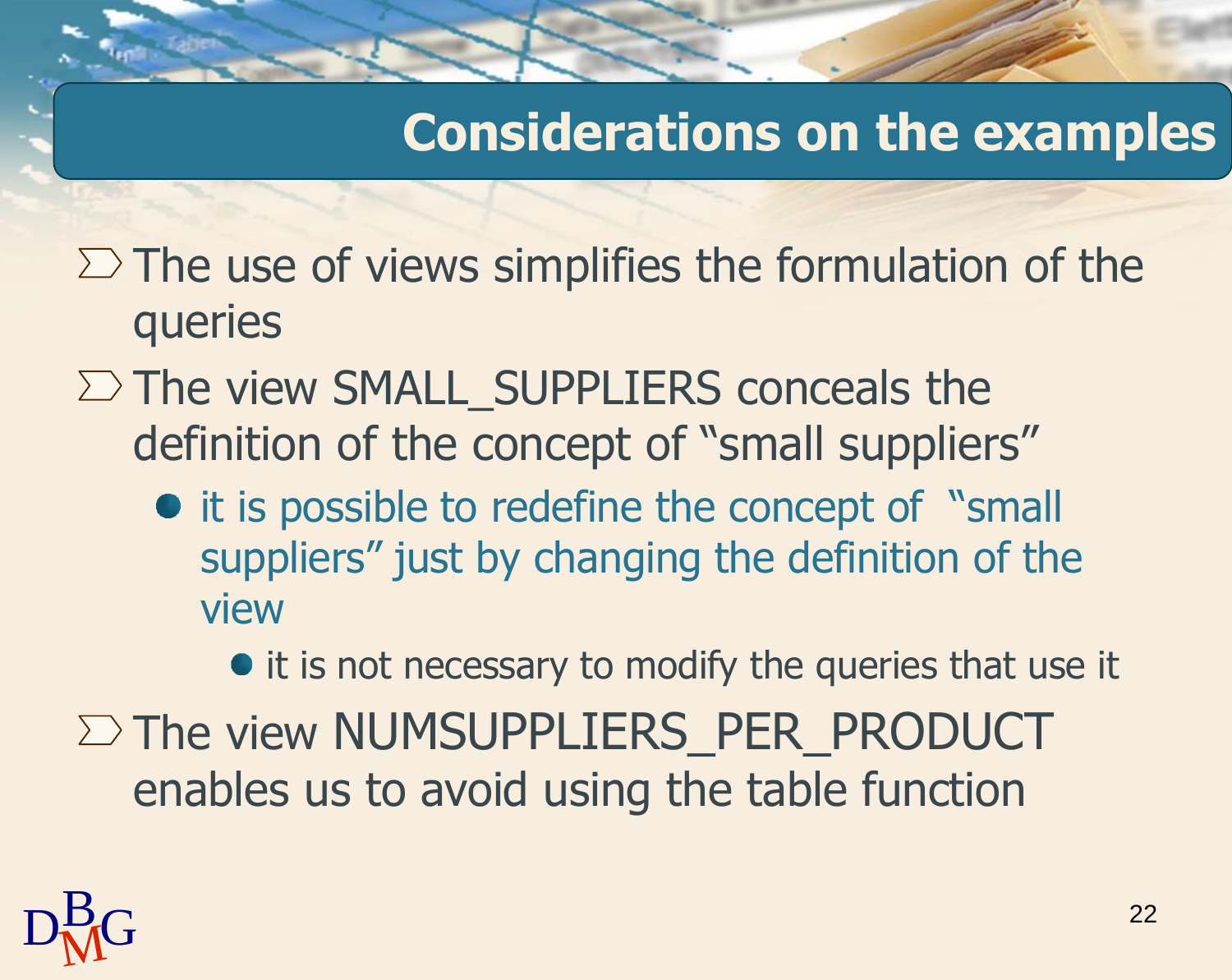#### $\Sigma$  Simplification of the queries

- very complex expressions can be defined in a simpler way by using views
	- by breaking down a complex query into subqueries associated with the views
		- useful in the presence of repeated (complex) subqueries

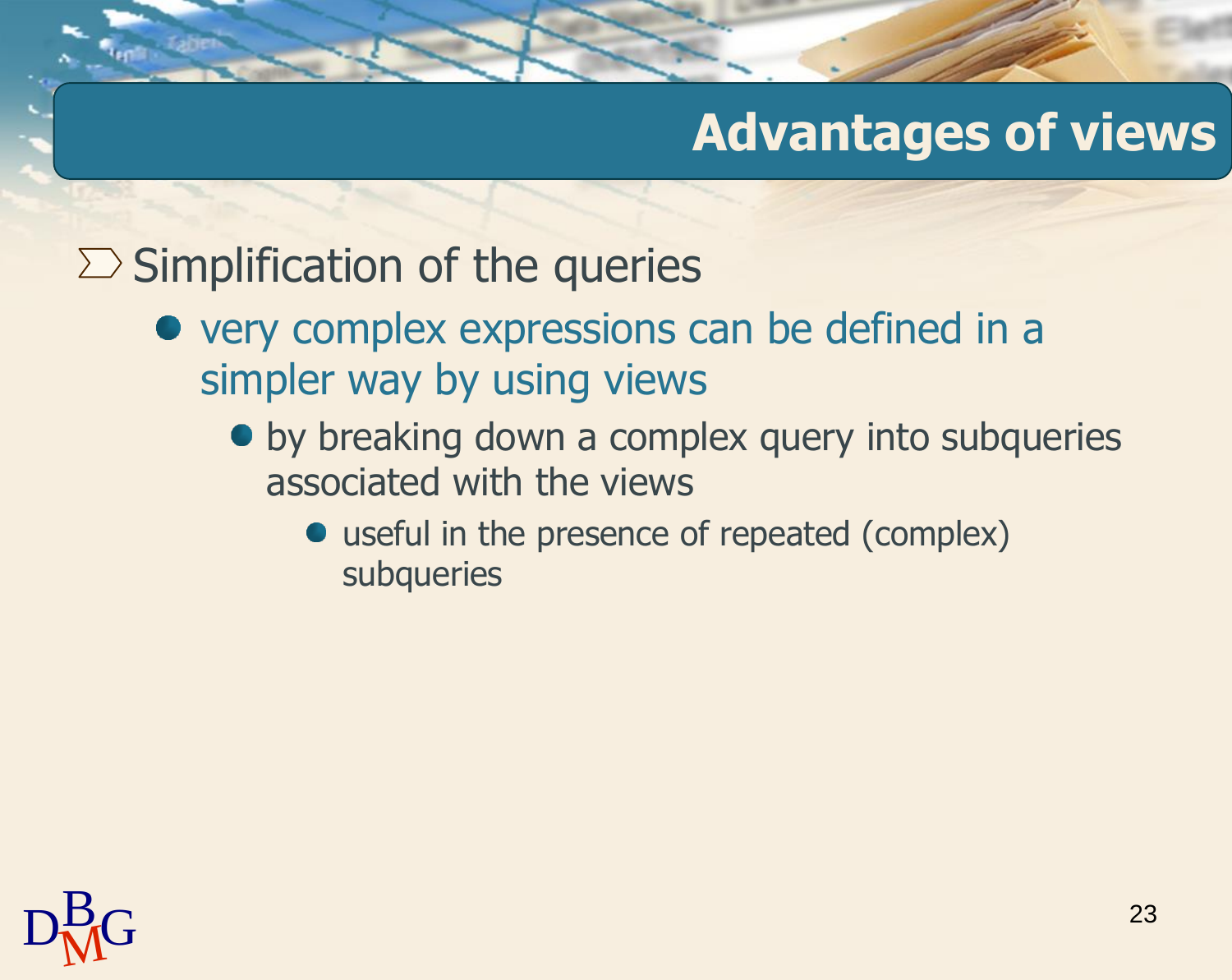- $\Sigma$  Extension of the SQL language's power of expression
	- in the absence of a table function, some typologies of queries can only be defined by using views
		- as an alternative to using the procedural code

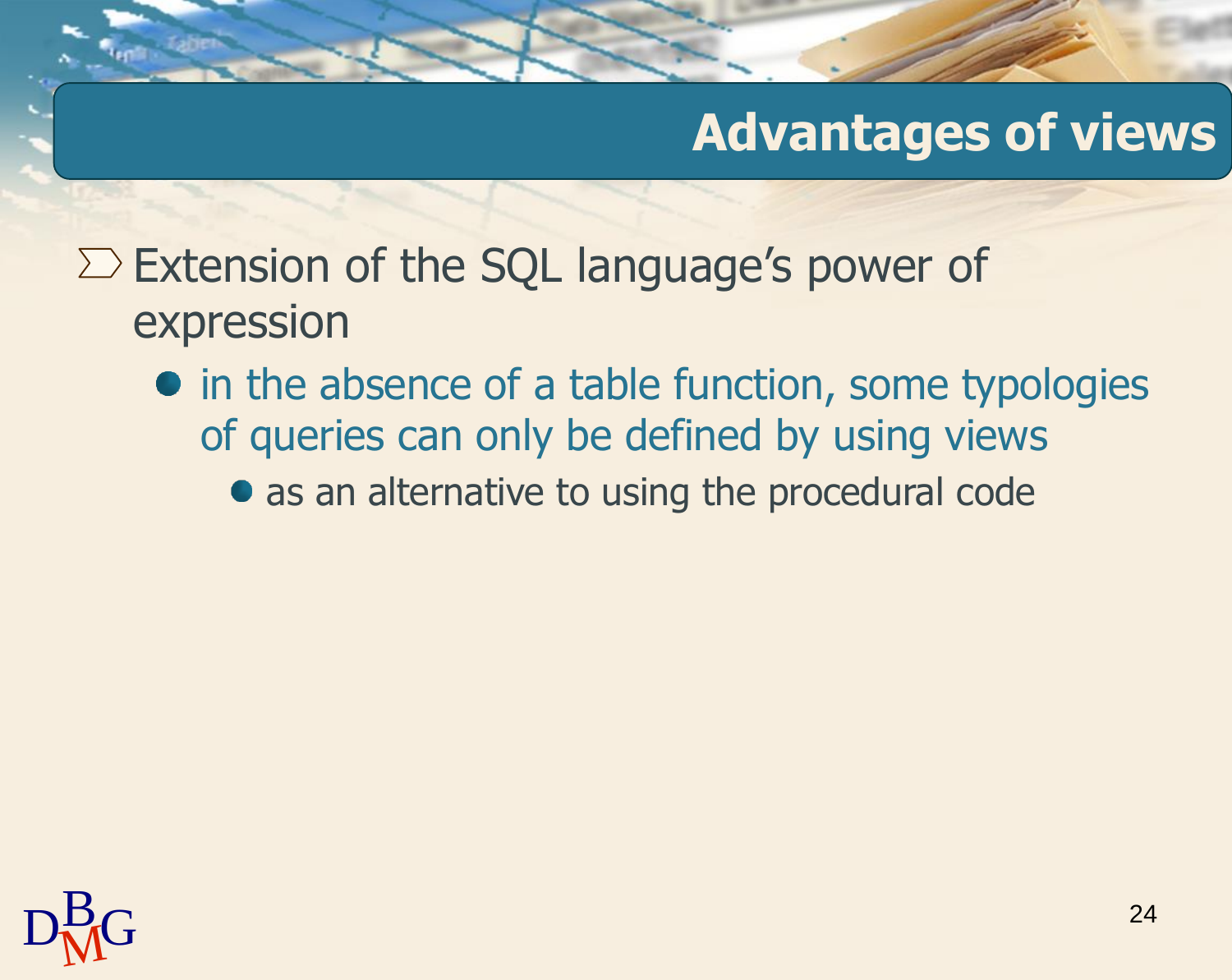#### $\sum$  Security management

- it is possible to introduce different privacy protection mechanisms for each user or group
	- access authorization is associated with the view
	- each user, or group, accesses the database only via views that are appropriate for the operation they are authorized to carry out

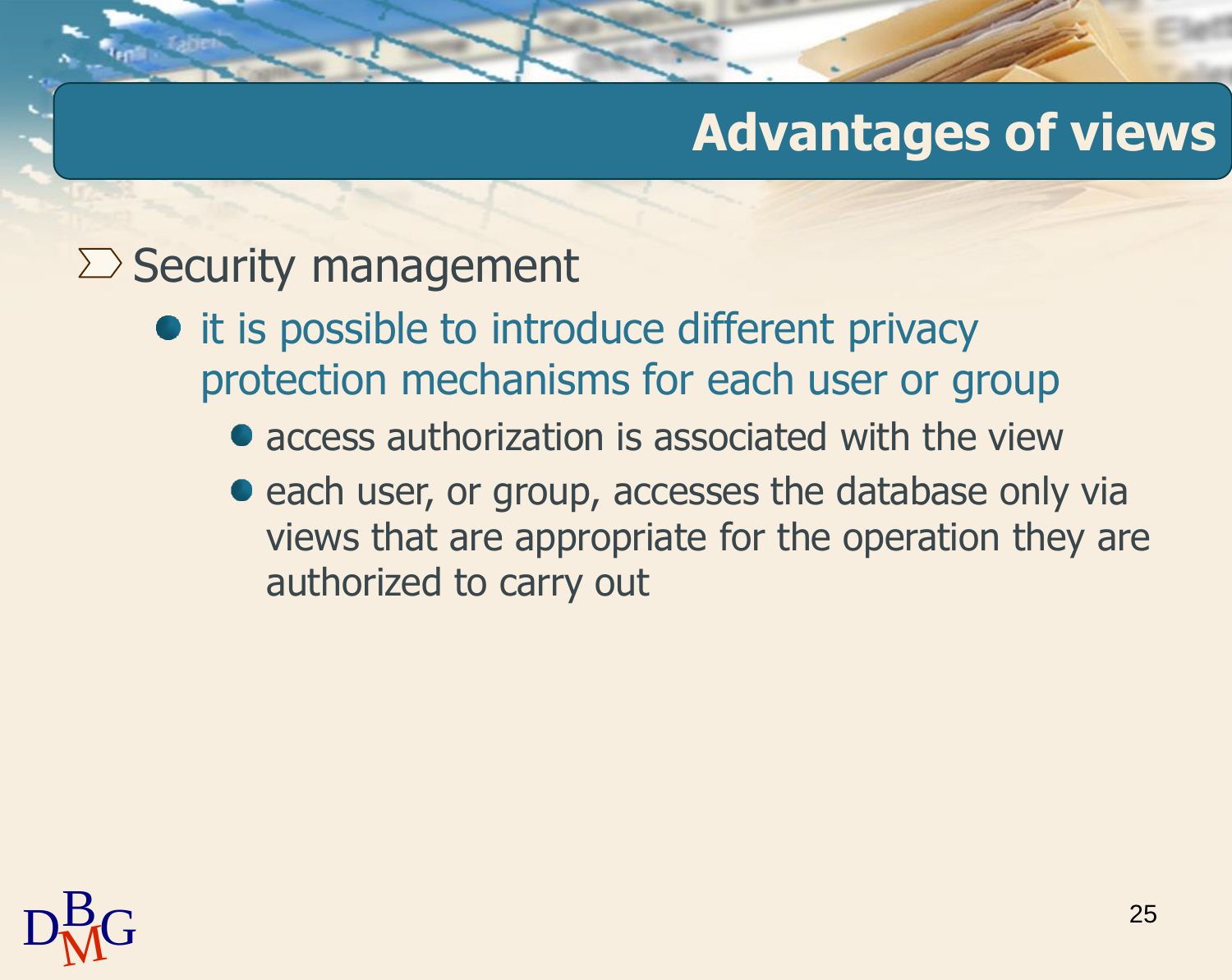#### $\Sigma$  Evolution of databases

- **•** If a database is restored, it is possible to define views that correspond to the eliminated tables
	- $\bullet$  the view substitutes the eliminated table which was present in the database prior to restoration
		- it is not necessary to re-formulate the queries written before the restoration and present in the applications that have already been developed

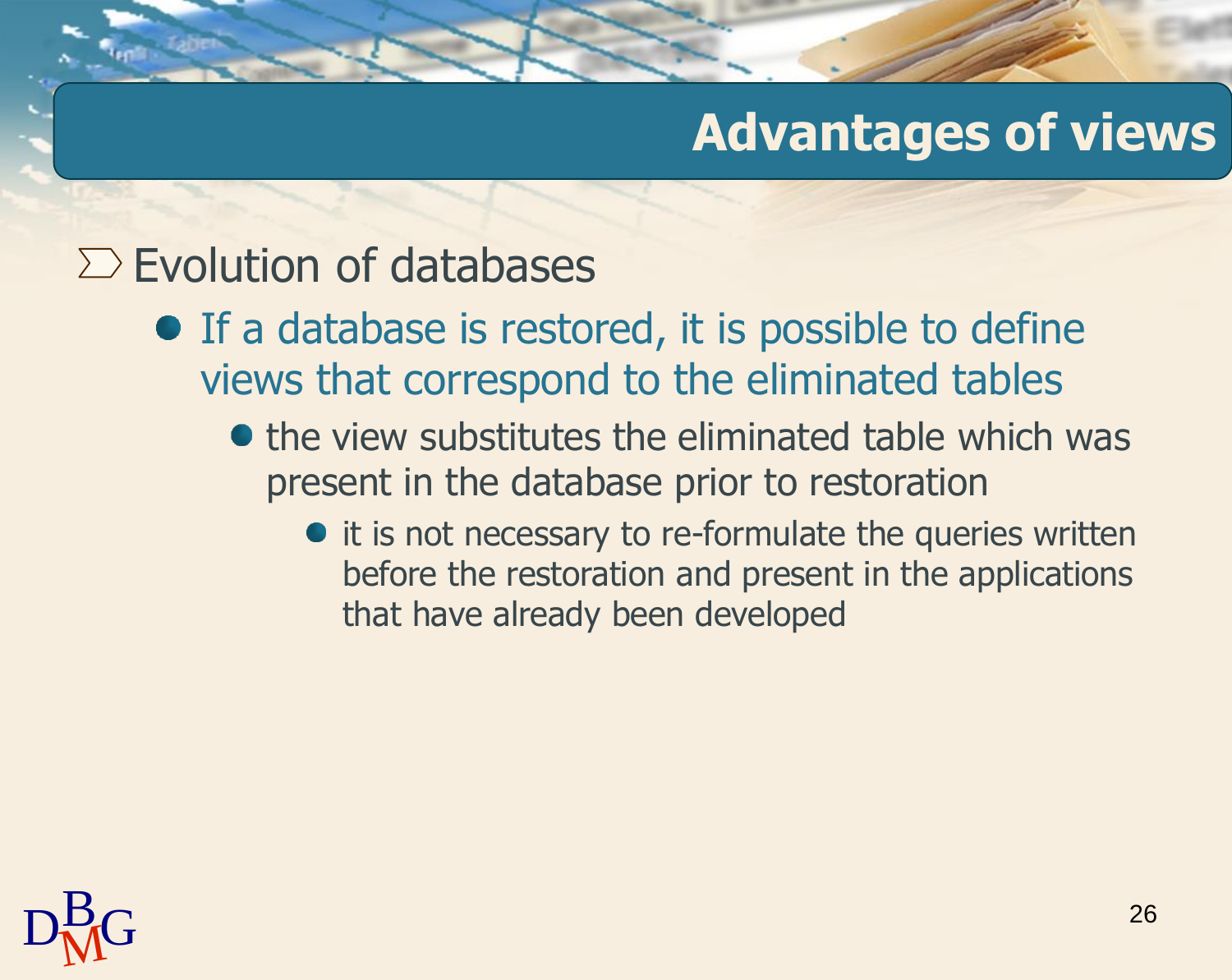

#### **Management of views**

### **Creation and management of views in SQL**

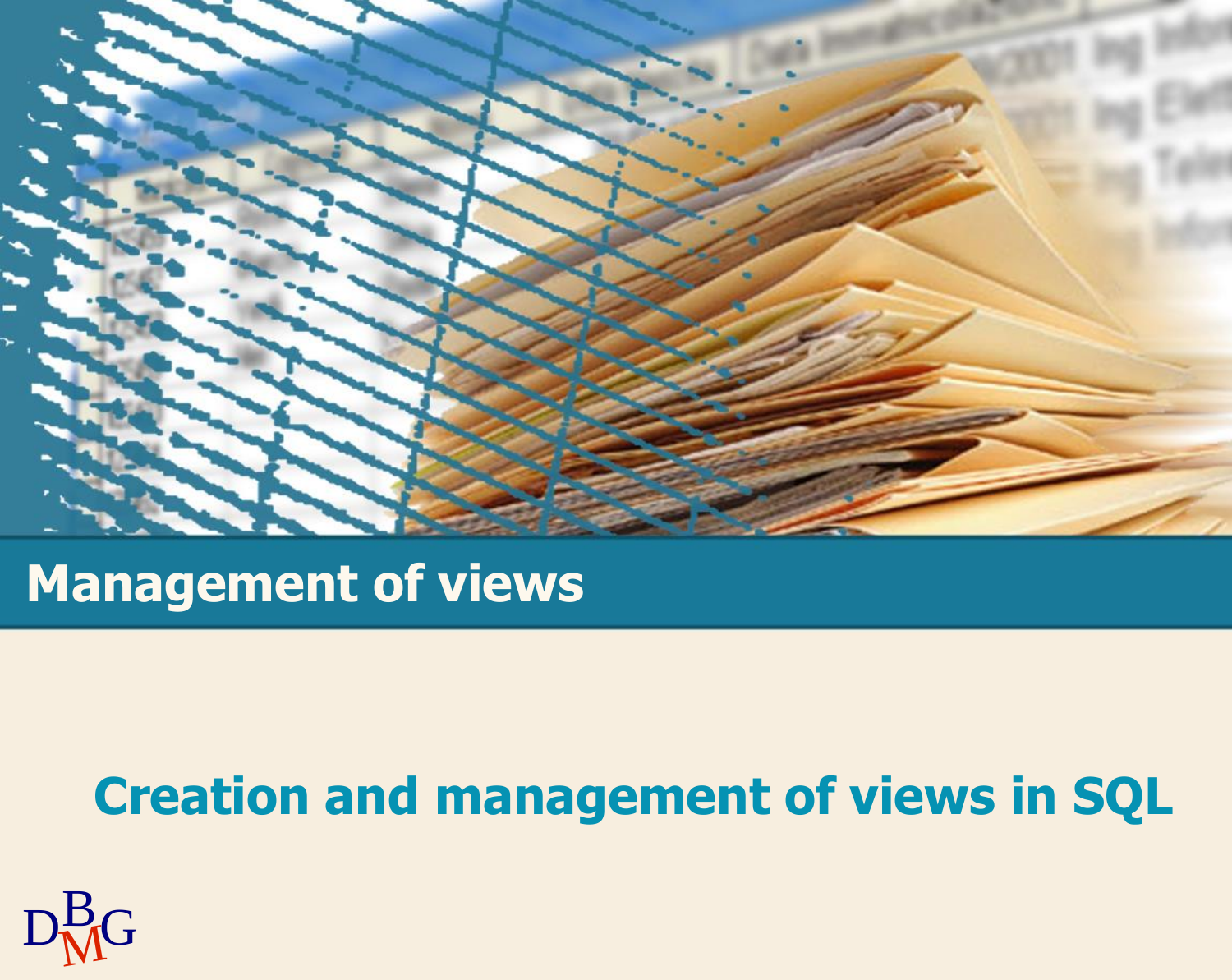### **Creating a view**

#### CREATE VIEW ViewName [(AttributieList)] AS SQLquery;

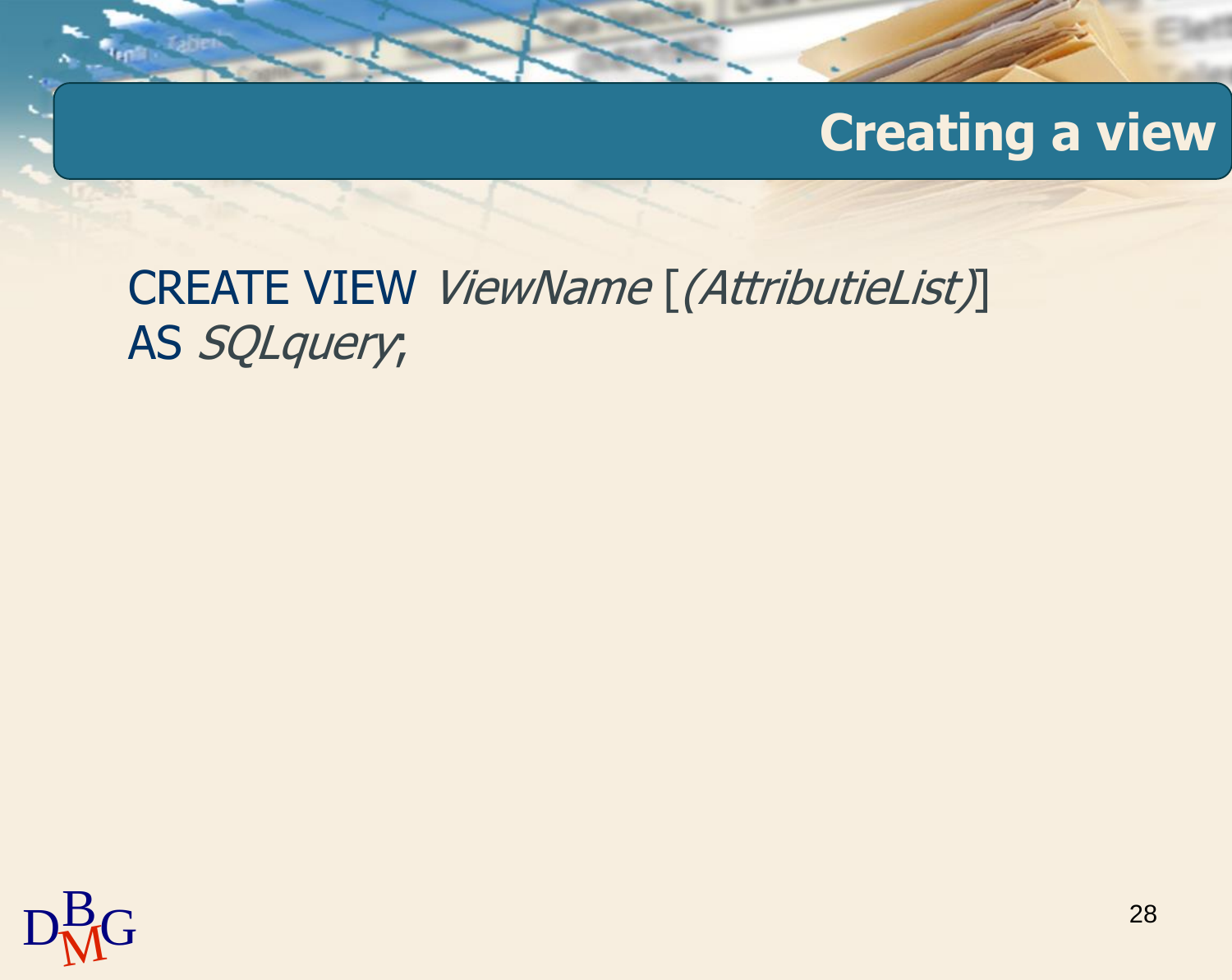### **Creating a view**

 $\Sigma$  If the names of the attributes of a view are not specified

- use those present in the SQL query selection
- $\Sigma$  The names of the attributes have to be specified if
	- they represent the result of an internal function
	- they represent the result of an expression
	- $\bullet$  they are constant
	- $\bullet$  two columns (from different tables) have the same name

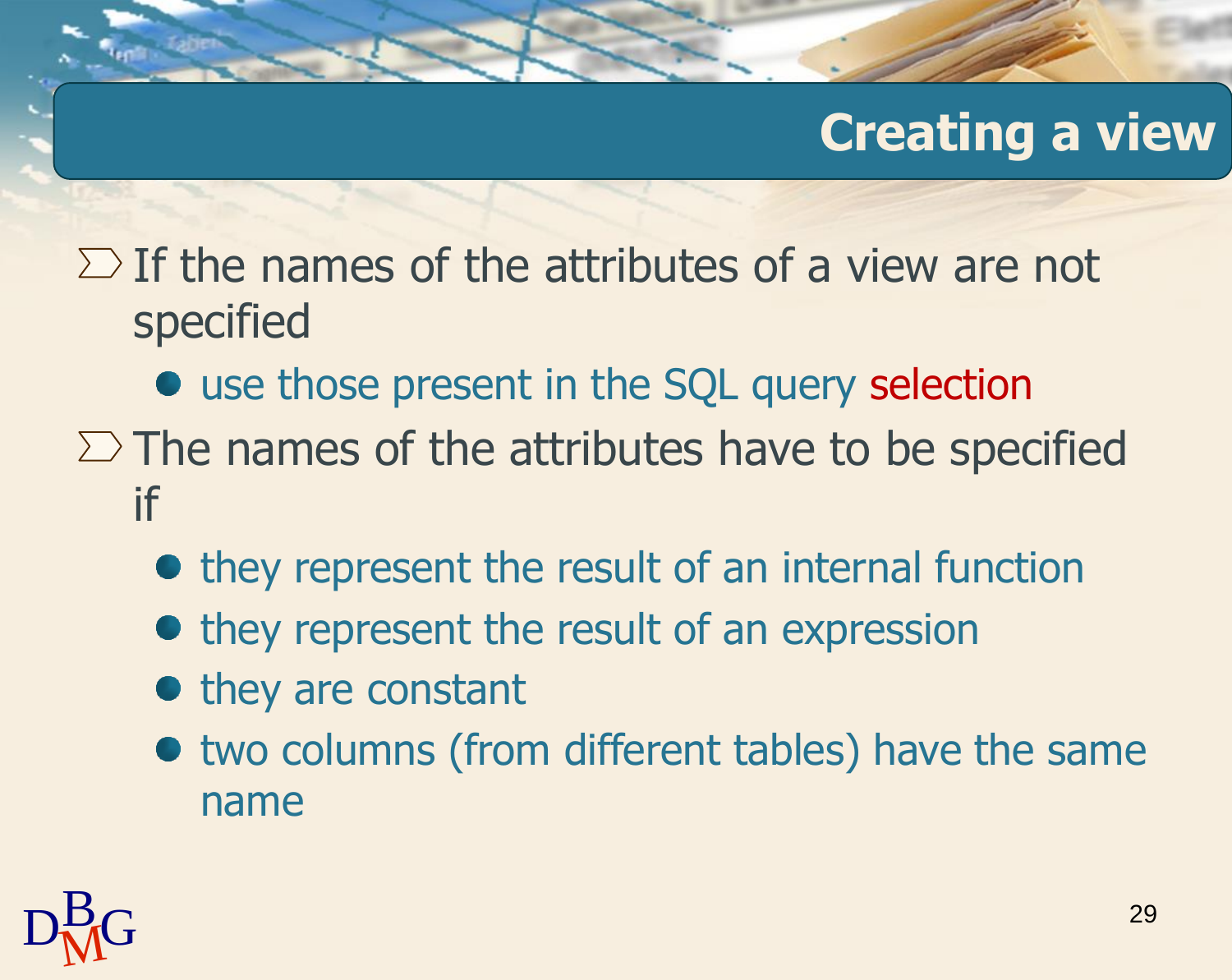## **Cancelling a view**

DROP VIEW ViewName;

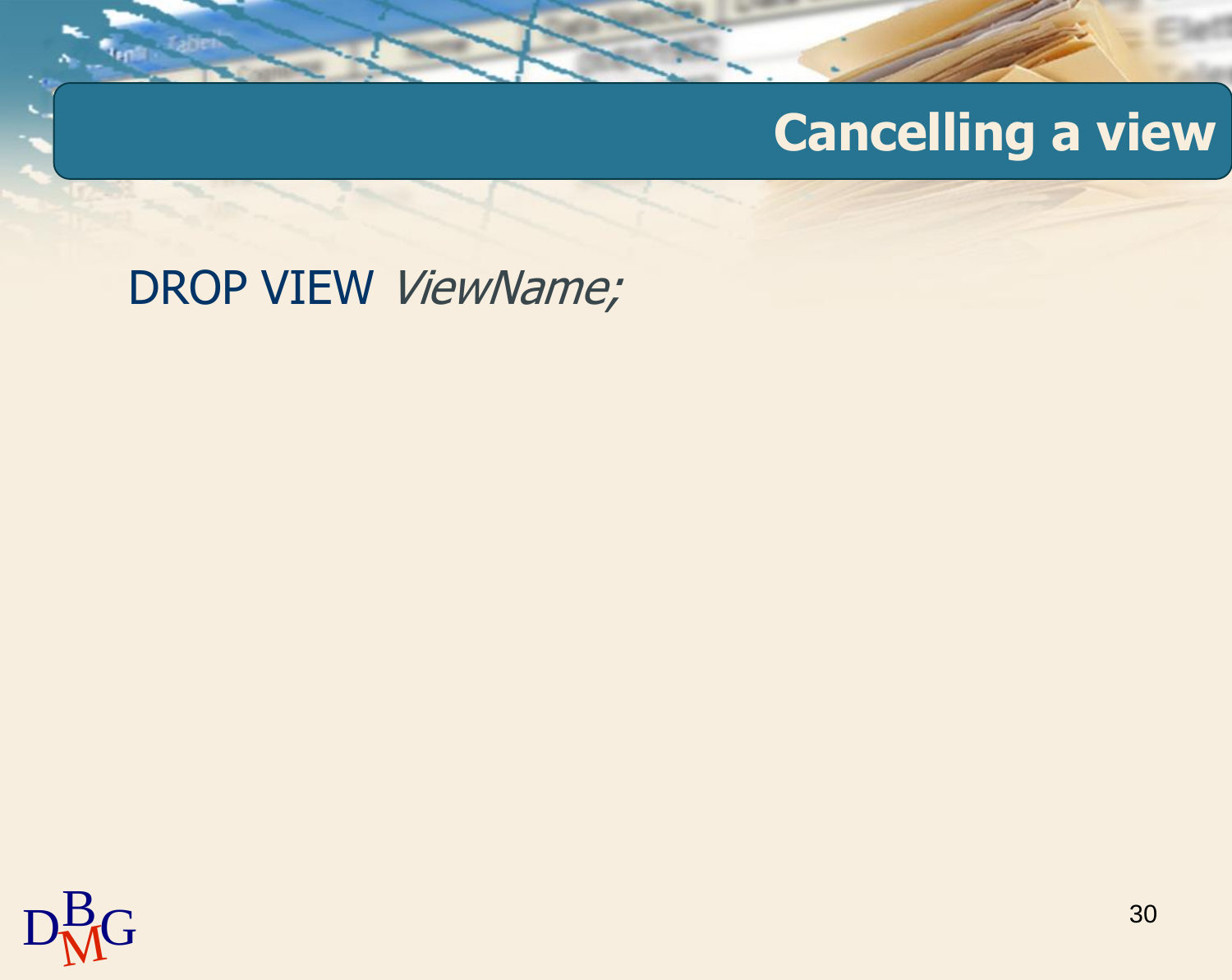## **Effect of cancelling tables**

 $\Sigma$  Cancelling a table that a view refers to can have various effects

- automatic elimination of the associated views
- automatic invalidation of the associated views
- prohibition to execute the operation of cancelling the table
- $\Sigma$  the effect depends on the DBMS utilized

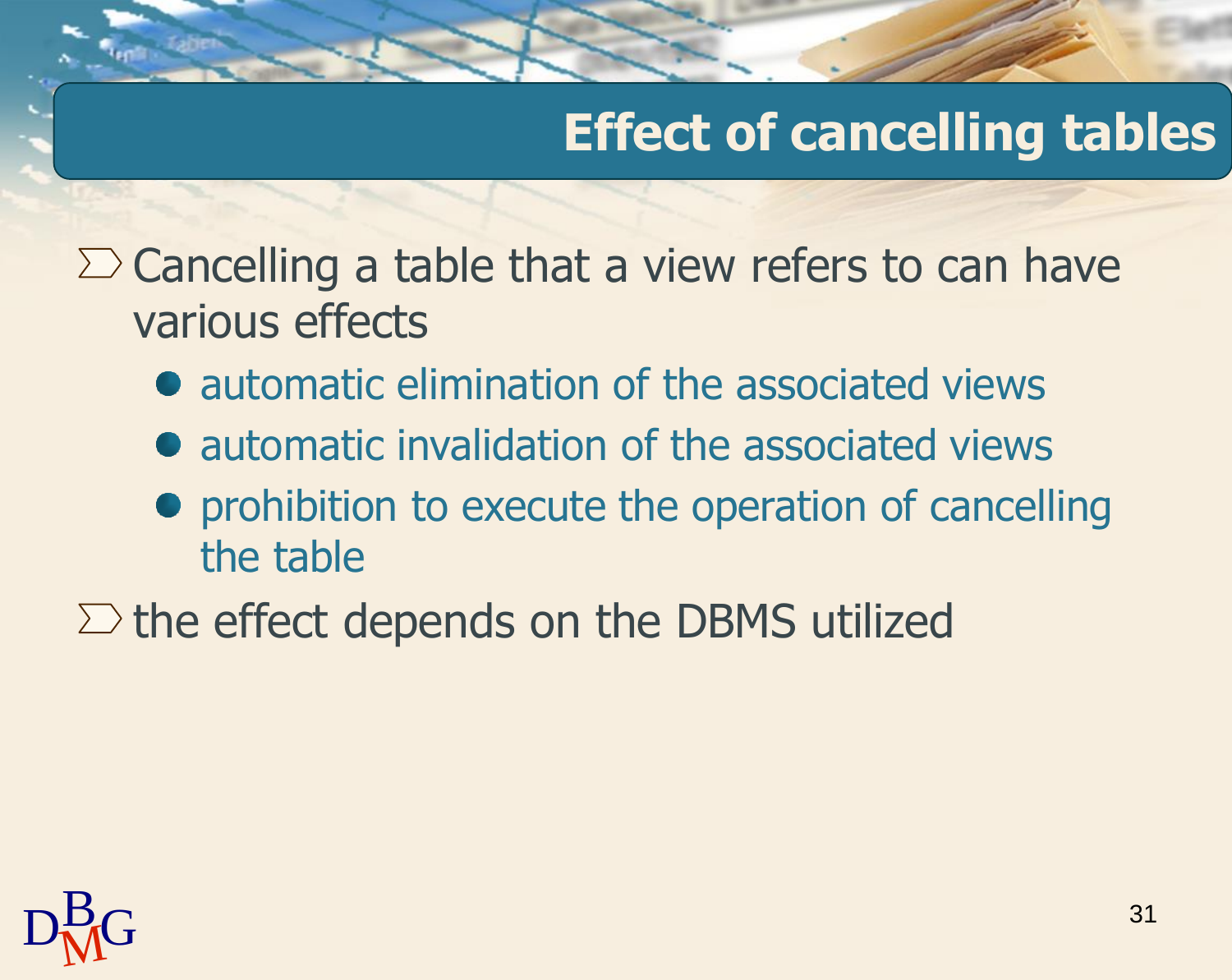#### **Modifying the definition of a view**

ALTER VIEW ViewName [(AttributieList)] AS SQLquery;

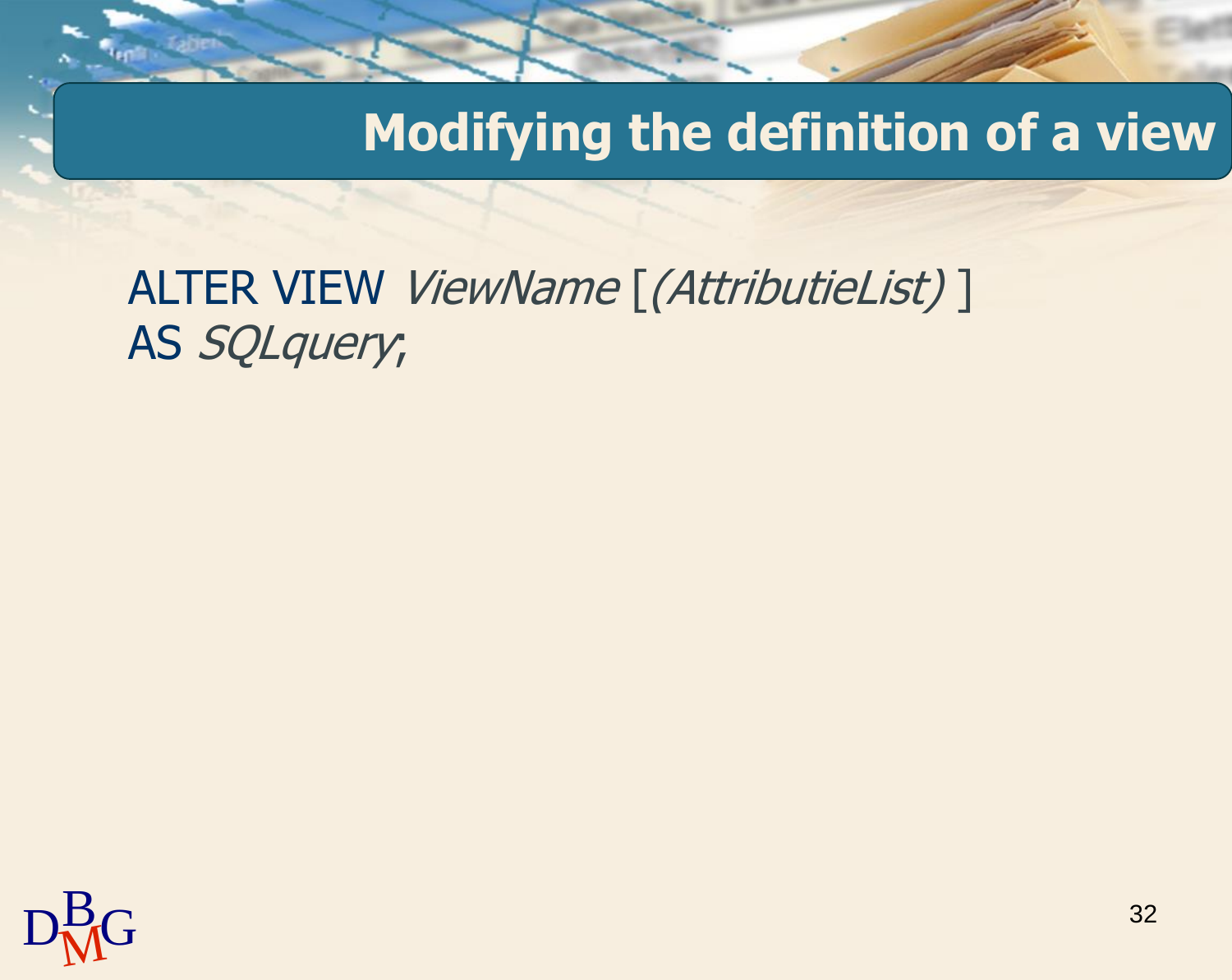

### **Management of views**

## **Updating views**

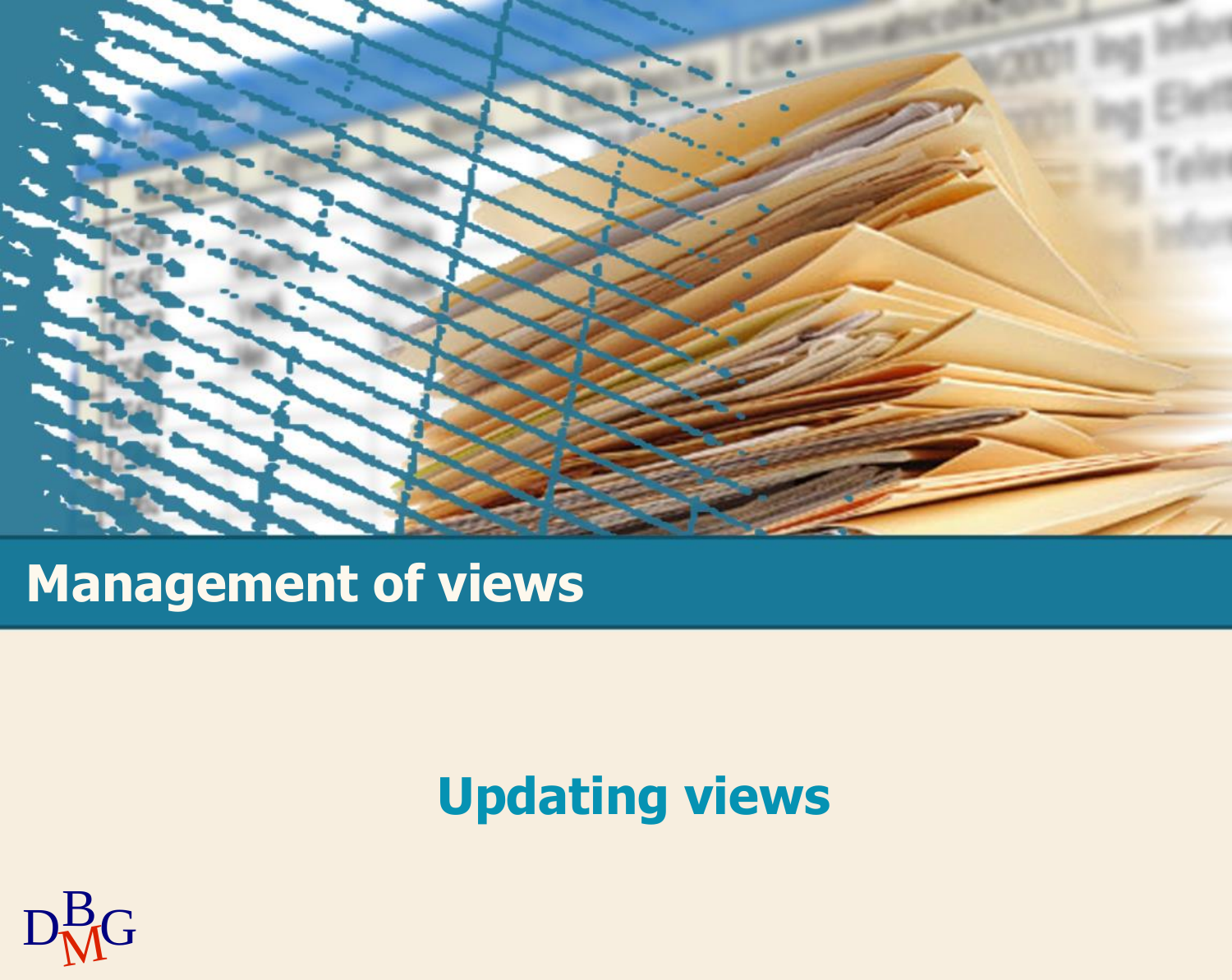## **Updating views**

 $\Sigma$  It is possible to update the data in a view *only* for some typologies of views

- $\Sigma$  Standard SQL-92
	- views in which a single row of each table corresponds to a single row of the view can be updated
		- univocal correspondence between the tuple of the view and the tuple of the table on which it is defined
		- $\bullet$  it is possibile to propagate without ambiguity the changes made to the view to each table on which it is defined

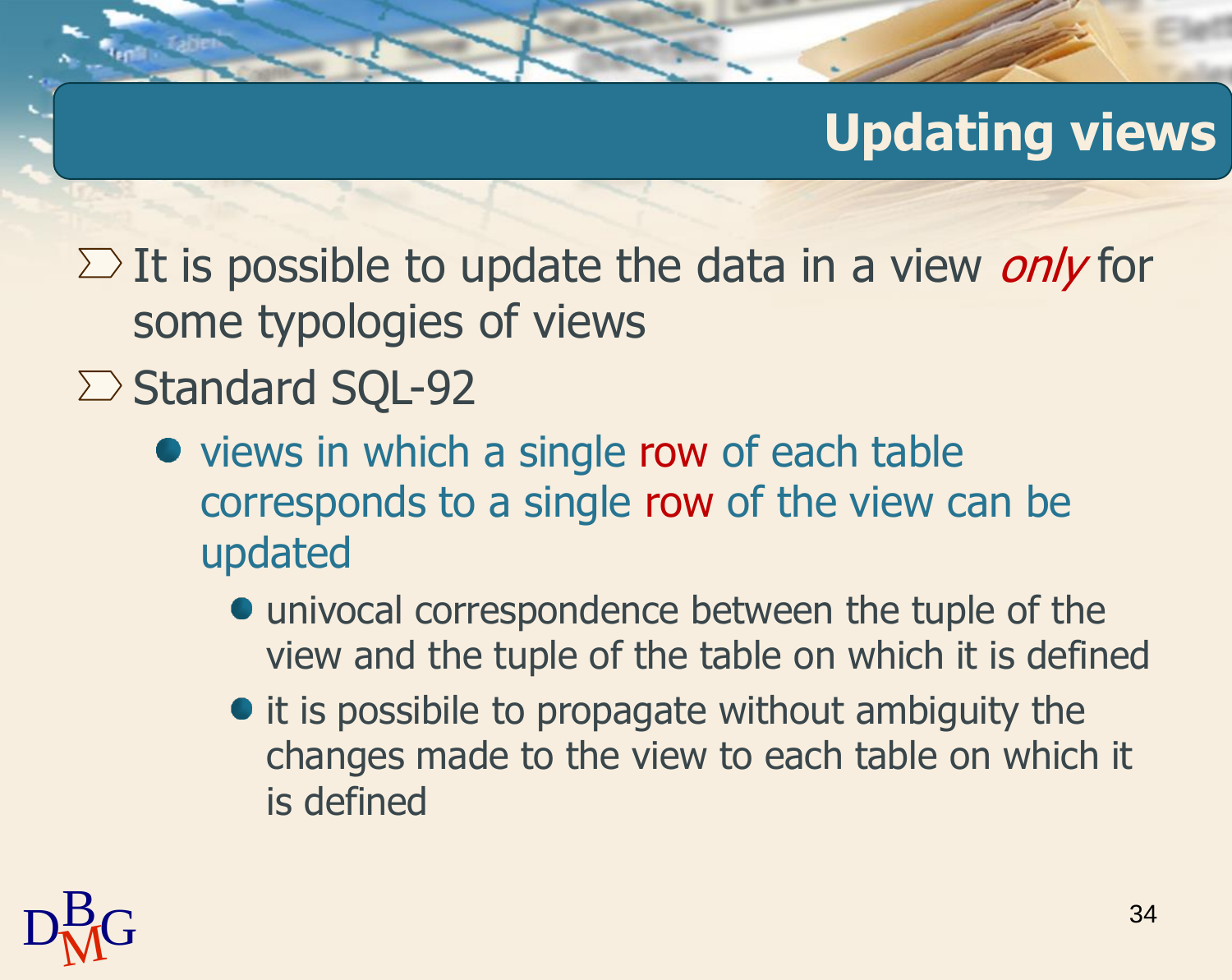### **Updating views**

- $\sum$  *It is not possible to update* a view which in the farthest block of its defining query
	- lacks the primary key of the table on which it is defined
	- $\bullet$  contains joins that represent correspondences to one-to-many or many-to-many
	- contains aggregate functions
	- **contains DISTINCT**

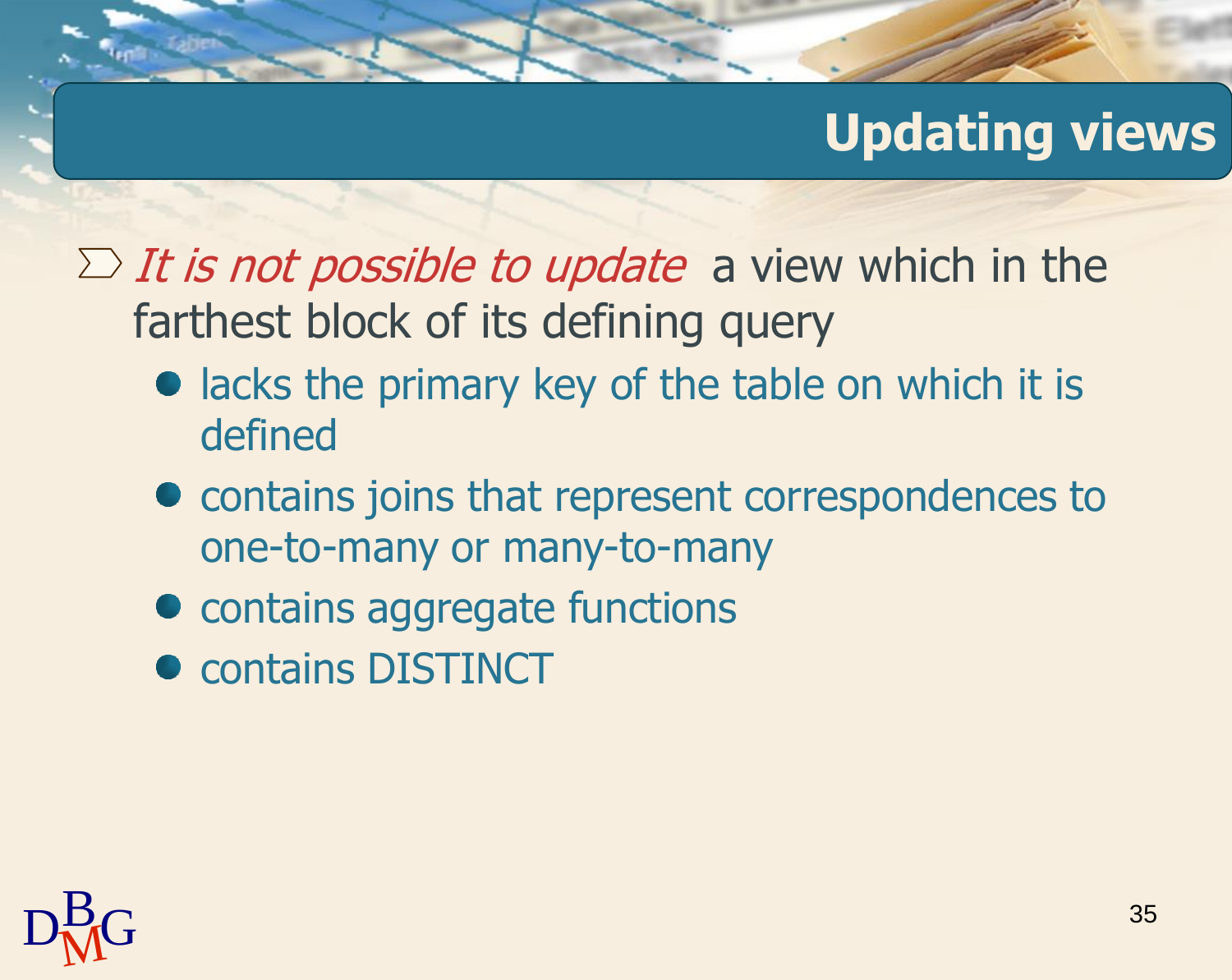### **Example n.1**

#### $\Sigma$  View SUPPLIER\_CITY

#### CREATE VIEW SUPPLIER\_CITY AS SELECT SId, City FROM S;

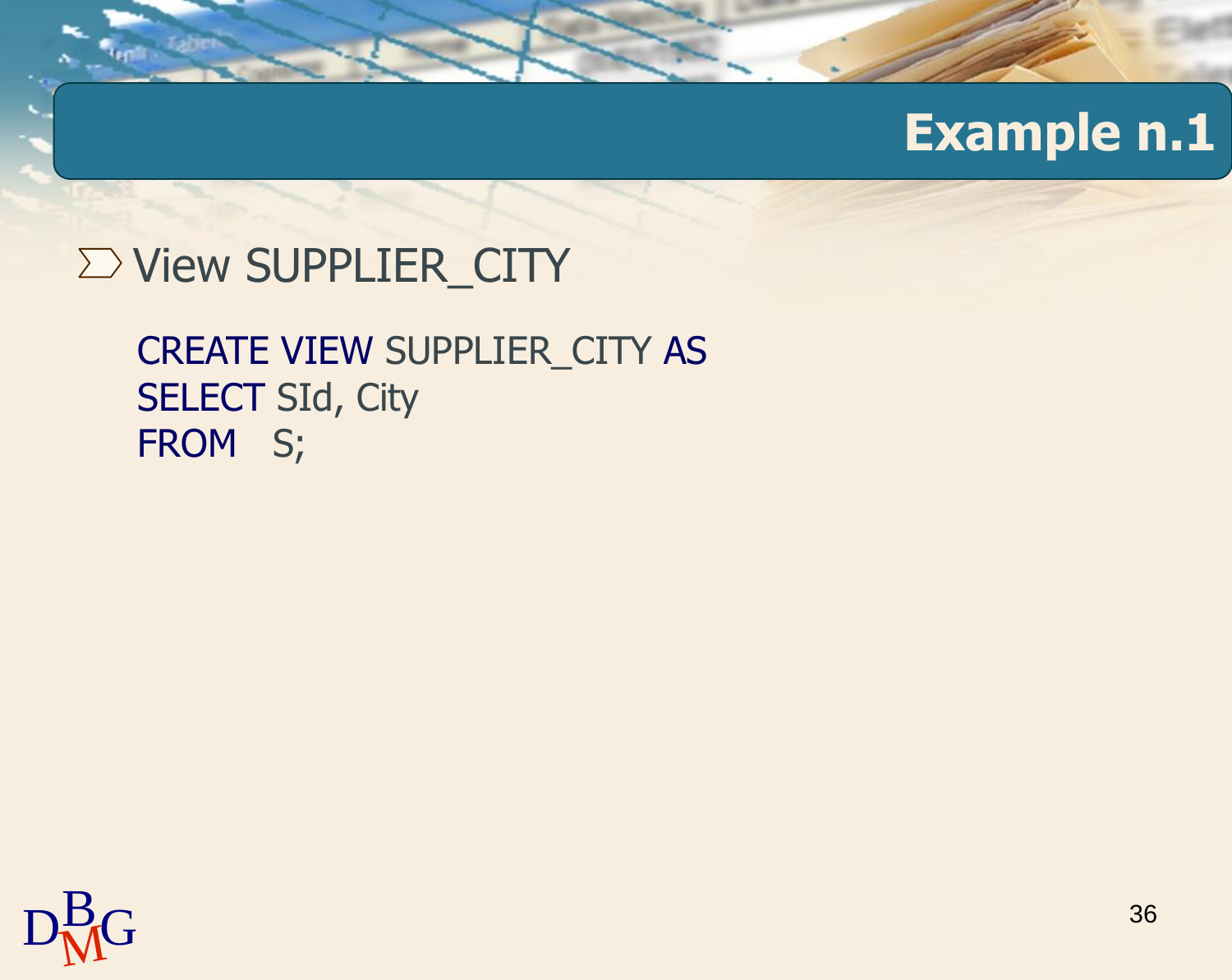# **Example n.1: insertion**

 $\Sigma$  Insertion in SUPPLIER\_CITY of ('S10', 'Rome')

- corresponds to the insertion in S of ('S10',NULL,NULL,'Rome')
- $\bullet$  the attributes SName, #Employees have to admit the value NULL

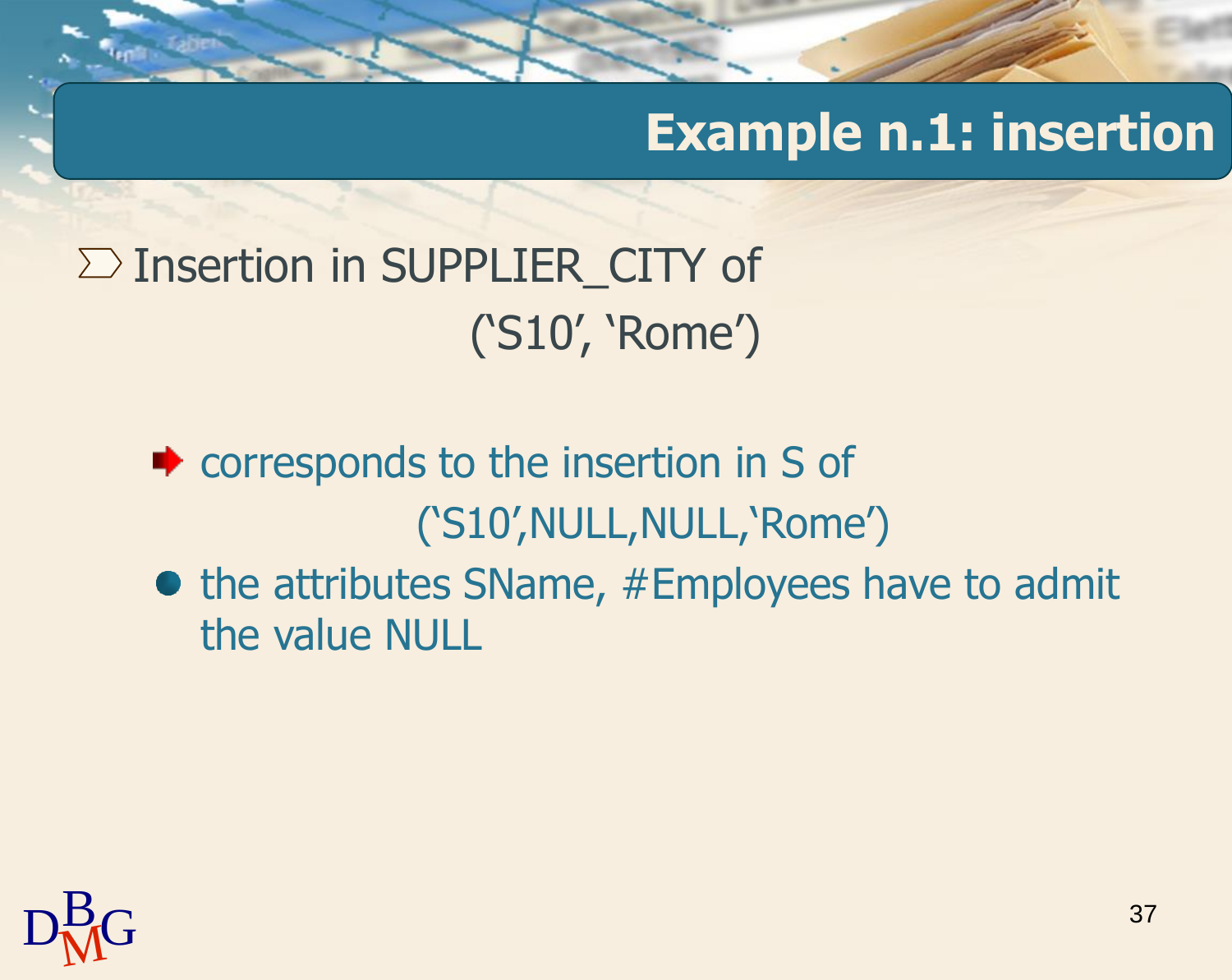**Example n.1: cancellation**

 $\Sigma$  Cancellation of SUPPLIER\_CITY of ('S1', 'London')

• cancellation from S of ('S1', 'Smith',20,'London') • identification of the tuple to cancel is permitted by the primary key

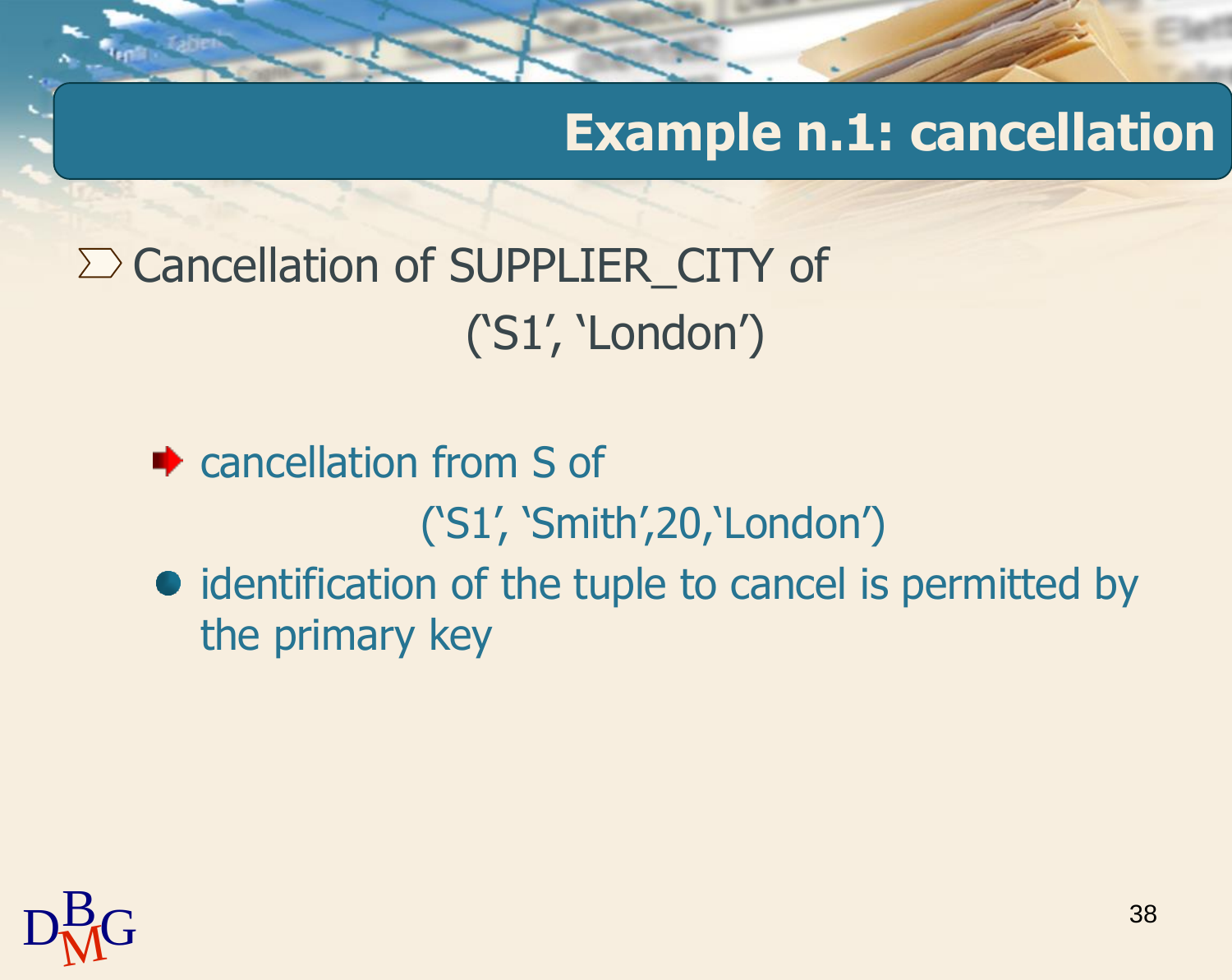# **Example n.1: change**

 $\sum$  change to SUPPLIER\_CITY of ('S1', 'London') in ('S1', 'Milan')

- $\bullet$  change in S of ('S1', 'Smith',20,'London') in ('S1', 'Smith',20,'Milan') • identification of the tuple to change is permitted
	- by the primary key

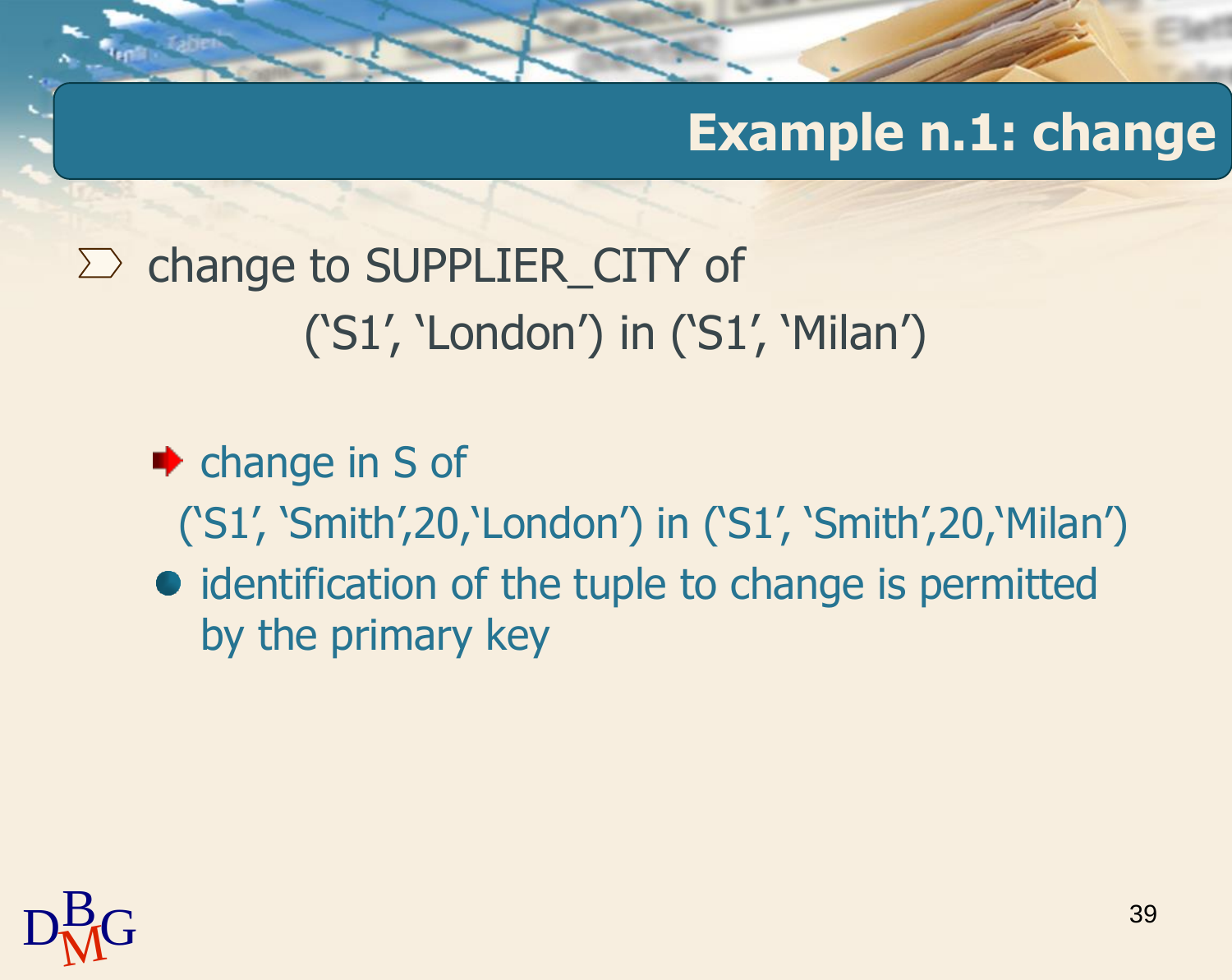# **Example n.1: updating**

#### $\Sigma$  The view SUPPLIER CITY can be updated

- $\bullet$  each tuple of the view corresponds to a single tuple of table S
- the changes carried out on the view can be propagated to the table on which it is defined

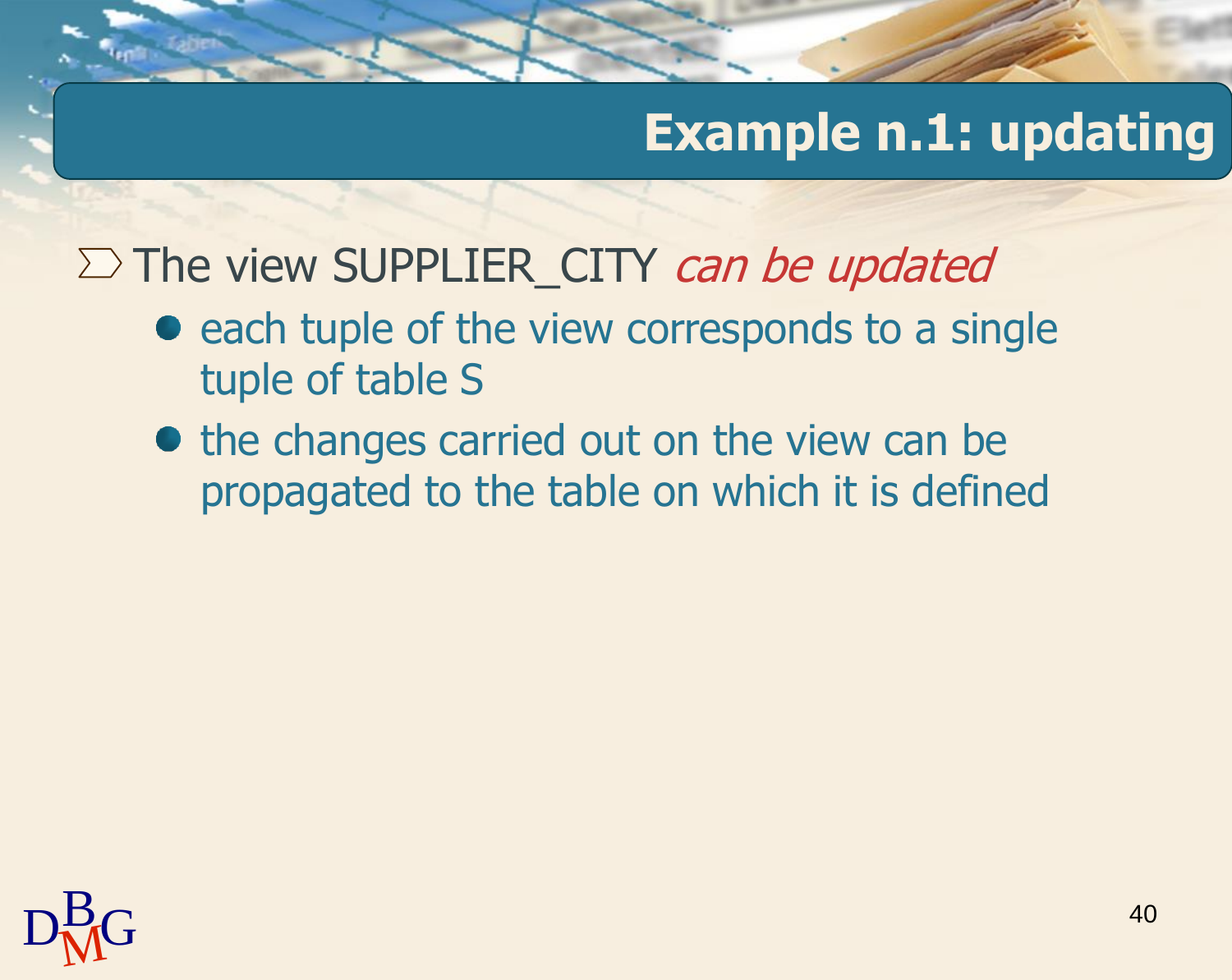### $\Sigma$  View NUMEMPLOYEE\_CITY

#### CREATE VIEW NUMEMPLOYEE\_CITY AS SELECT DISTINCT #Employees, City FROM S;

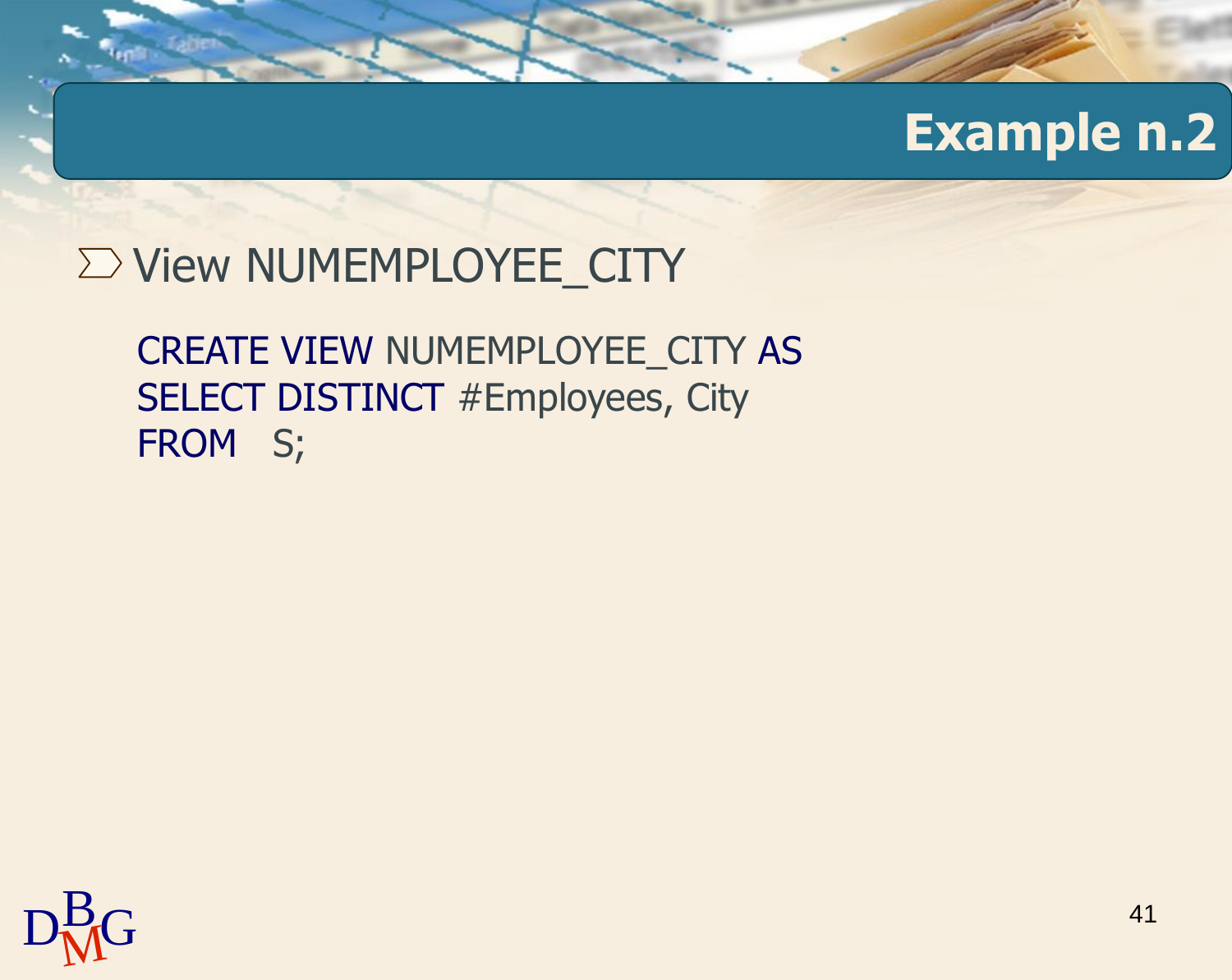# **Example n.2: insertion**

 $\Sigma$  Insertion in NUMEMPLOYEE\_CITY of (40, 'Rome')

 $\rightarrow$  it is impossible to insert in S (NULL,NULL,40,'Rome') • the value of the primary key is missing

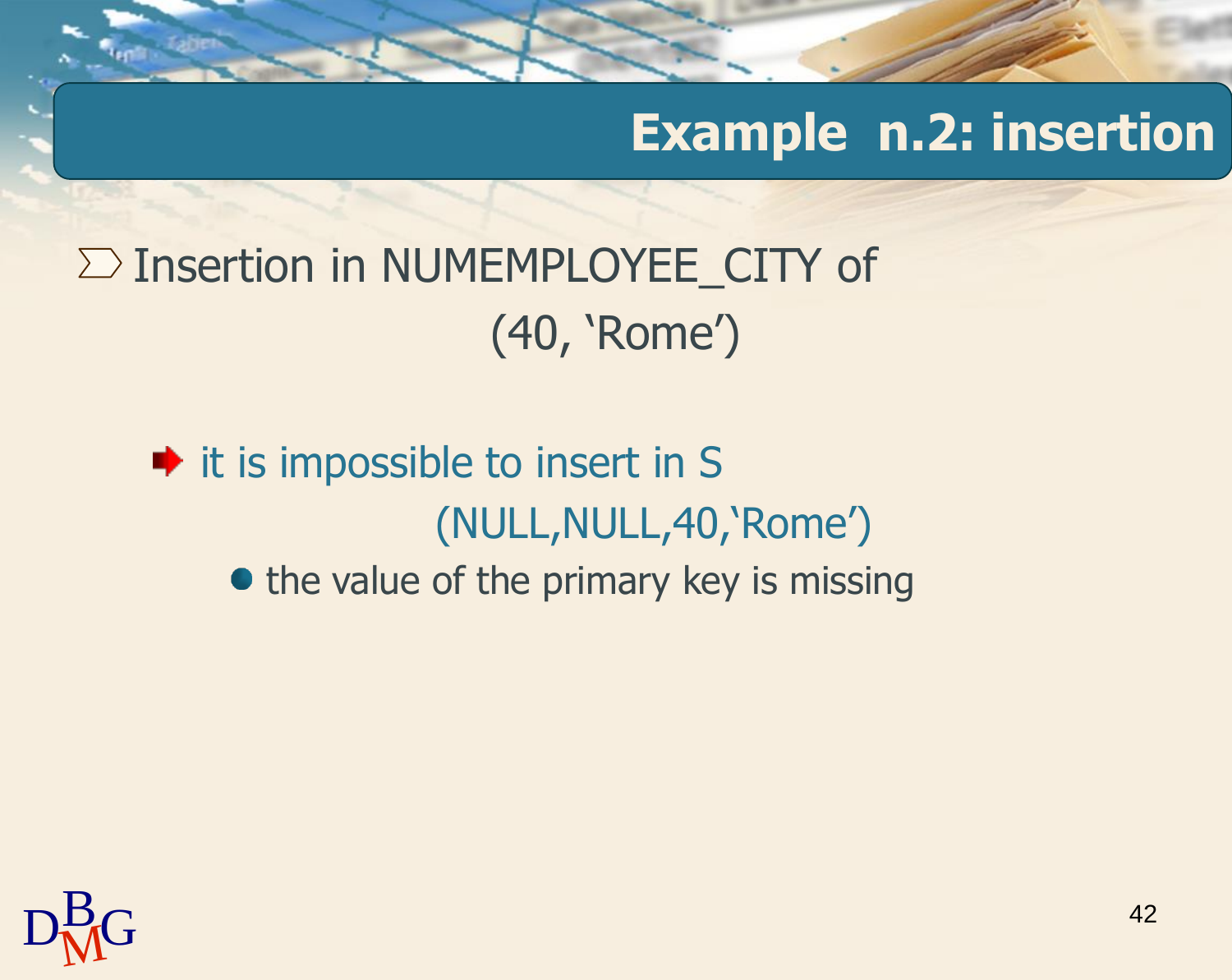## **Example n.2: cancellation**

# $\Sigma$  Cancellation from NUMEMPLOYEE\_CITY of (20, 'London')

- several tuples are associated with the pair  $(20, 10)$ 'London')
	- Which tuple has to be cancelled from S?

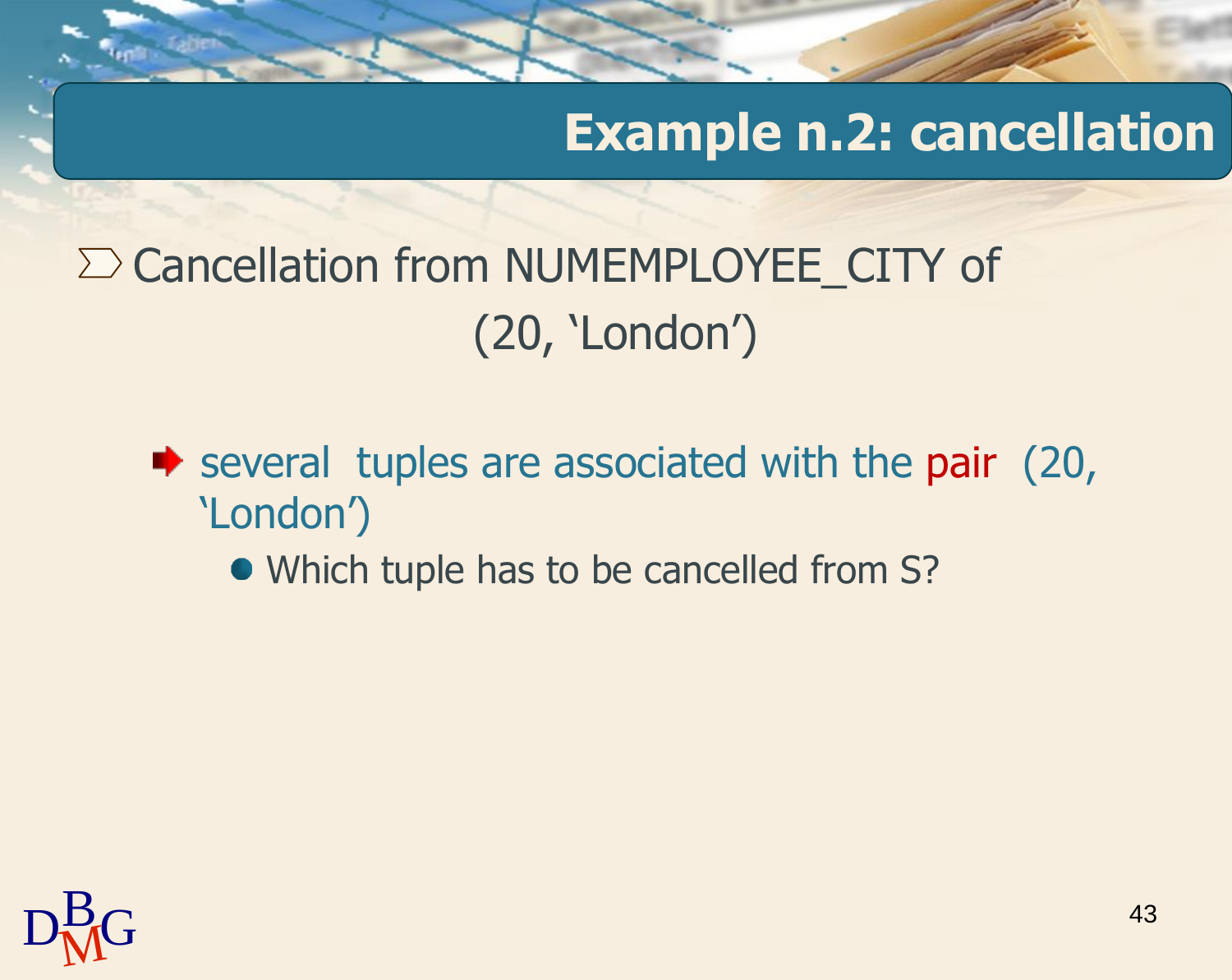# **Example n.2: change**

 $\Sigma$  Change in NUMEMPLOYEE\_CITY of (20, 'London') in (30, 'Rome')

- Several tuples are associated with the pair  $(20, 10)$ 'London')
	- Which tuple has to be changed in S?

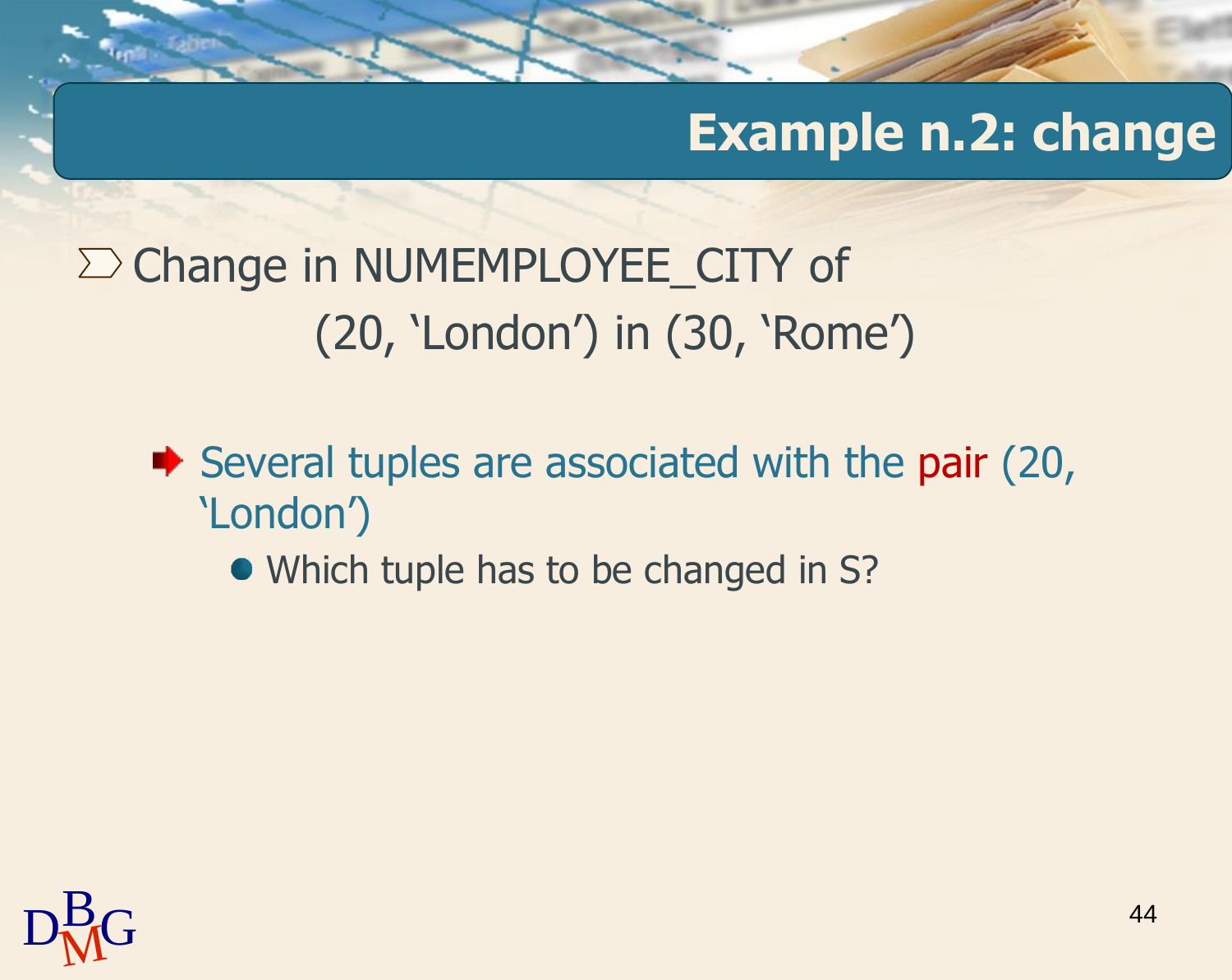# **Example n.2: updating**

45

- $\Sigma$  The view NUMEMPLOYEE CITY *cannot be* updated
	- $\bullet$  the primary key of table S is not present in the view
		- the insertion of new tuples in the view cannot be propagated to S
	- some tuples of the view correspond to several tuples in the table S
		- the association between the tuples in the view and the tuples in the table is ambiguous
- $D_{\rm M}^{\rm B}$ G table on • it is not possible to propagate the changes carried out on the tuples of the view to the tuples of the table on which it is defined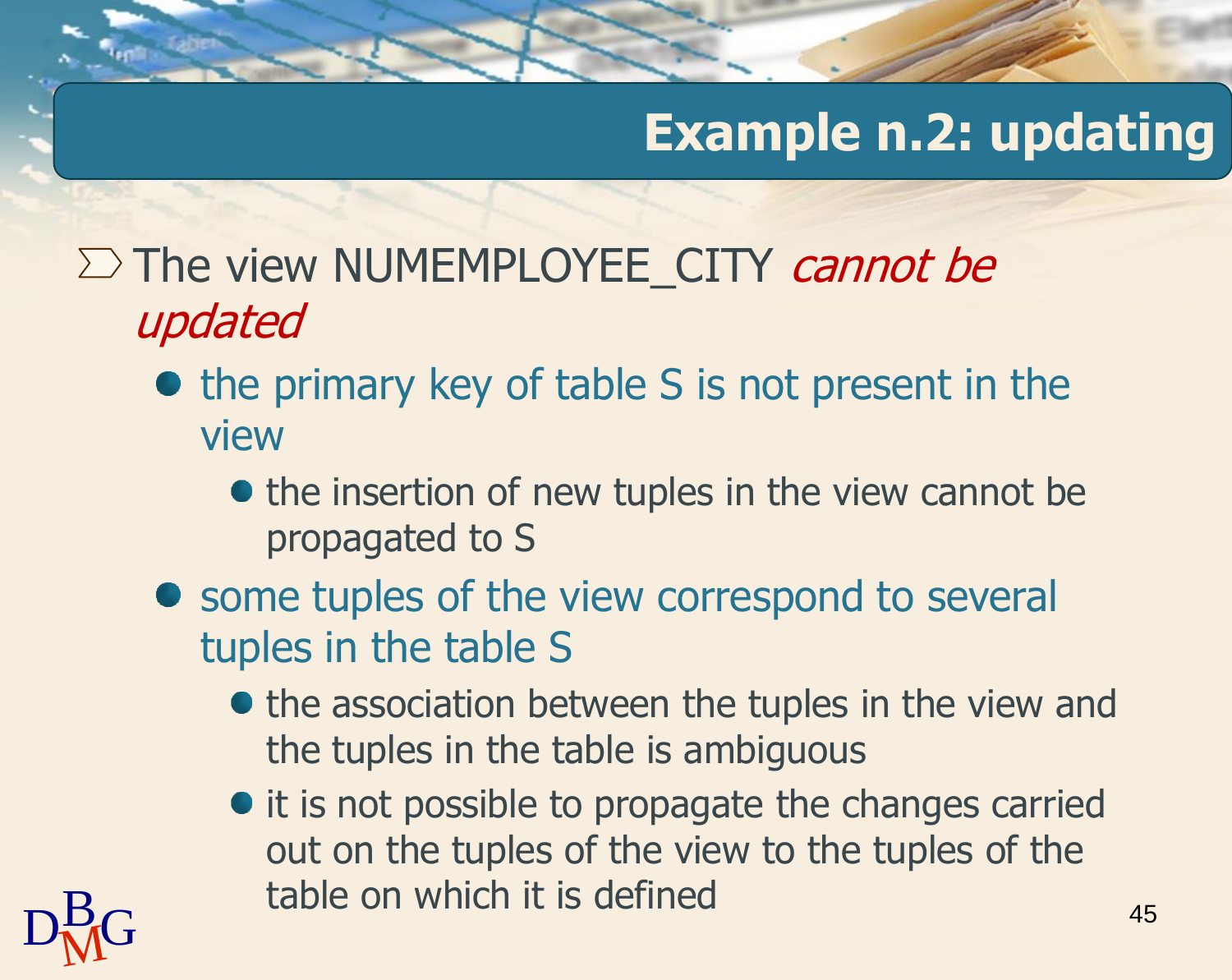# **Updating the views**

- $\Sigma$  Some non-updatable views become updatable by changing the SQL expression associated with the view
	- it may be necessary to change the information content of the view

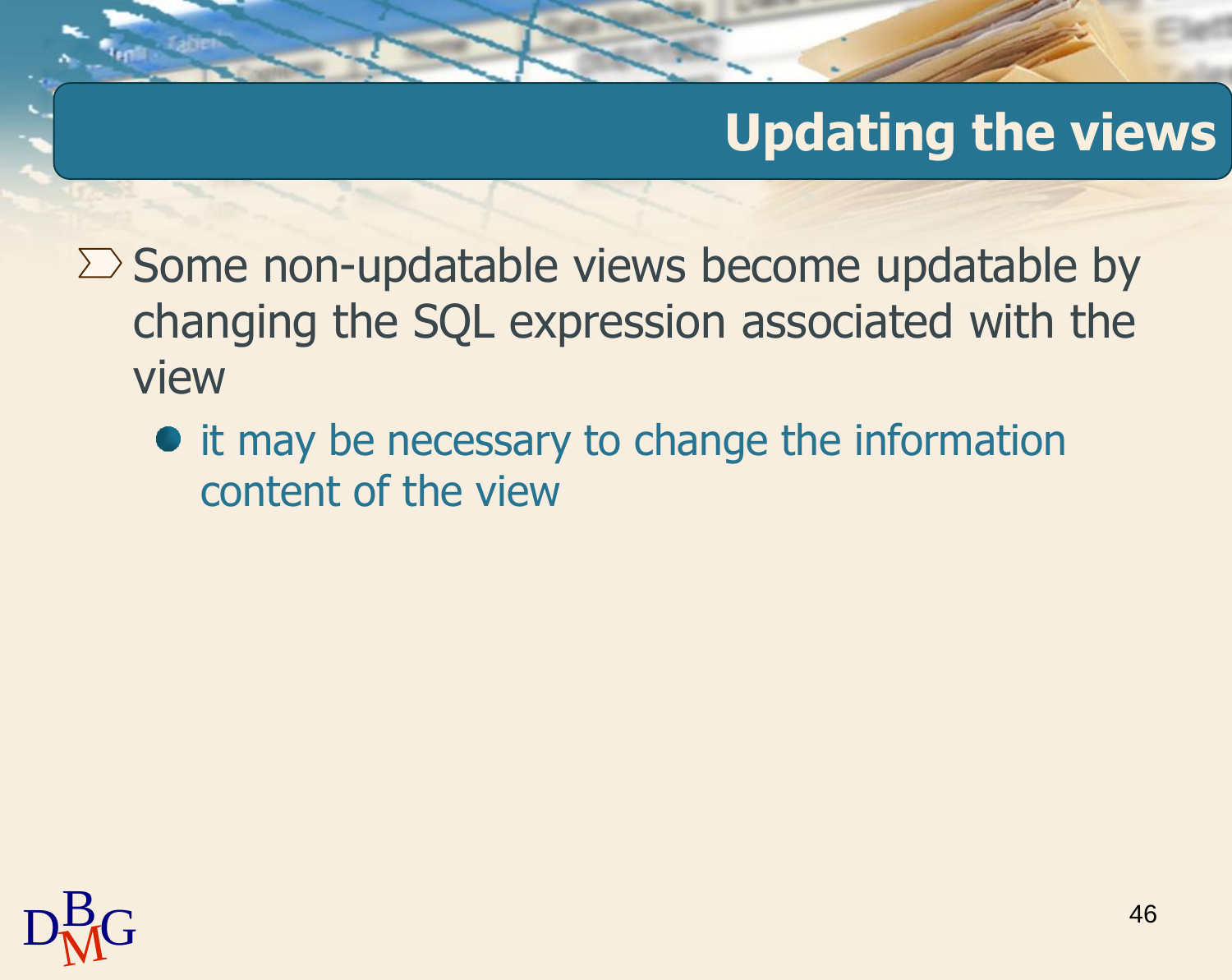### **Example n.3: non-updatable view**

CREATE VIEW SUPPLIER\_LONDON AS SELECT \* FROM S WHERE City='London';

#### $\Sigma$  The view is non-updatable

- it does not explicitly select the primary key of table S
- $\Sigma$  It is sufficient to replace the symbol "\*" with the name of the attributes

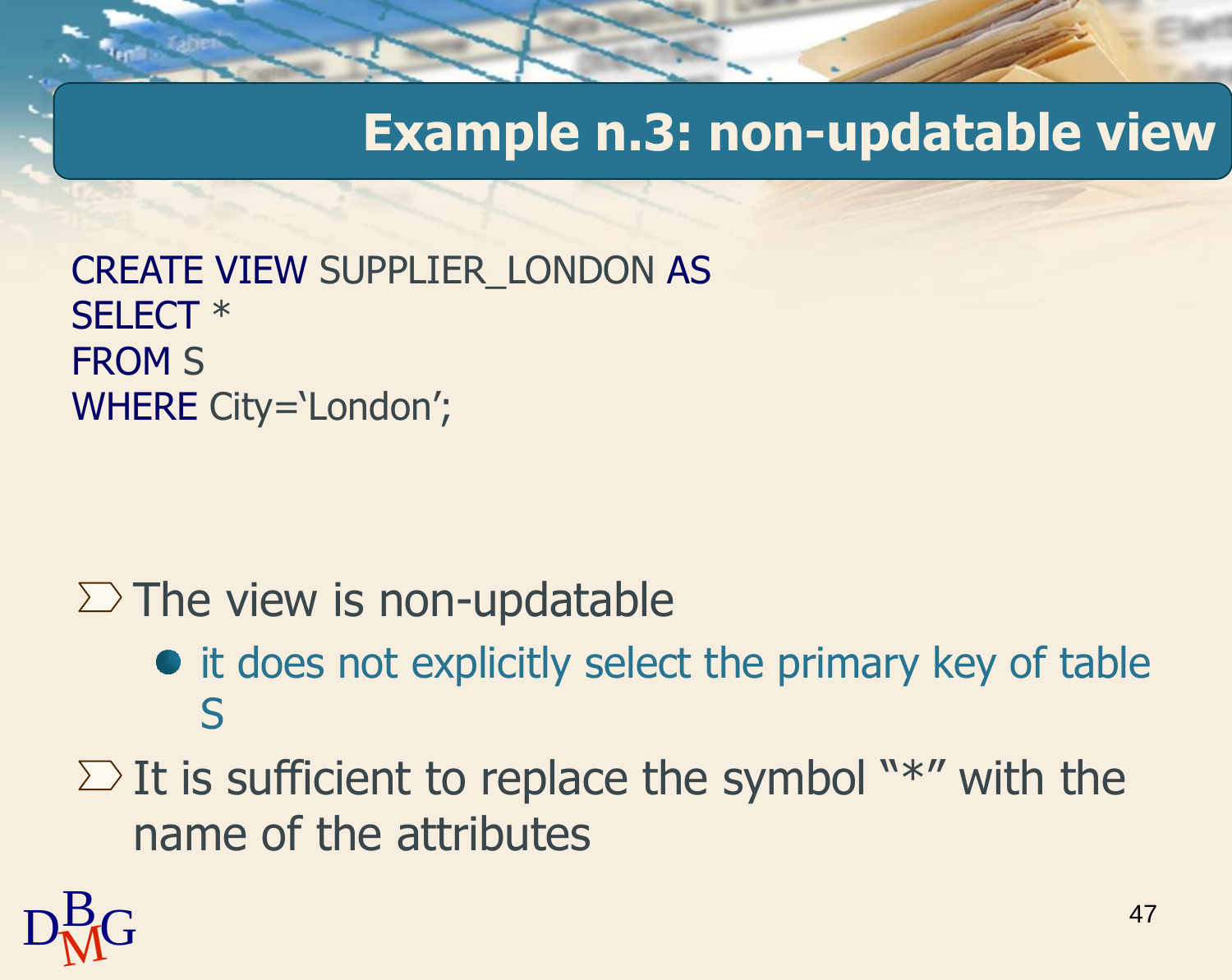# **Example n.3: changed view**

CREATE VIEW SUPPLIER\_LONDON AS SELECT SId, SName, #Employees, City FROM S WHERE City='London';

 $\Sigma$  The view is updatable

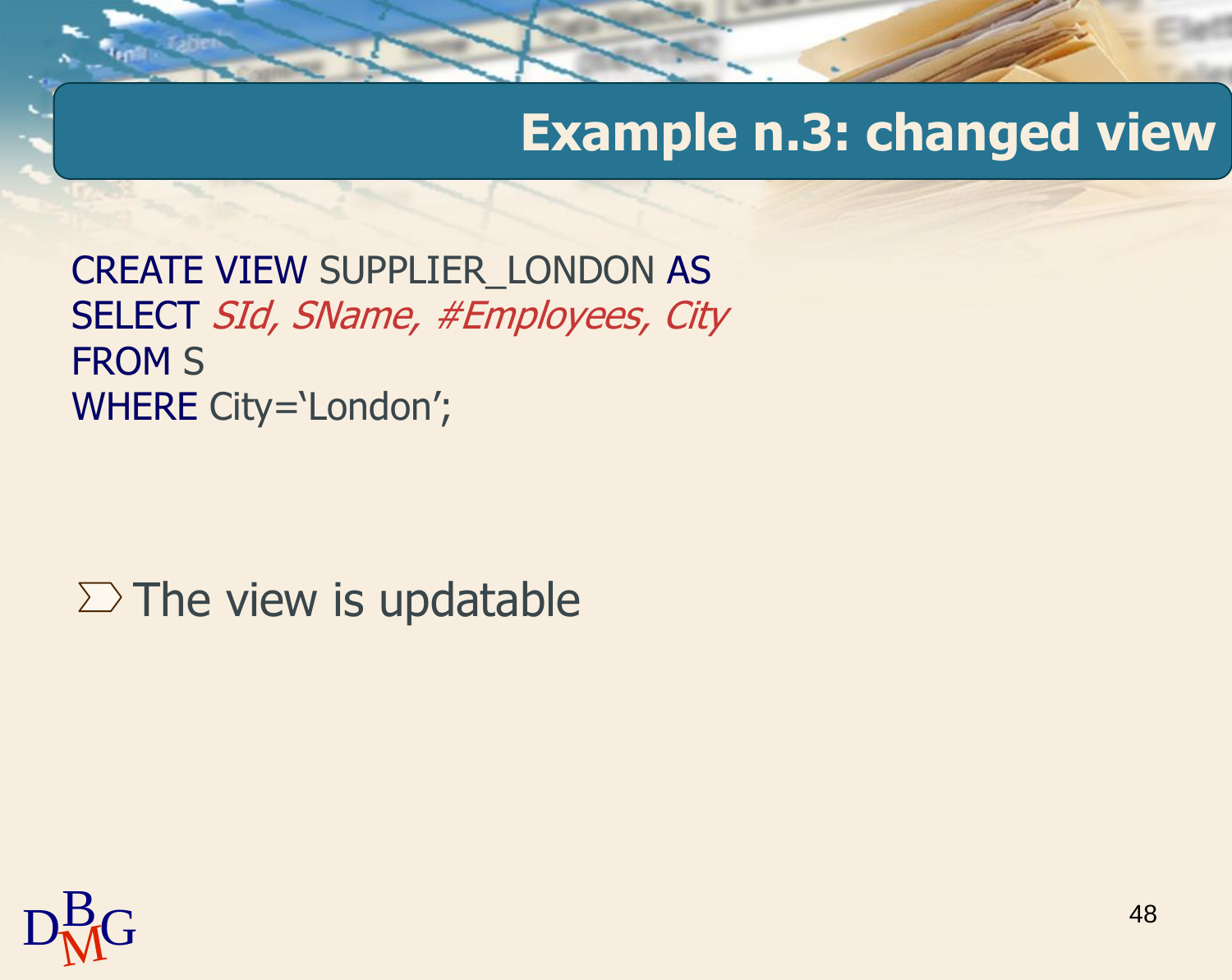#### **Example n.4: non-updatable view**

CREATE VIEW BEST\_SUPPLIER (SId, SName) AS SELECT DISTINCT SId, SName FROM S, SP WHERE S.SId=SP.SId AND Qty>100;

### $\Sigma$  The view is non-updatable

- a join is present
- the keyword DISTINCT is present

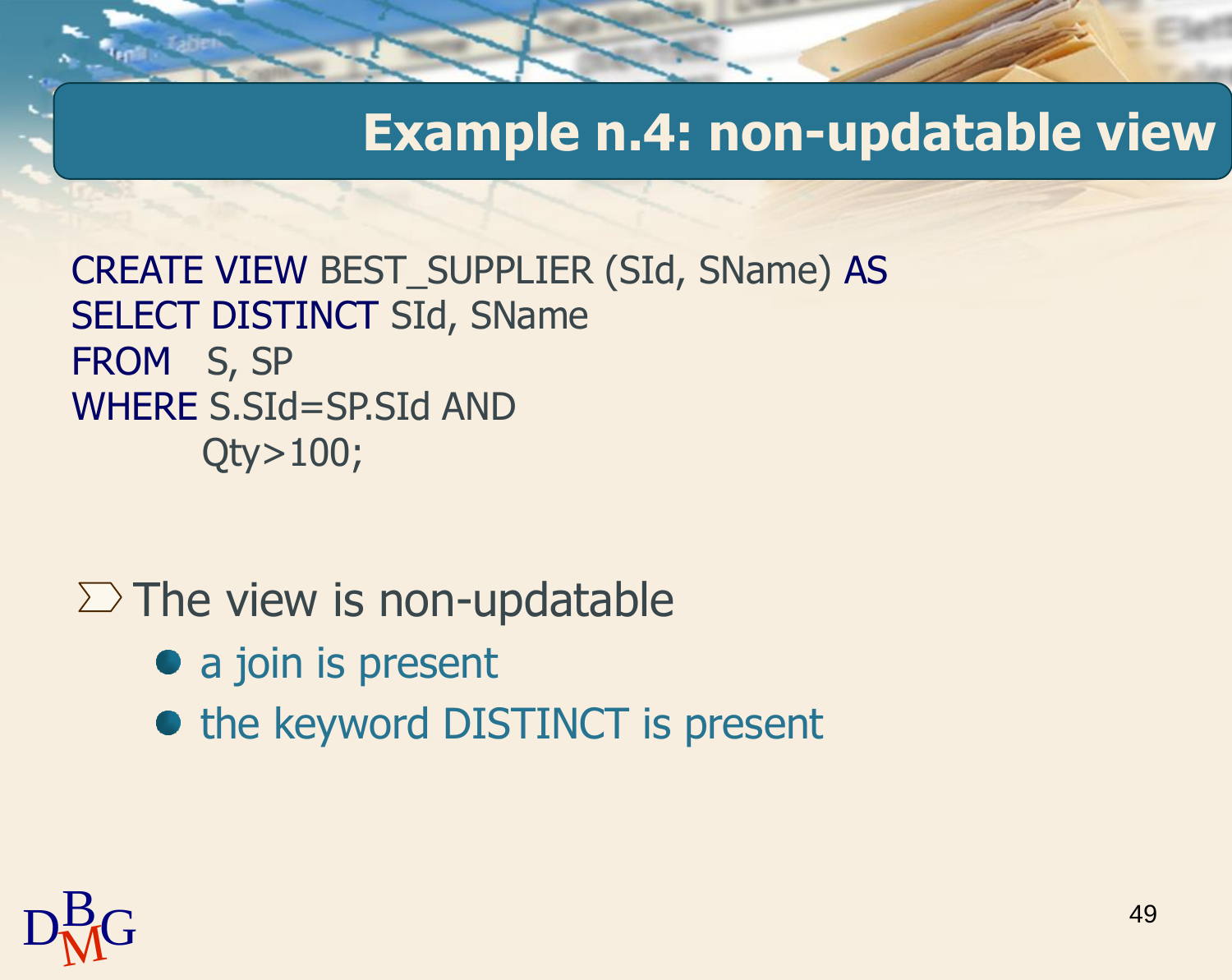# **Example n.4: changed view**

CREATE VIEW BEST\_SUPPLIER (SId, SName) AS SELECT SId, SName FROM S WHERE SId IN (SELECT SId FROM SP WHERE Qty>100);

- $\Sigma$  The view is updatable
	- the join was realised using IN
	- the keyword DISTINCT is no longer necessary

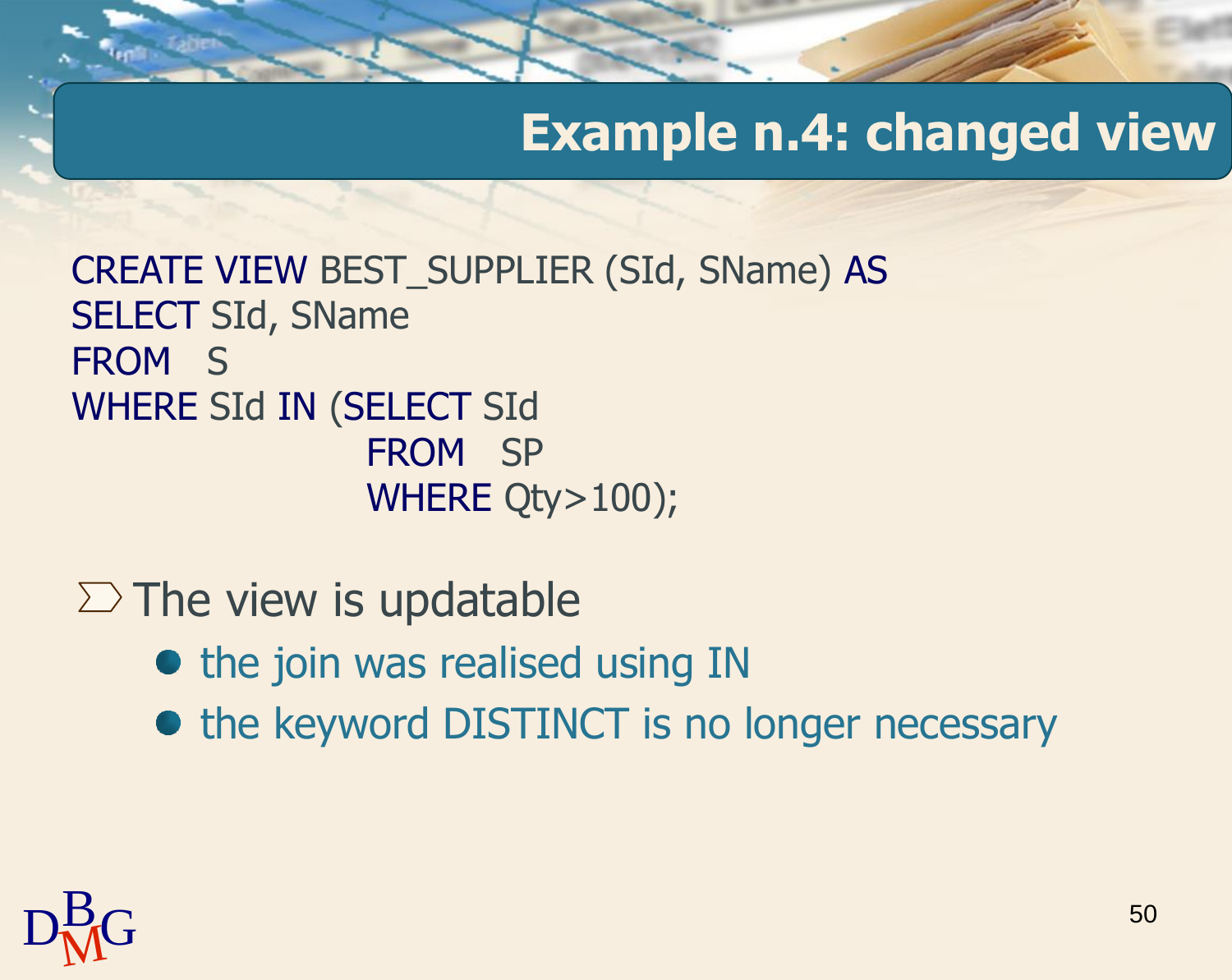### **Example n.5: non-updatable view**

CREATE VIEW TOP\_SUPPLIER (SId, SName, TotQty) AS SELECT SId, SName, SUM(Qty) FROM S, SP WHERE S.SId=SP.SId GROUP BY SId, SName HAVING SUM(Qty)>500;

#### $\Sigma$  The view is non-updatable

- an aggregate function is present
- a join is present

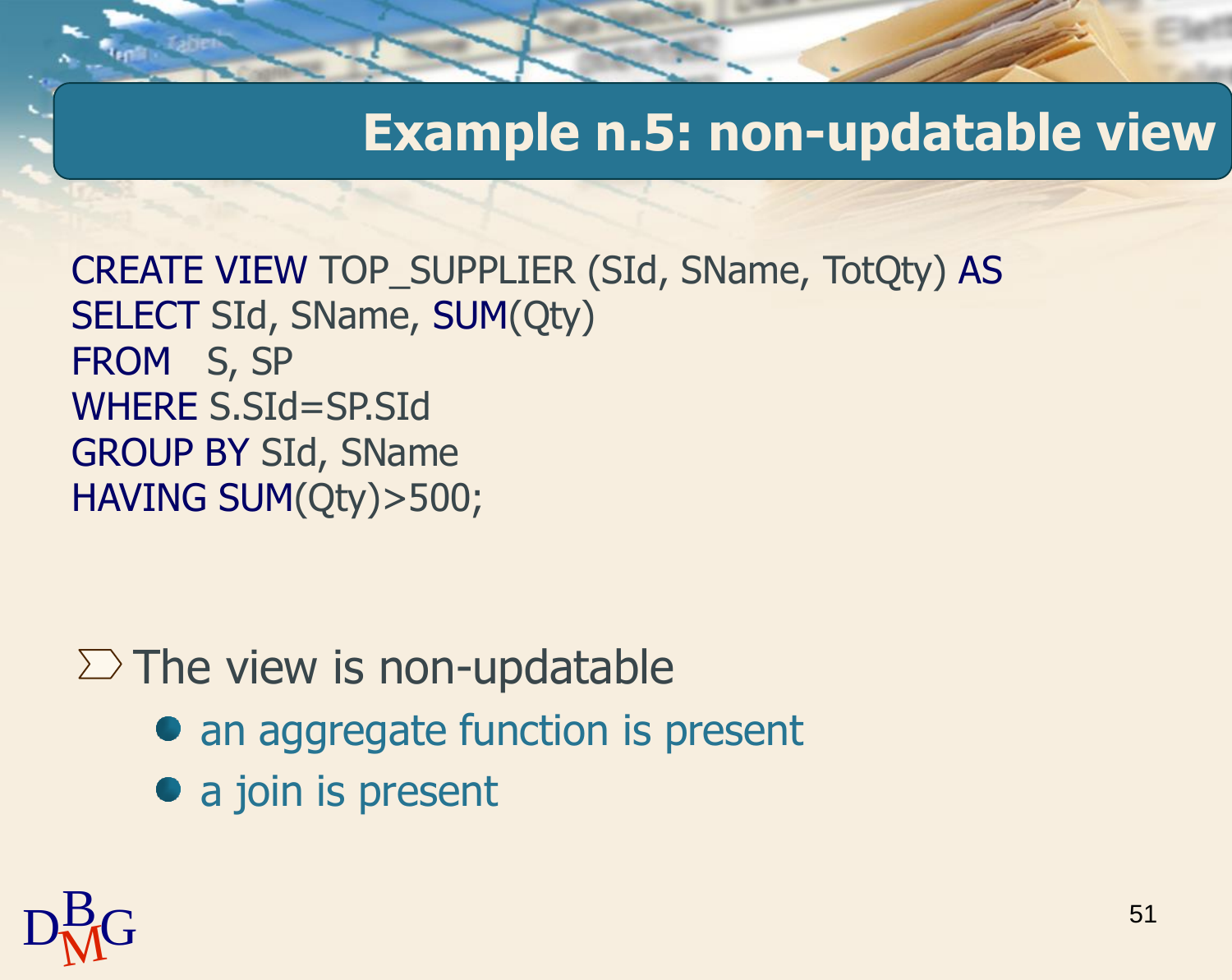# **Example n.5: changed view**

CREATE VIEW TOP\_SUPPLIER (SId, SName) AS SELECT SId, SName FROM S WHERE SId IN (SELECT SId FROM SP GROUP BY SId HAVING SUM(Qty)>500);

#### $\Sigma$  The view is updatable

 $D_M^B G$ 

• The "group by" has been moved into the nested query

 $\Sigma$  The *information content has changed*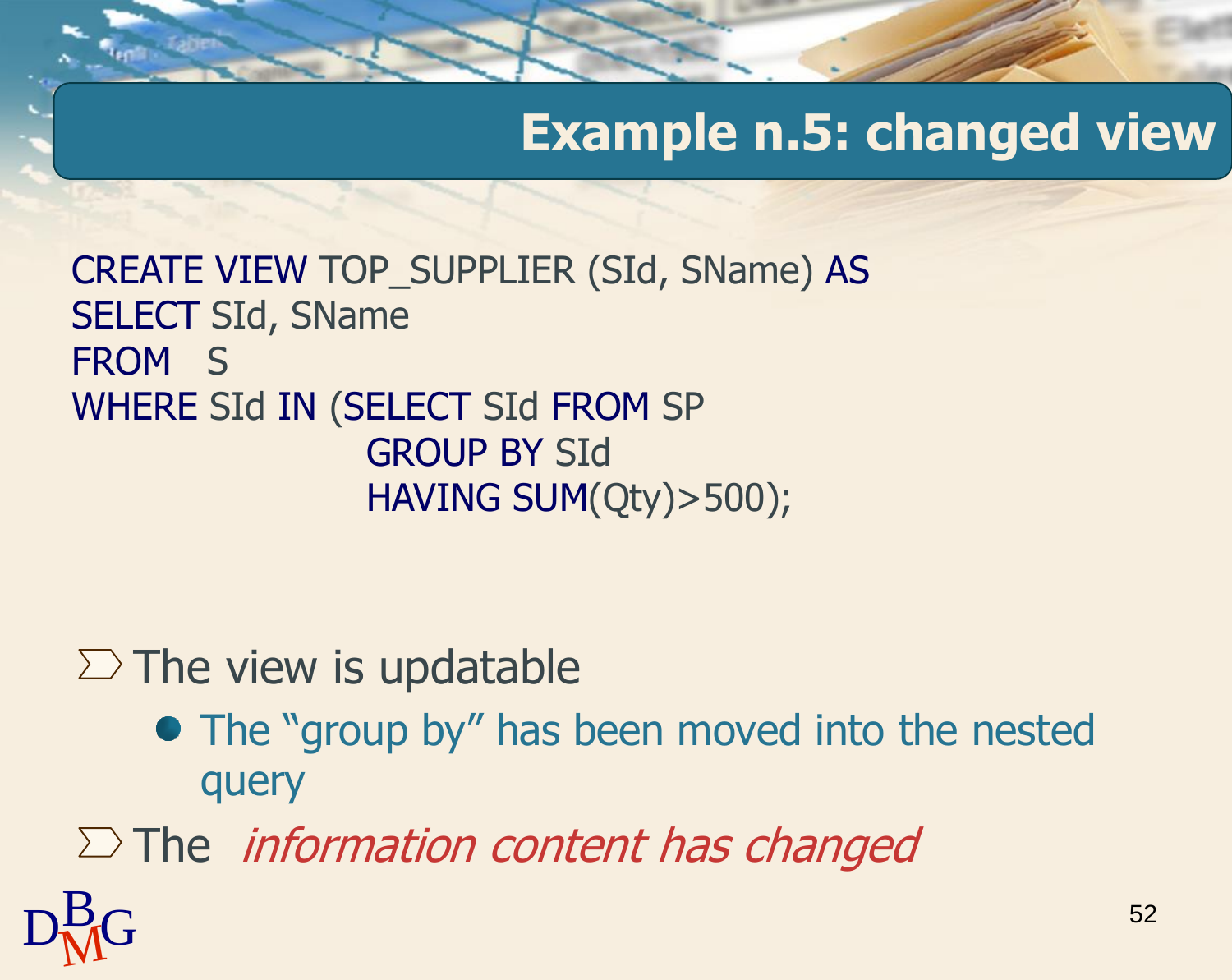

# **Management of views**

# **Check option**

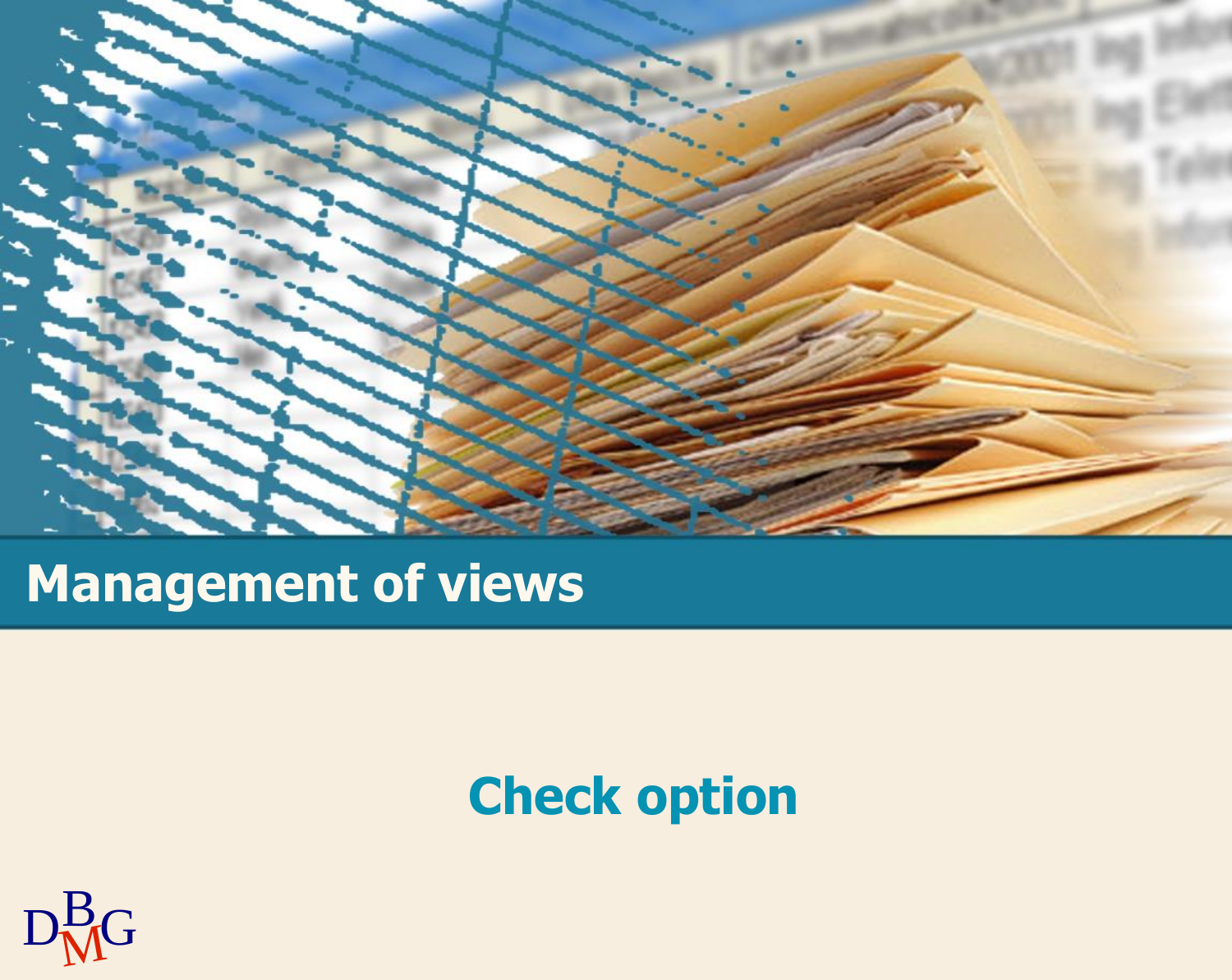# **CHECK OPTION clause**

 $\Sigma$  For the updatable views use the clause WITH CHECK OPTION

• this limits the possible updates

CREATE VIEW ViewName [(AttributeList) ] AS SQLQuery [WITH [LOCAL|CASCADED] CHECK OPTION];

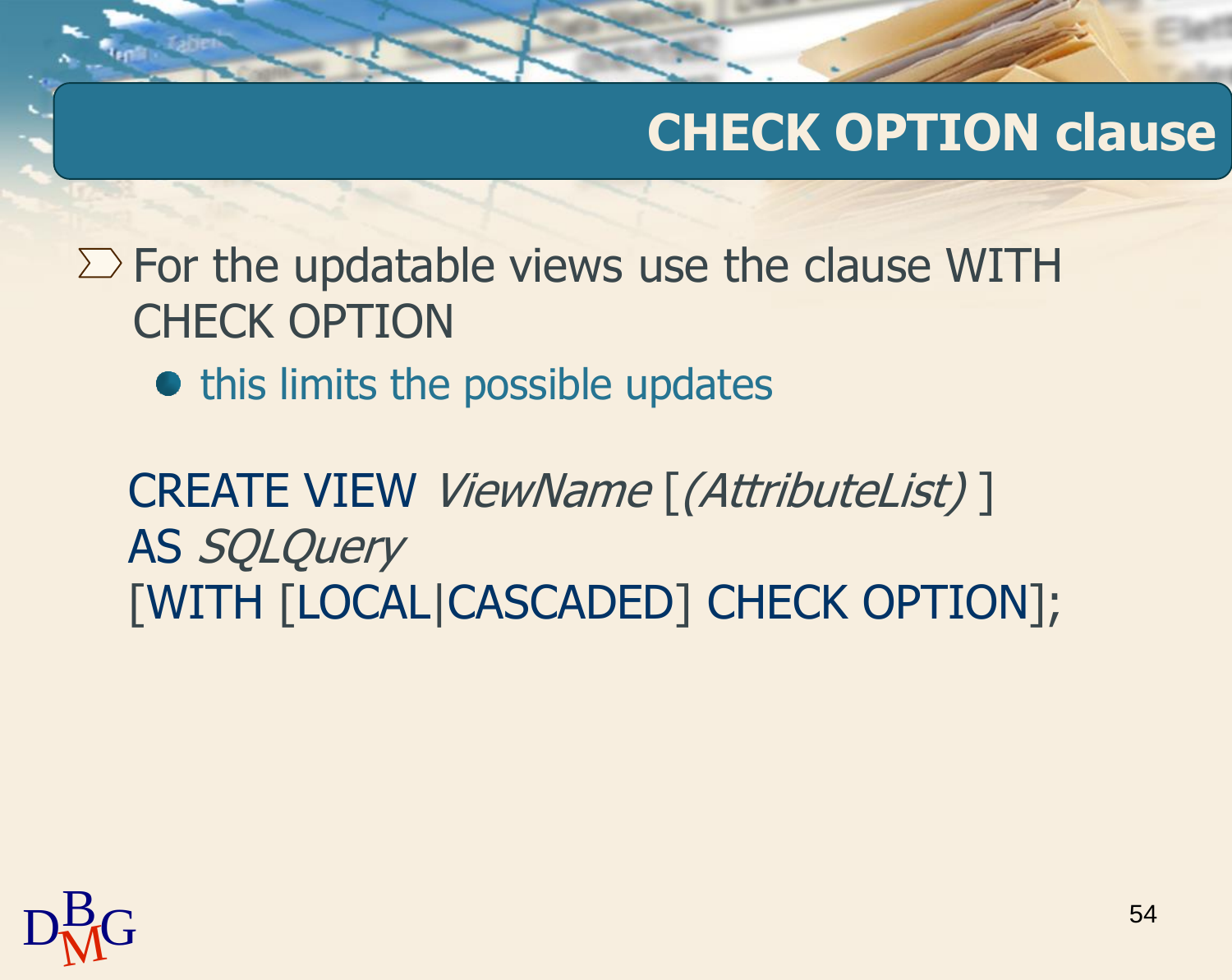# **CHECK OPTION clause**

- $\Sigma$  After an update the tuples have to still belong to the view
	- otherwise the operation is prohibited
- $\Sigma$  A new tuple can be inserted in the view if and only if the tuple satisfies the constraints present in the definition of the view
	- otherwise the operation is prohibited

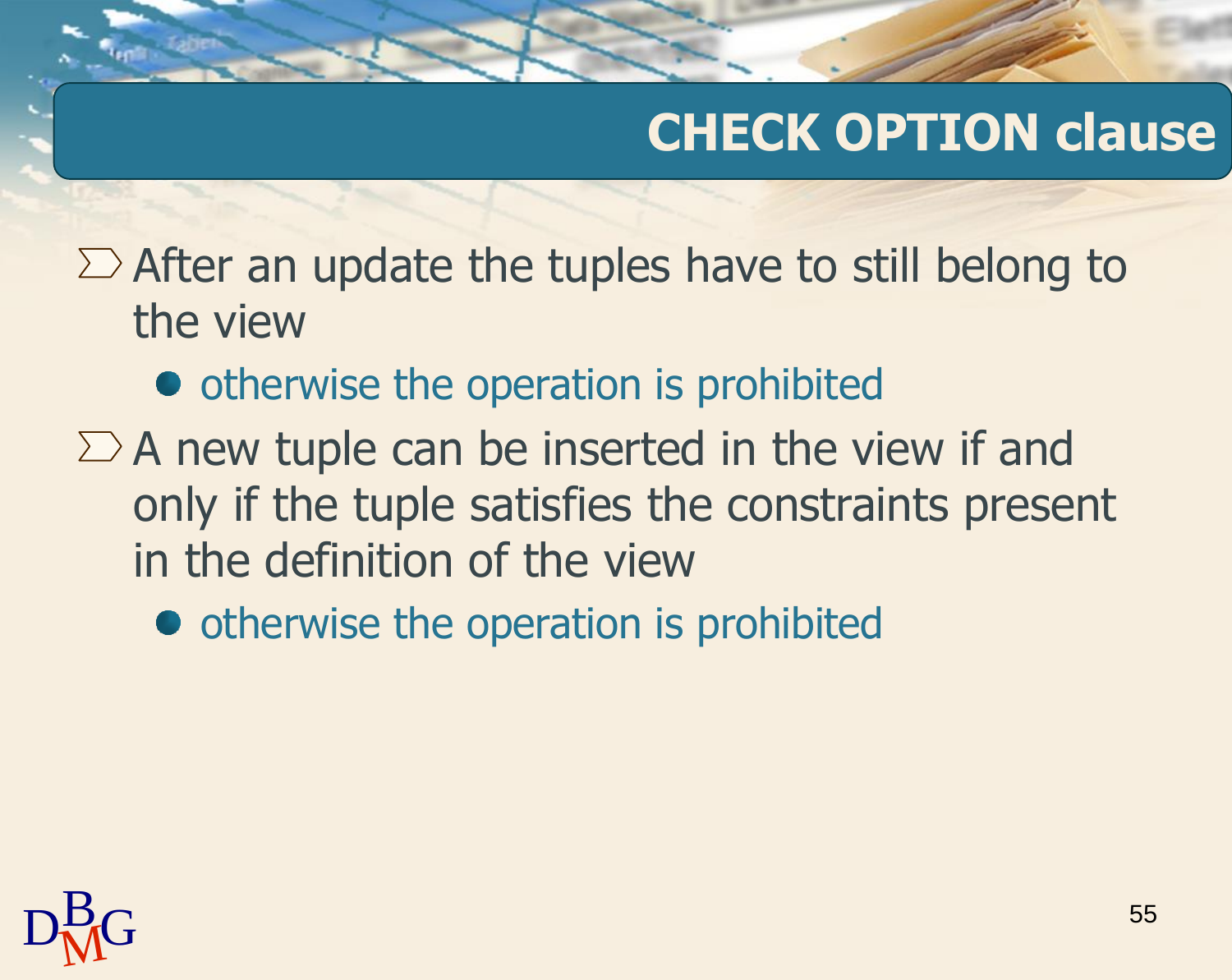CREATE VIEW PRODUCT\_SIZE\_SMALL\_OR\_LARGE (PId, PName, Size) AS SELECT PId, PName, Size FROM P WHERE Size>=42 WITH CHECK OPTION;

#### $\Sigma$  The view is updatable

• it is not possible to update the tuples present in the view if their size is less than 42

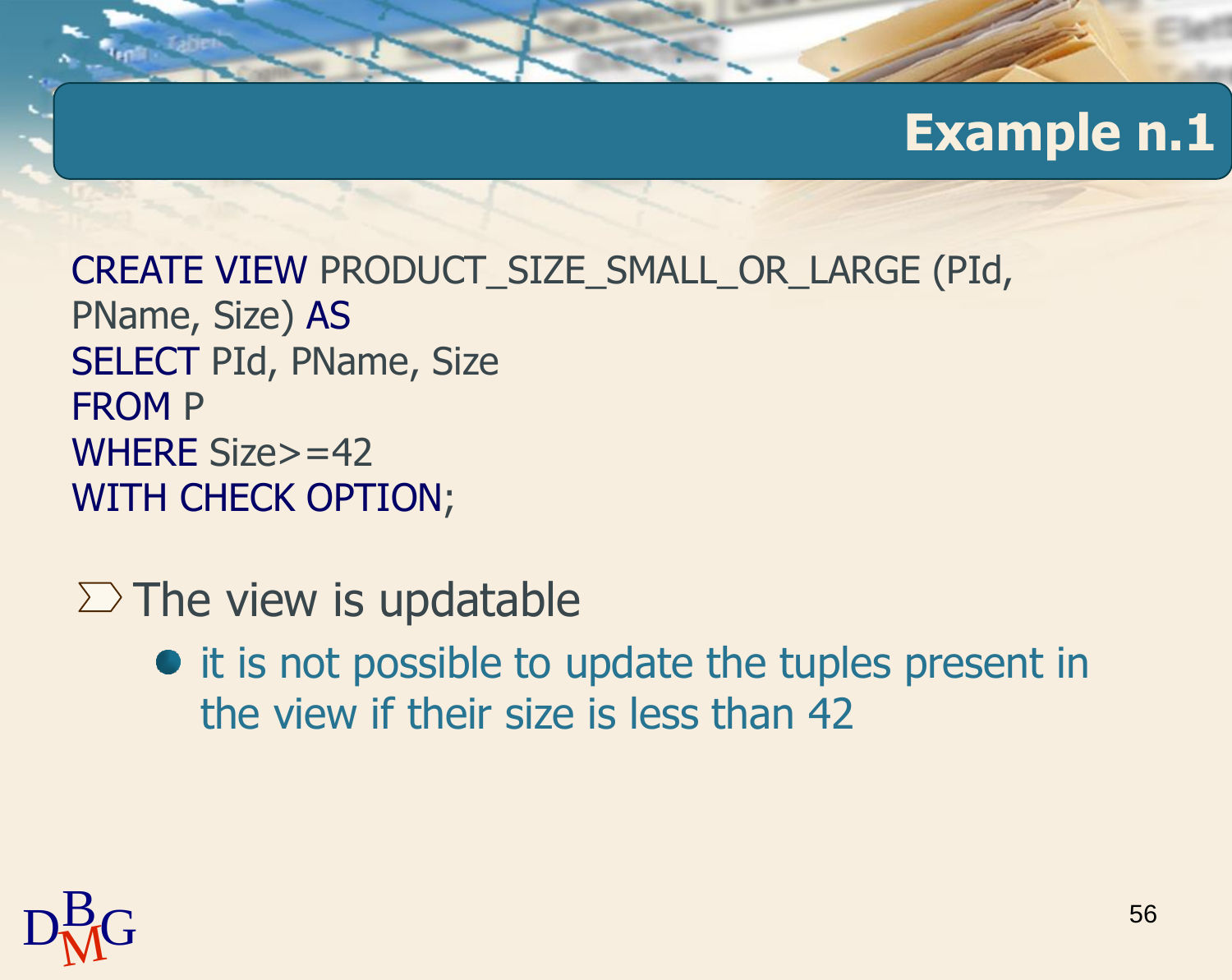### $\sum$  Content of the view PRODUCT SIZE SMALL OR LARGE

| Pld            | <b>PName</b>  | <b>Size</b> |    |
|----------------|---------------|-------------|----|
| P2             | <b>Jeans</b>  | 48          | 46 |
| P3             | <b>Blouse</b> | 48          | 46 |
| P <sub>4</sub> | <b>Blouse</b> | 44          | 42 |
|                | <b>Shorts</b> |             |    |

 $\Sigma$  Updating operation UPDATE PRODUCT\_SIZE\_SMALL\_OR\_LARGE SET Size=Size-2;

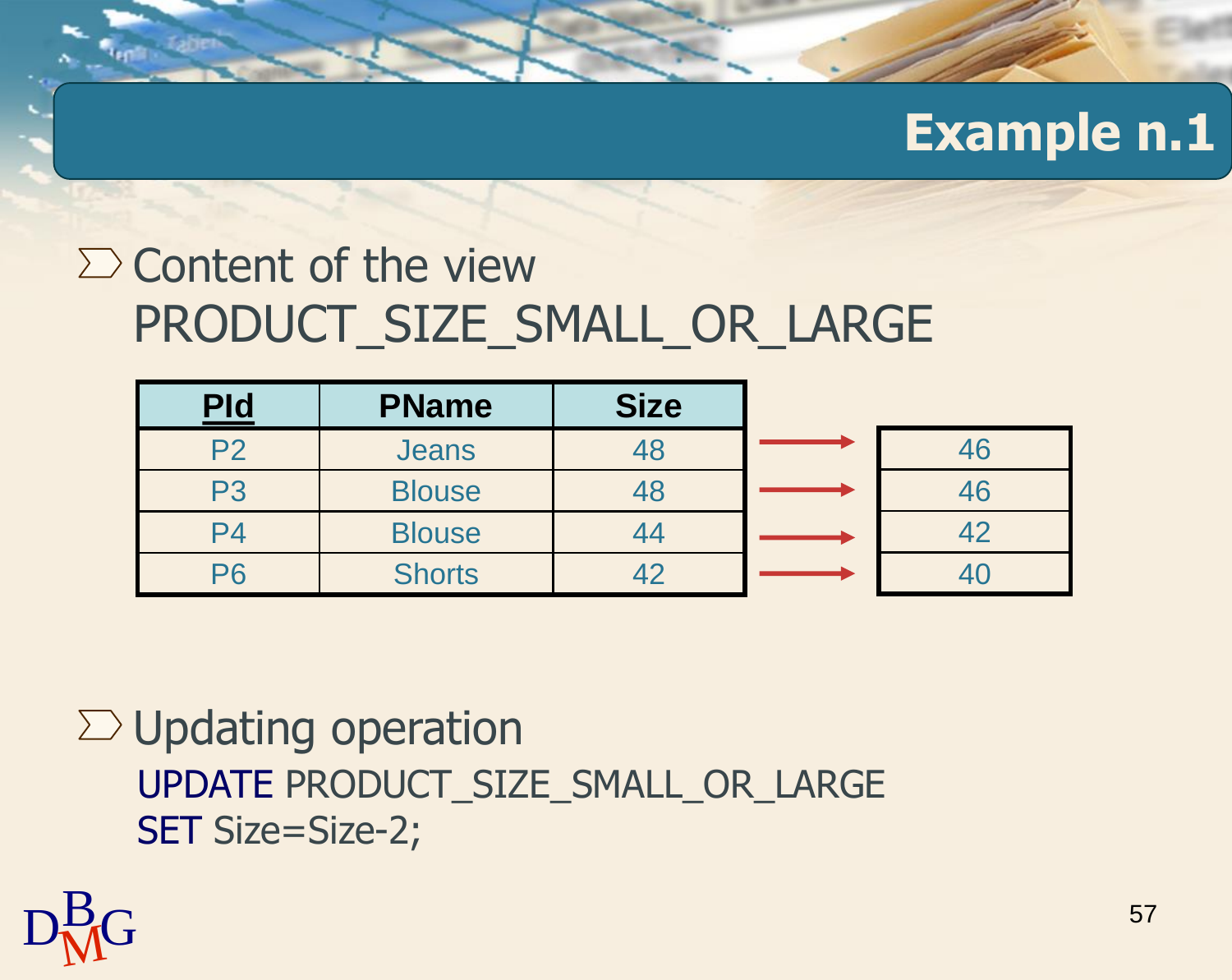### $\sum$  Content of the view PRODUCT SIZE SMALL OR LARGE

| Pld            | <b>PName</b>  | <b>Size</b> |      |
|----------------|---------------|-------------|------|
| P <sub>2</sub> | <b>Jeans</b>  | 48          | 46   |
| P <sub>3</sub> | <b>Blouse</b> | 48          | 46   |
|                | <b>Blouse</b> | Δ4          | ⁄l ⊆ |
| PR             | <b>Shorts</b> |             |      |

Outside the definition of the view

 $\Sigma$  Updating operation UPDATE PRODUCT\_SIZE\_SMALL\_OR\_LARGE SET Size=Size-2;

 ${\rm D}^{\rm B}_{\rm M}$ G $\;$ Update prohibited  $\;$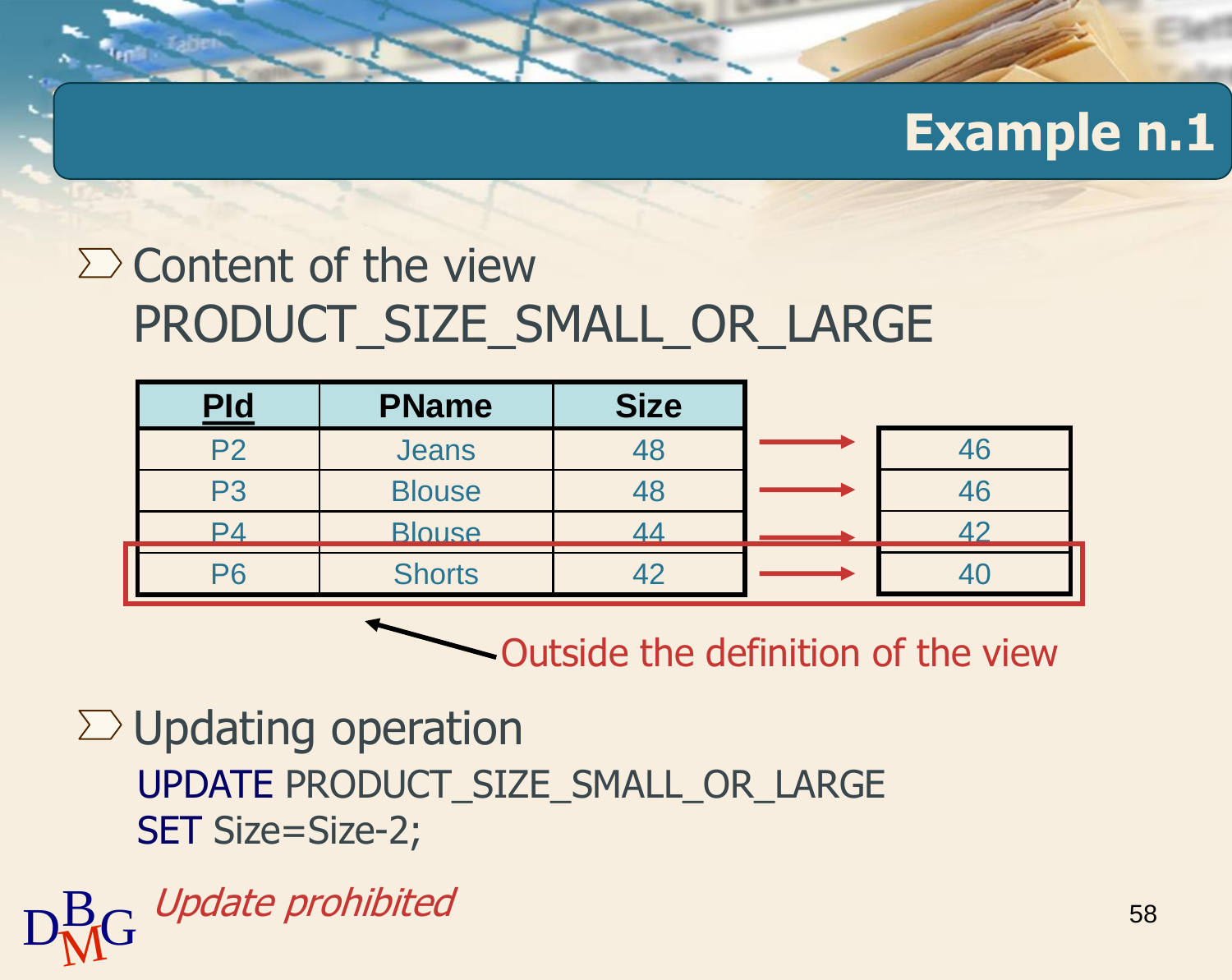# **CHECK OPTION clause**

CREATE VIEW ViewName [(AttributeList) ] AS SQLQuery [WITH [LOCAL|CASCADED] CHECK OPTION];

 $\Sigma$  When a view is defined in terms of other views

- if LOCAL is specified
	- the update is correct only on the most external view
- **•** if CASCADED is specified
	- the update is correct on all the views involved
	- default options

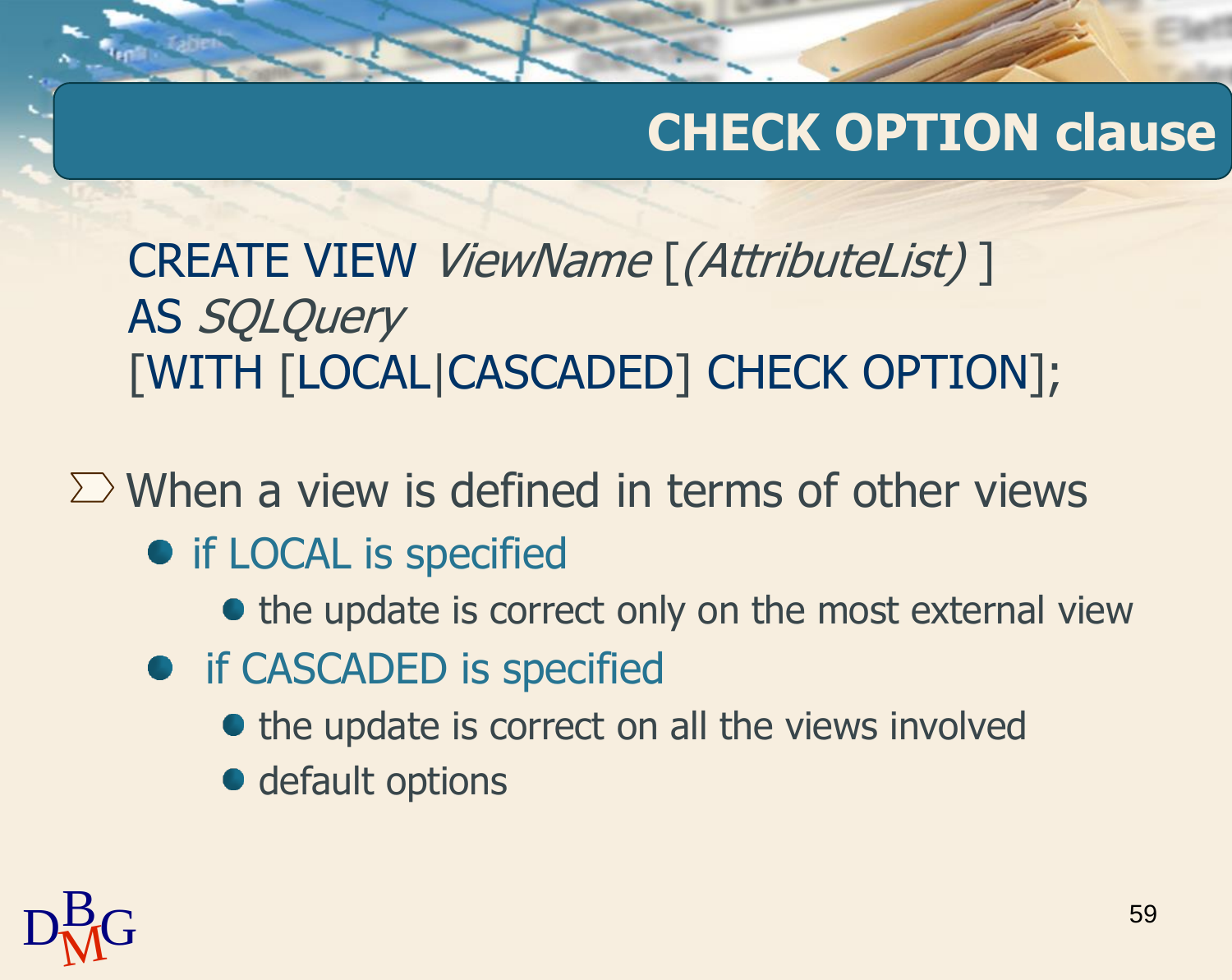CREATE VIEW PRODUCT\_SIZE\_MEDIUM(PId, PName, Size) AS SELECT PId, PName, Size FROM PRODUCT\_SIZE\_SMALL\_OR\_LARGE WHERE Size<=46 WITH CASCADED CHECK OPTION;

 $\Sigma$  I can update the content of the view PRODUCT\_SIZE\_MEDIUM using only sizes between 42 and 46

 $\sum$  Default behaviour

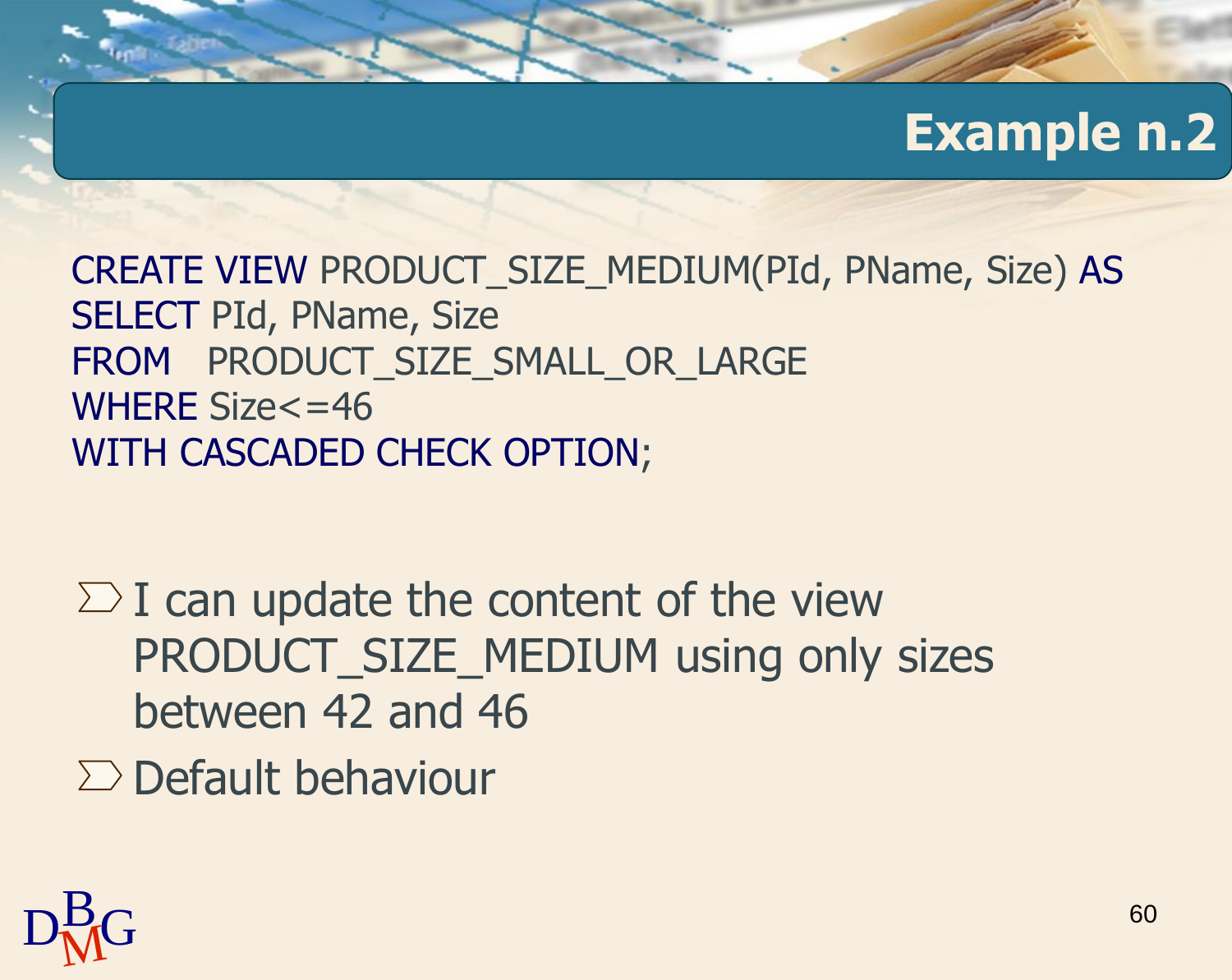#### $\Sigma$  Content of the view PRODUCT SIZE\_MEDIUM

| <u>Pld</u> | <b>PName</b>  | <b>Size</b> |  |
|------------|---------------|-------------|--|
| D,         | <b>Blouse</b> |             |  |
| DF         | <b>Shorts</b> |             |  |

 $\Sigma$  Updating operation

UPDATE PRODUCT\_SIZE\_MEDIUM SET SIZE=Size-2;

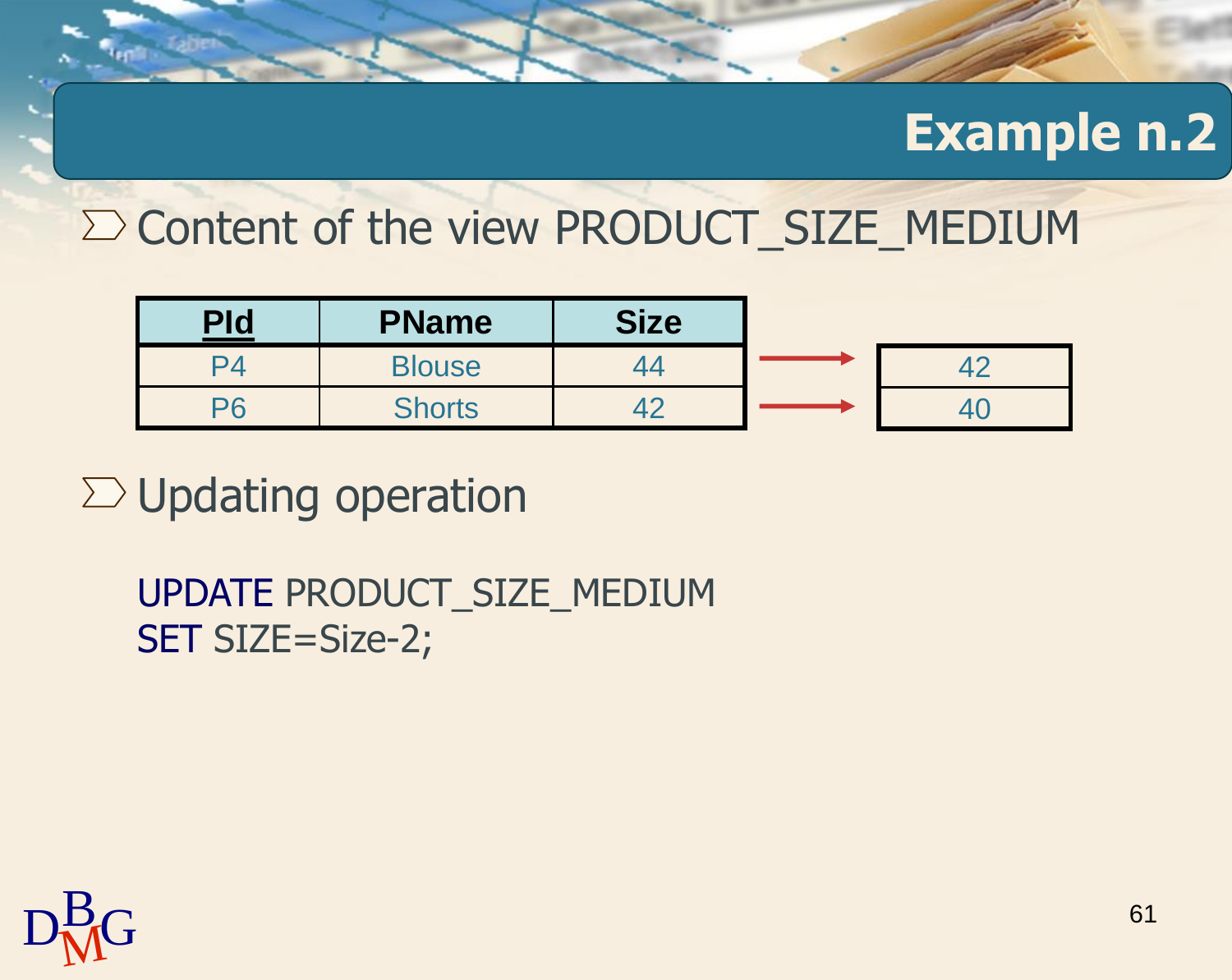#### $\Sigma$  Content of the view PRODUCT SIZE\_MEDIUM

| <u>Pld</u> | <b>PName</b>  | <b>Size</b> |  |
|------------|---------------|-------------|--|
|            | <b>Blouse</b> |             |  |
|            | <b>Shorts</b> |             |  |

 $\Sigma$  Updating operation Outside definition of the view PRODUCT\_SIZE\_SMALL\_OR\_LARGE

UPDATE PRODUCT\_SIZE\_MEDIUM SET SIZE=Size-2;

 $\mathrm{D}^{\mathrm{B}}_{\mathrm{M}}$ GWITH CHECK OPTION; CREATE VIEW PRODUCT\_SIZE\_SMALL\_OR\_LARGE (PId, PName, Size) AS SELECT PId, PName, Size FROM P WHERE Size>=42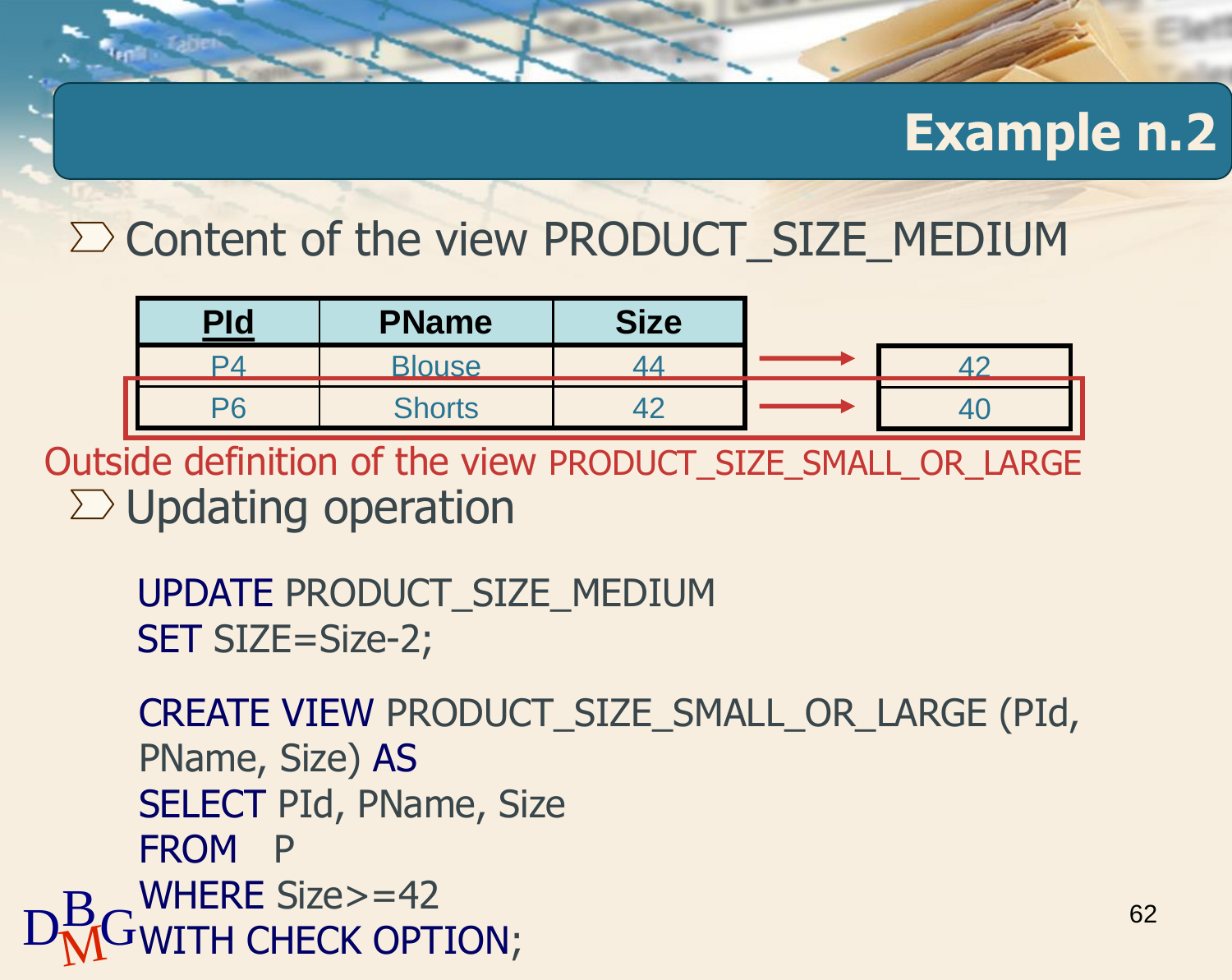#### $\Sigma$  Content of the view PRODUCT SIZE\_MEDIUM

| <u>Pld</u> | <b>PName</b>  | <b>Size</b> |  |
|------------|---------------|-------------|--|
|            | <b>Blouse</b> |             |  |
|            | <b>Shorts</b> |             |  |

 $\Sigma$  Updating operation Outside definition of the view PRODUCT\_SIZE\_SMALL\_OR\_LARGE

UPDATE PRODUCT\_SIZE\_MEDIUM SET SIZE=Size-2;

### $\Sigma$  With CASCADED CHECK OPTION

• Update prohibited because of PRODUCT SIZE SMALL\_OR\_LARGE

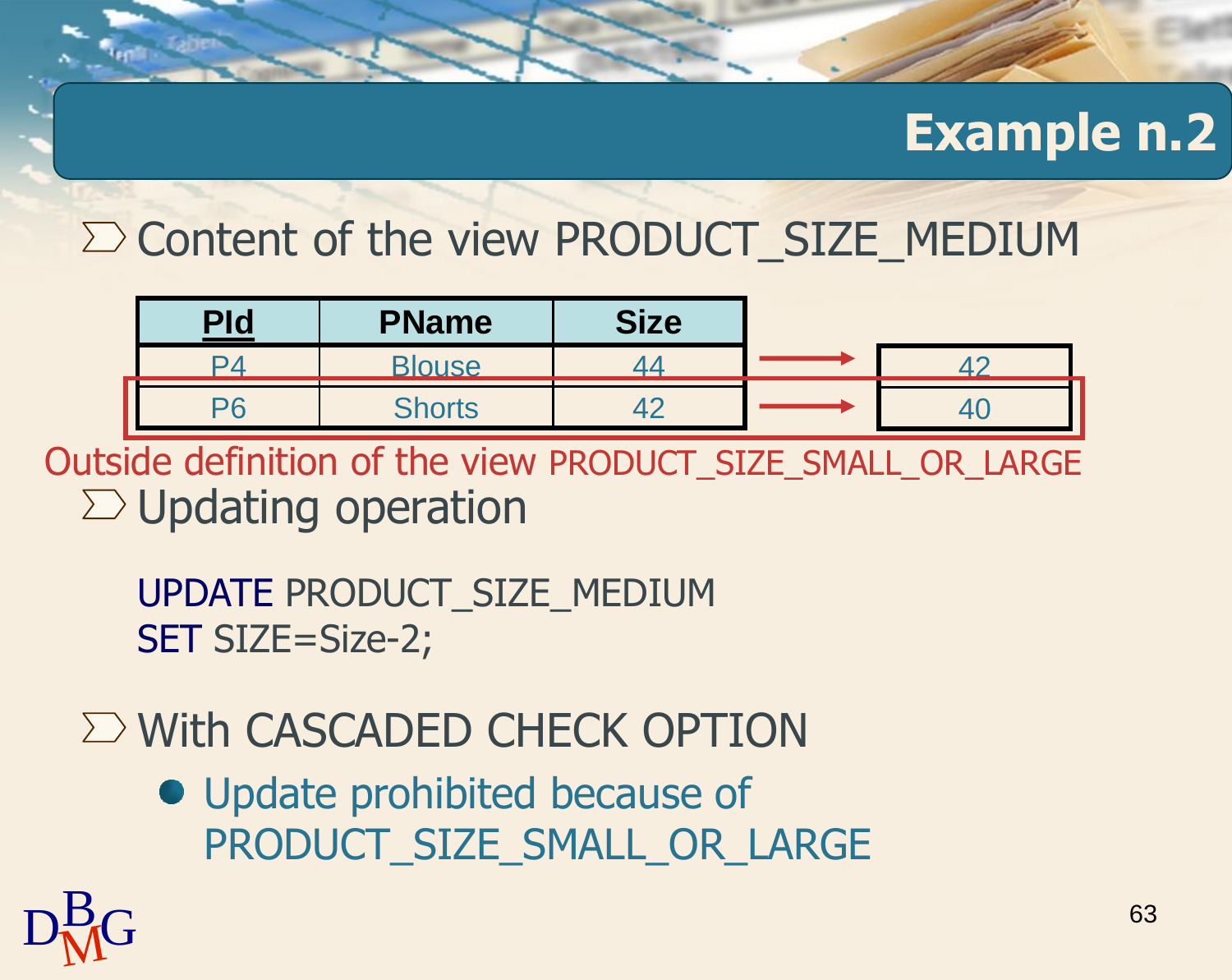CREATE VIEW PRODUCT\_SIZE\_MEDIUM(PId, Pname, Size) AS SELECT PId, PName, Size FROM PRODUCT SIZE SMALL OR LARGE WHERE Size<=46 WITH LOCAL CHECK OPTION;

 $\sum$  Control is carried out *only* on the view PRODUCT\_SIZE\_MEDIUM

• this is updatable with sizes below or equal to 46

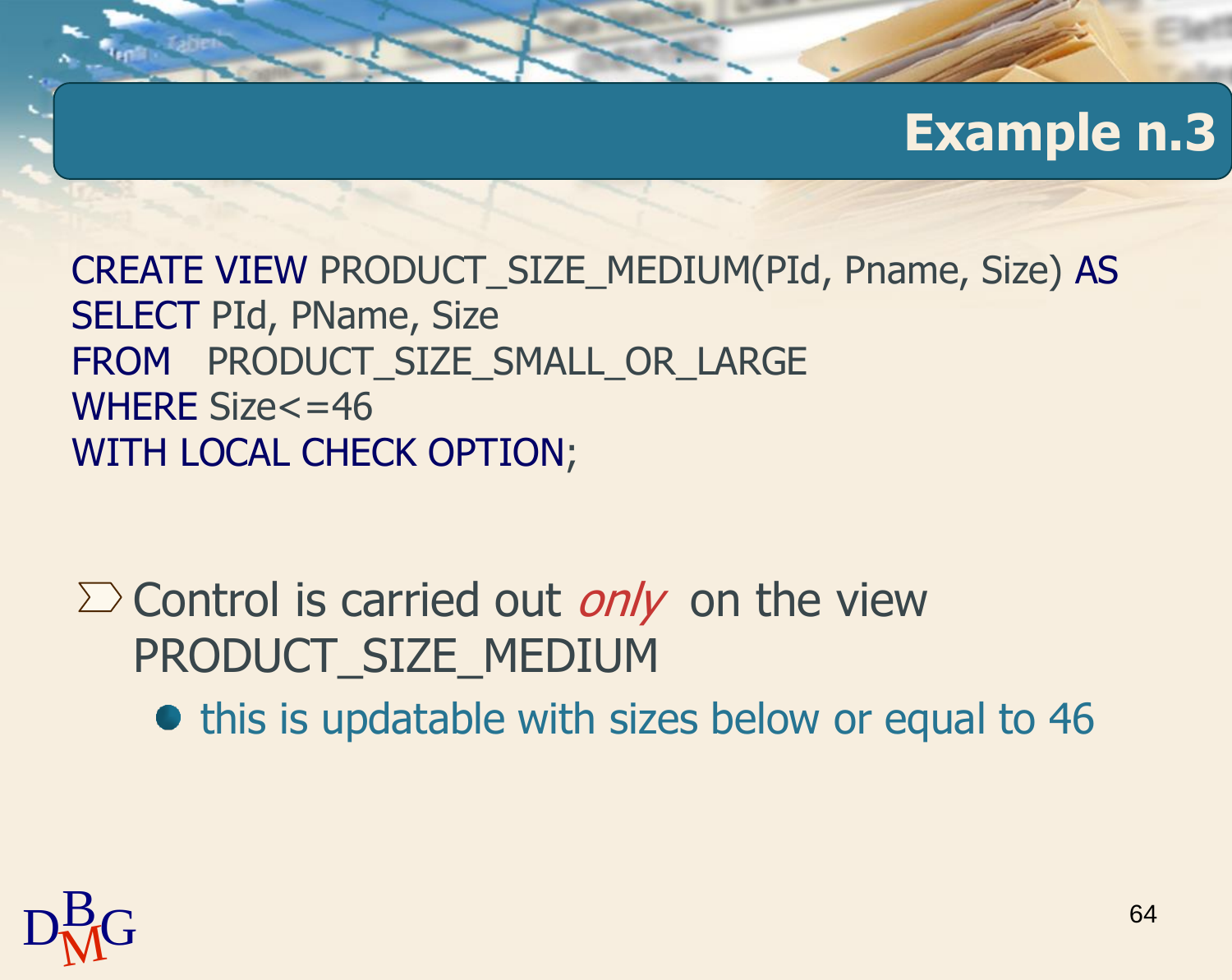#### $\Sigma$  Content of the view PRODUCT SIZE\_MEDIUM

| <u>Pld</u> | <b>PName</b>  | <b>Size</b> |  |
|------------|---------------|-------------|--|
|            | <b>Blouse</b> |             |  |
| DG         | <b>Shorts</b> |             |  |

 $\Sigma$  Updating operation

UPDATE PRODUCT\_SIZE\_MEDIUM SET SIZE=Size-2;

 $\mathrm{D^B_{\mathbf{M}^G}}$  with local check option; 65 CREATE VIEW PRODUCT\_SIZE\_MEDIUM(PId, Pname, Size) AS SELECT PId, PName, Size FROM PRODUCT SIZE SMALL OR LARGE WHERE Size<=46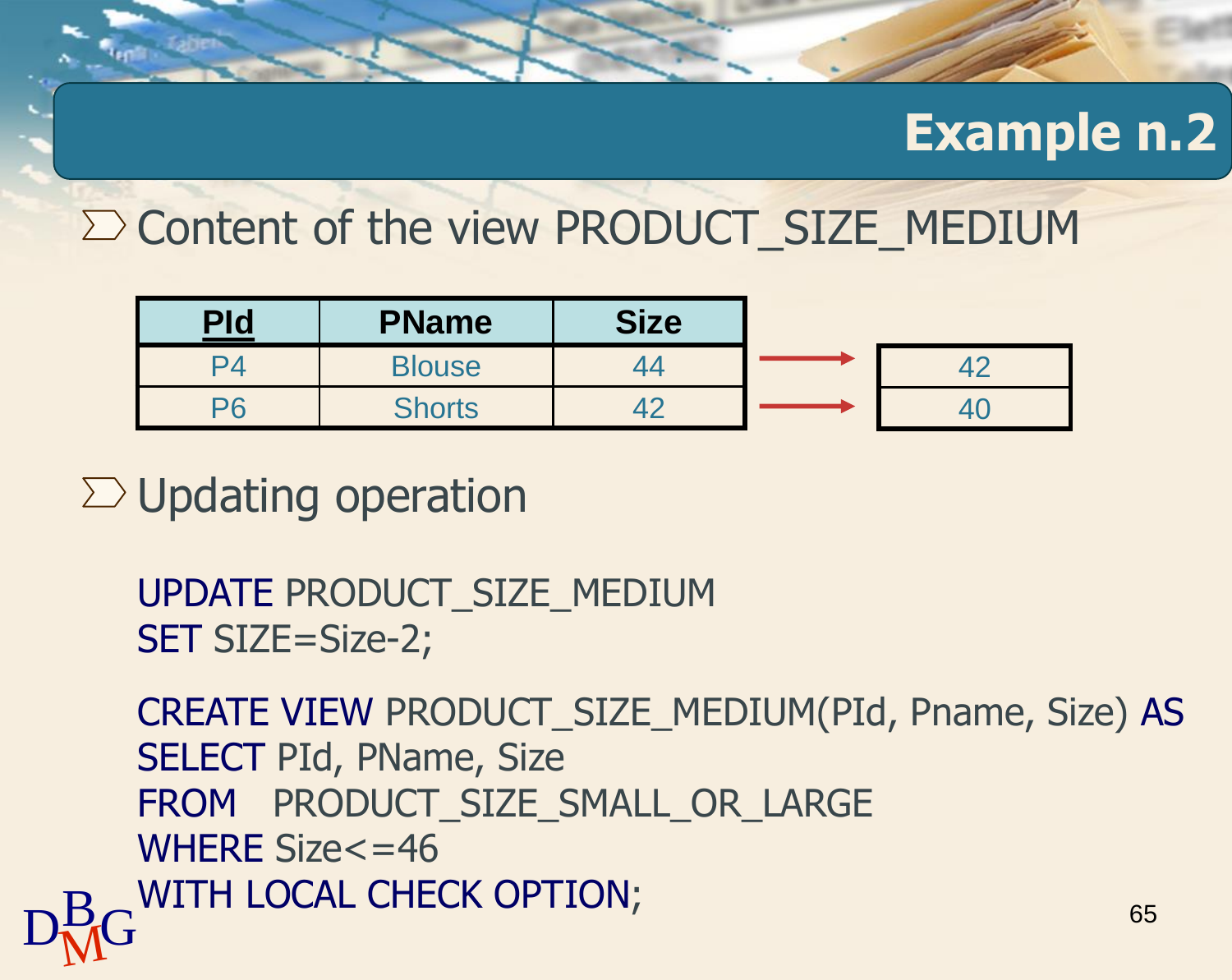#### $\Sigma$  Content of the view PRODUCT SIZE\_MEDIUM

| <u>Pld</u> | <b>PName</b>  | <b>Size</b> |  |
|------------|---------------|-------------|--|
|            | <b>Blouse</b> |             |  |
| DA         | <b>Shorts</b> |             |  |

 $\Sigma$  Updating operation

UPDATE PRODUCT\_SIZE\_MEDIUM SET SIZE=Size-2;

 $\Sigma$  With LOCAL CHECK OPTION

**• Updating allowed** 

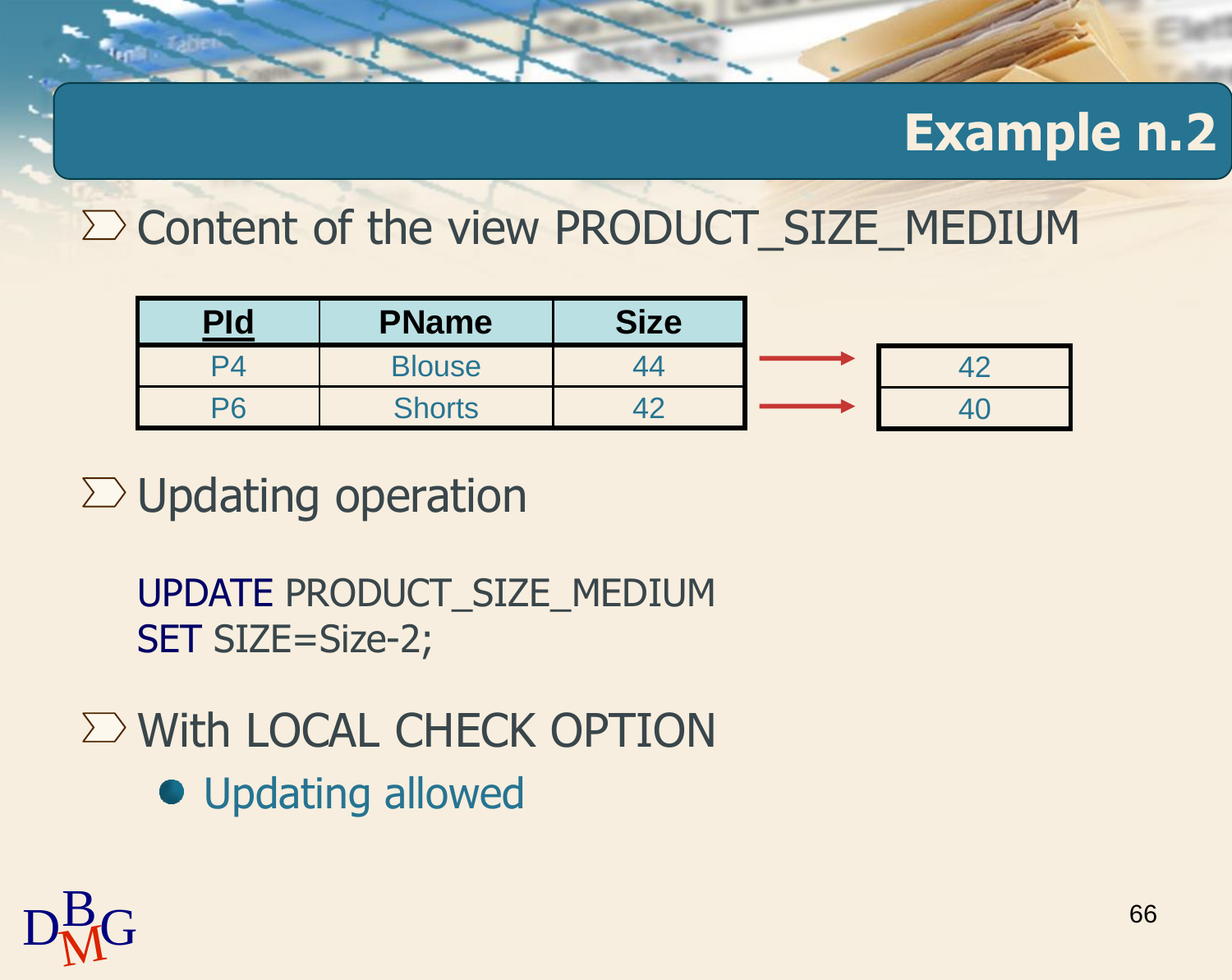

### **Management of views**

## **Privacy management**

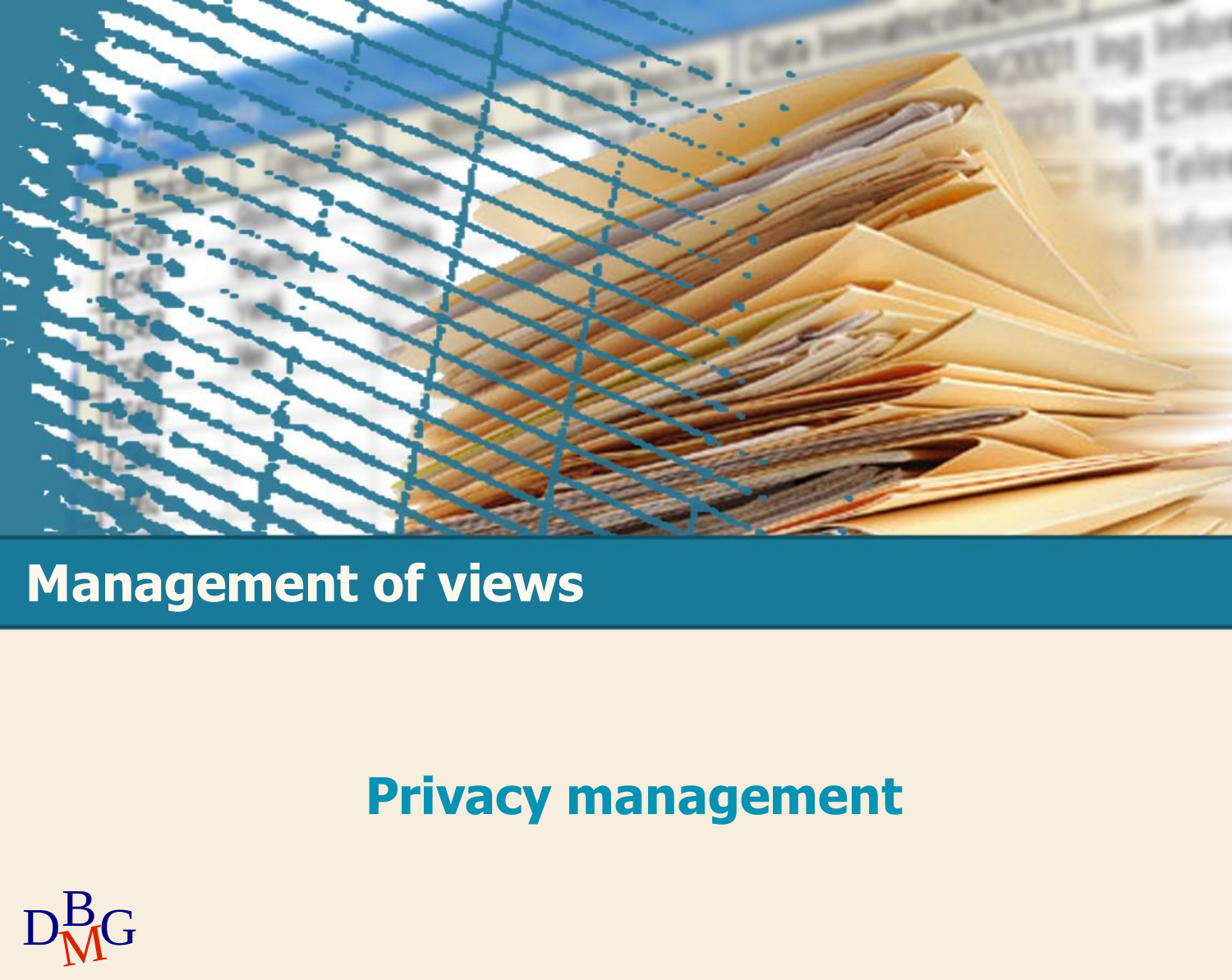### **Views and privacy management**

 $\Sigma$  Views enable the identification of data subsets

- Identified by a SELECT expression
- $\Sigma$  Assigning a user access to specific views means limiting
	- its visibility on existing tables
	- the operations it can execute

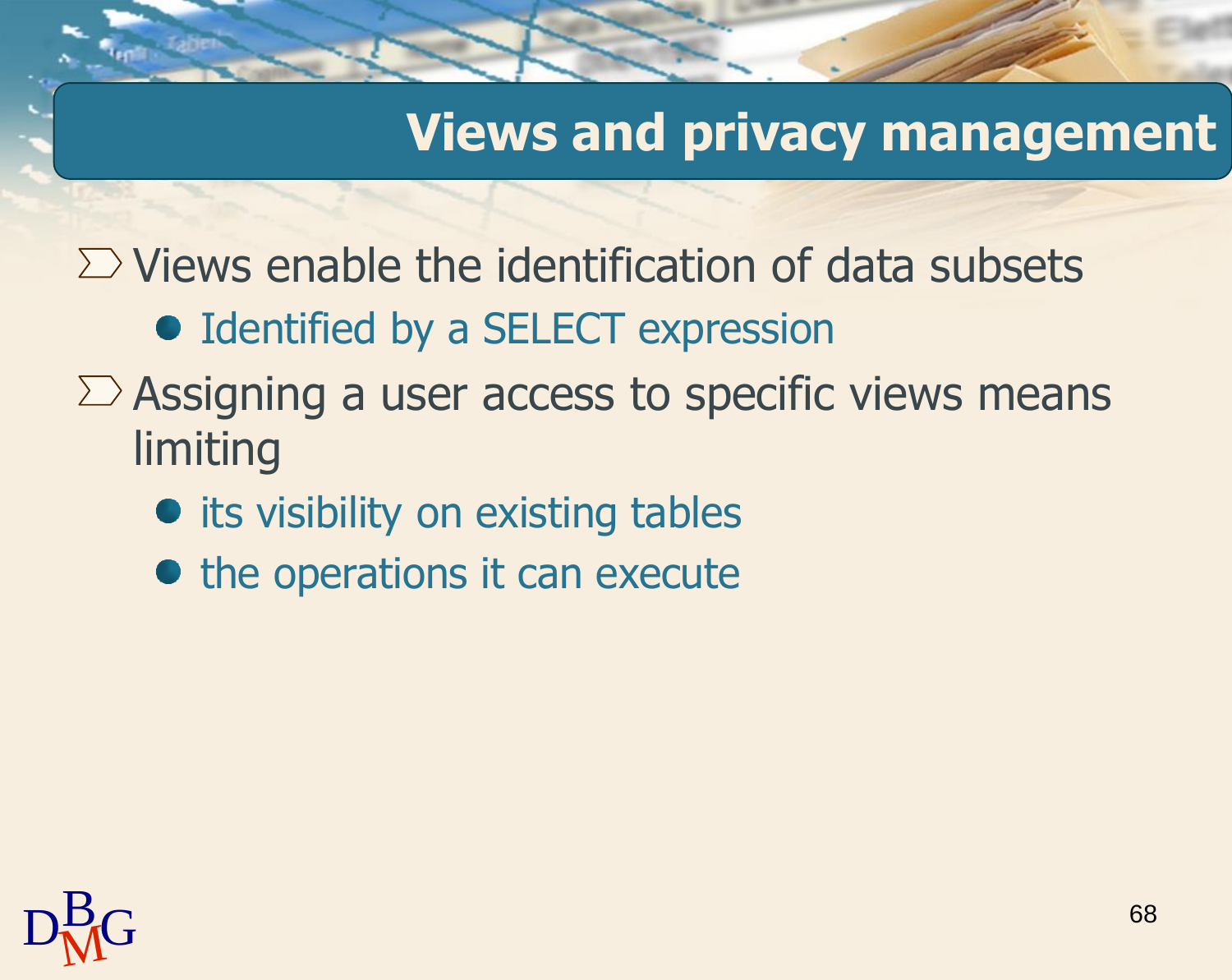CREATE VIEW SUPPLIER\_LONDON (SId, SName, #Employees) AS SELECT SId, SName, #Employees FROM S WHERE City='London' WITH CHECK OPTION;

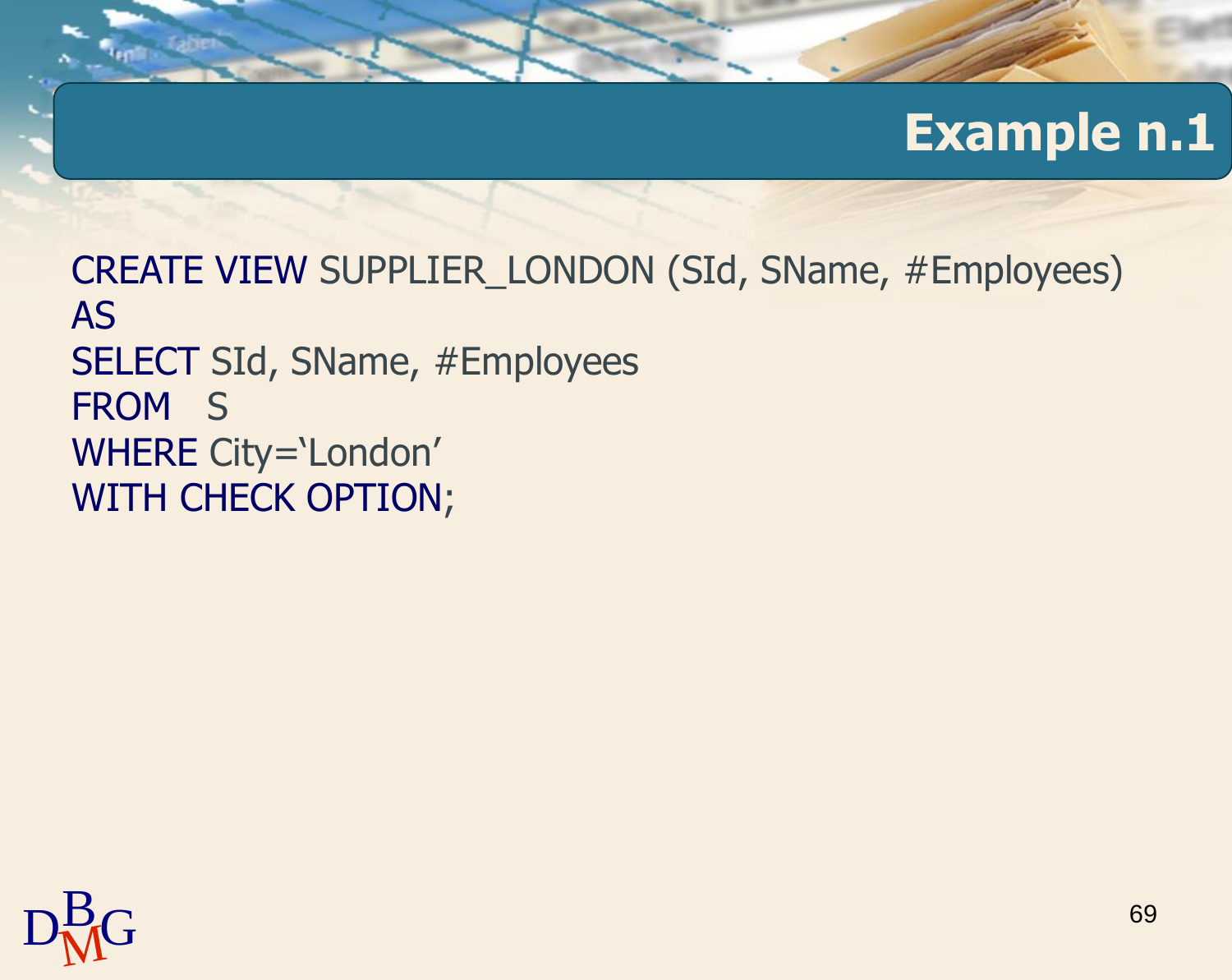CREATE VIEW SUPPLIER\_LONDON (SId, SName, #Employees) AS SELECT SId, SName, #Employees FROM S WHERE City='London' WITH CHECK OPTION;

 $\Sigma$  The view SUPPLIER\_LONDON selects only data on suppliers in London

 $\sum A$  user has access *only* to this view

- it cannot access table S
	- it cannot operate on suppliers whose offices are not in London

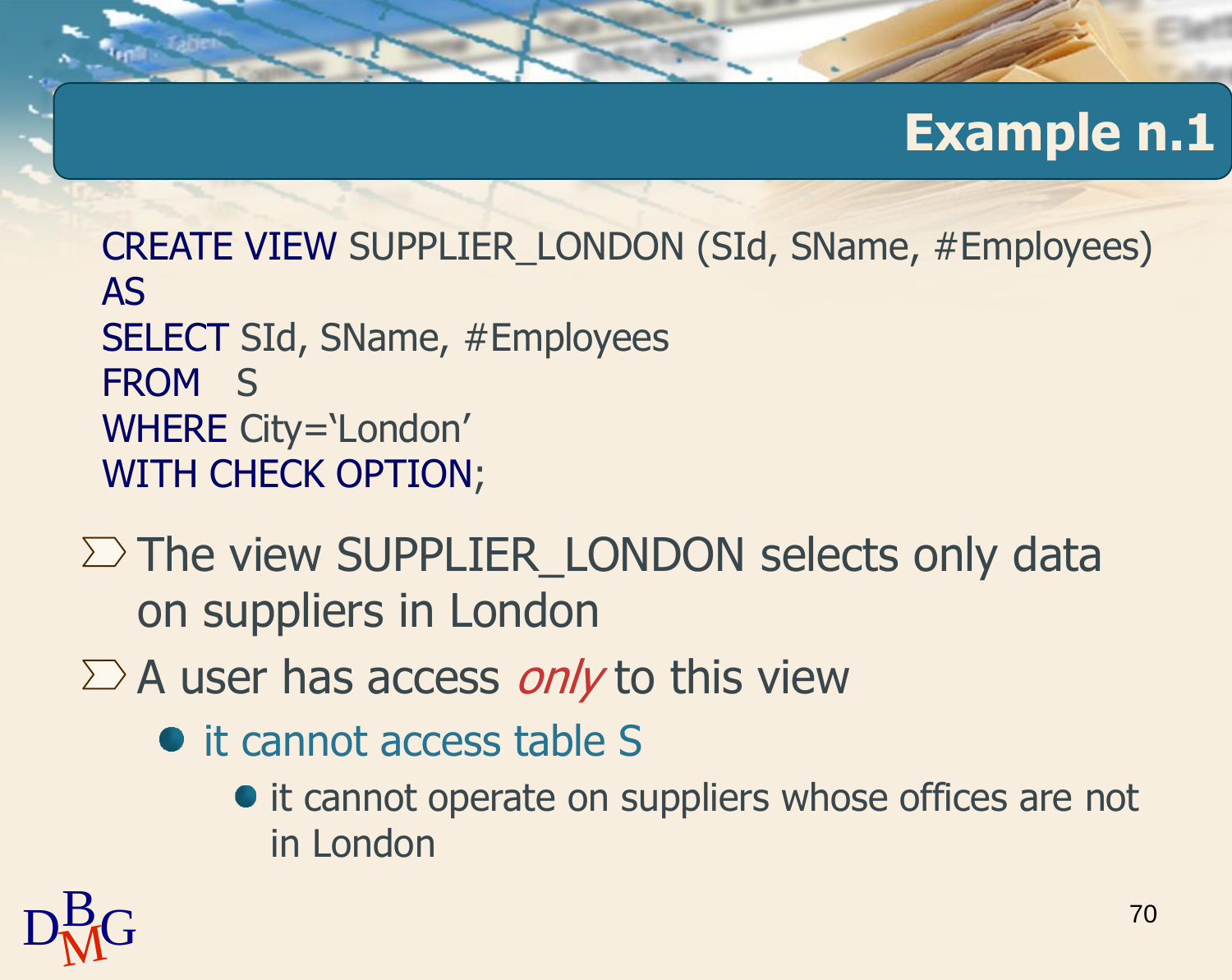CREATE VIEW SUPPLIER\_CODE\_NAME (SId, SName) AS SELECT SId, SName FROM S;

- $\Sigma$  The view SUPPLIER CODE NAME selects only the code and the name of the suppliers
- $\sum A$  user that has access *only* to this view
	- Cannot access table S
		- Cannot operate on the attributes #Employees and **City**

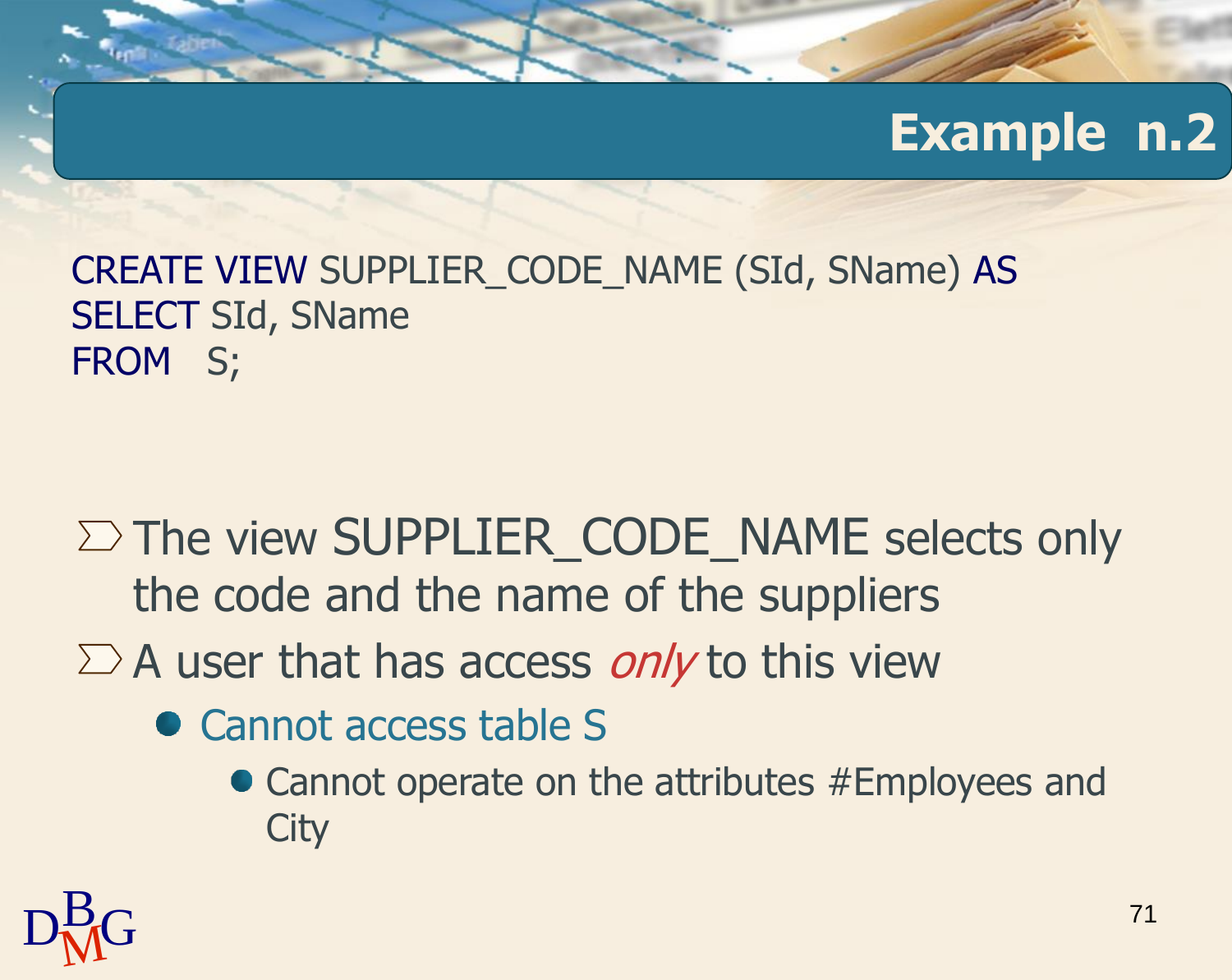# **Data dictionary**

### $\Sigma$  The data dictionary contains the metadata of a relational database

- metadata is information (data) on the data
- it describes the objects of the database (tables, views,…)
- $\Sigma$  In the data dictionary views are defined which limit the visibility of the individual users on the metadata of the dictionary
	- each user can only see the information regarding objects in the database defined by itself